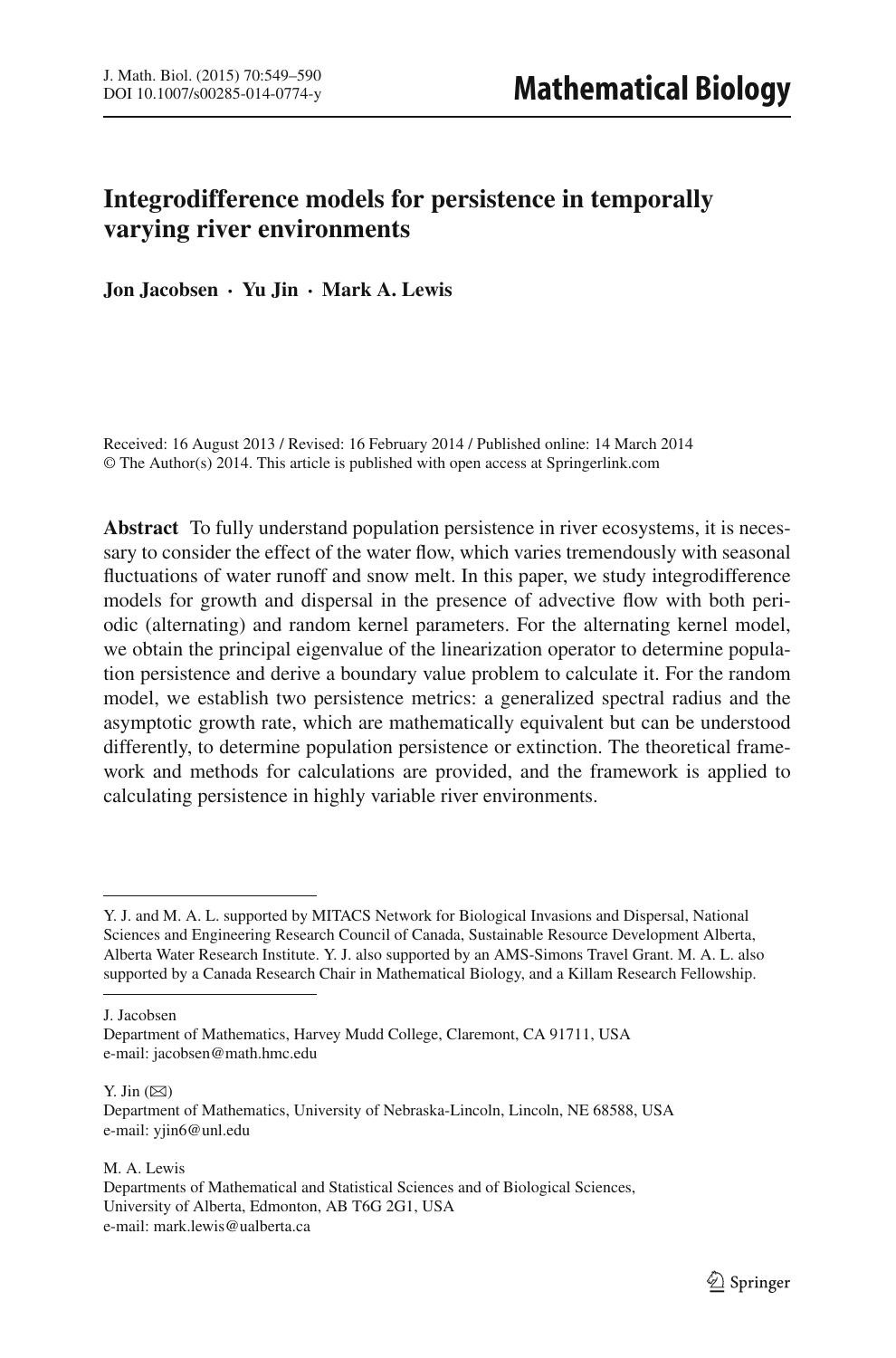**Keywords** Integrodifference · Time-varying environment · Random advection kernels · Persistence

**Mathematics Subject Classification (2000)** 45C05 · 45R05 · 92B05

# **1 Introduction**

#### 1.1 Background

Stream and river ecosystems are shaped by their physical environment of unidirectional water flow. Questions of population persistence in river ecosystems must necessarily consider the effect of the water flow on populations in space and time. To complicate matters, this water flow can vary tremendously with seasonal fluctuations of water runoff and snow melt.

How can populations persist in streams when they are being constantly washed downstream? This so-called *drift paradox* [\(Muller 1982](#page-41-0)) has engaged biologists and mathematicians in a series of modeling efforts using reaction–advection–diffusion equations to describe the population densities in space and time. The early paper of [Speirs and Gurney](#page-41-1) [\(2001](#page-41-1)) uses a modification of Fisher's equation that includes advection to show the existence of a critical flow rate in the stream, below which the populations will persist, and above which the population will wash out, much as a chemostat population will persist or wash out in low flow and high flow conditions.

The approach of [Speirs and Gurney](#page-41-1) [\(2001\)](#page-41-1) employs classical mathematical methods of population spreading speeds and critical domain size. The spreading speed for Fisher's equation, 2<sup>√</sup> *rD* where *r* is the intrinsic growth rate and *D* is the diffusion coefficient [\(Aronson and Weinberger 1975\)](#page-40-0), yields the critical advection velocity v*c*, below which stream populations will persist, and above which they will wash out. This can be understood intuitively: when the advection velocity  $v$  exactly matches This can be understood intuitively: when the advection velocity  $v$  exactly matches the spreading speed  $2\sqrt{rD}$ , the population is washed downstream by water flow at the same speed it is moving upstream by the combined effects of growth (*r*) and diffusion (*D*). [Speirs and Gurney](#page-41-1) [\(2001](#page-41-1)) show the critical domain size  $L_c$  exists for all advection velocities that lie below the critical value  $(0 < v < v<sub>c</sub>)$  and that the critical domain size approaches infinity as v approaches v*c*. Biologically, this is interpreted as implying that stream populations will persist if the advection speed falls below a threshold value, and there is a sufficiently large stretch of stream available. This theory has been tested empirically by [Walks](#page-41-2) [\(2007](#page-41-2)) who related the persistence of plankton in flowing water to stream advection velocities. A mathematical review of the ideas in [Speirs and Gurney](#page-41-1) [\(2001\)](#page-41-1) can be found in [Lewis et al.](#page-41-3) [\(2009](#page-41-3)).

Extensions to the theory have focused on increasingly realistic models for the stream populations. These include stationary and mobile compartments to describe subpopulations on the benthos and in the stream [\(Pachepsky et al. 2005](#page-41-4)), non-diffusive dispersal of stream populations that can include long-distance jumps [\(Lutscher et al.](#page-41-5) [2005\)](#page-41-5), spatially varying stream environments [\(Lutscher et al. 2006\)](#page-41-6), spatial interactions between competitors in the stream environment [\(Lutscher et al. 2007](#page-41-7)) and periodic fluctuations in environmental conditions [\(Jin and Lewis 2011](#page-40-1), [2012](#page-40-2)).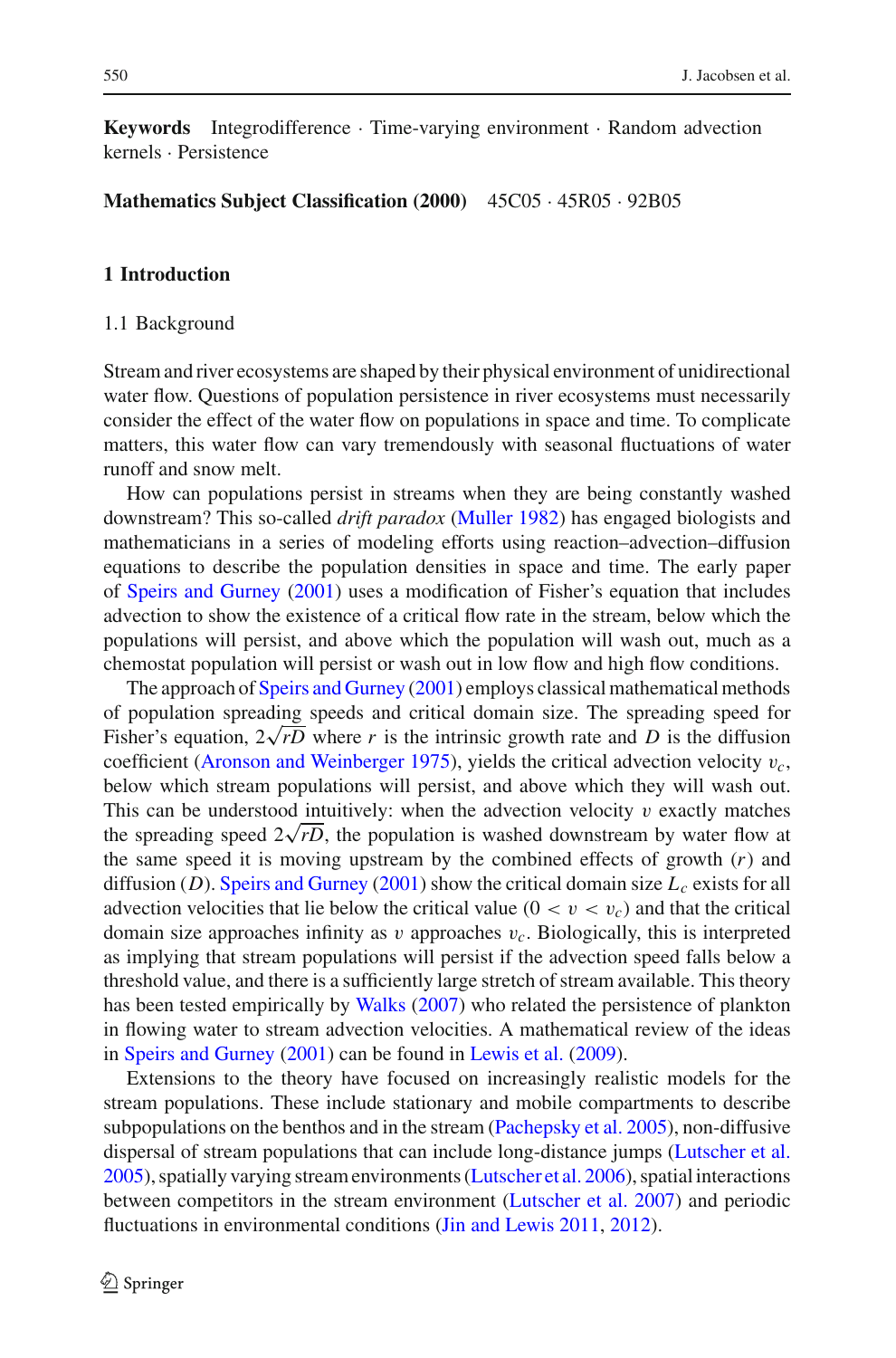Despite these extensions to the theory, the models have been limited to the case where the stream environment is predictable. Although convenient from a modelling perspective, this is inaccurate. For example stream flows not only vary by an order of magnitude between spring and fall seasons [\(Abrahamsson and Hakanson 1998](#page-40-3)), they also vary unpredictably from year to year [\(Anderson et al. 2006\)](#page-40-4). While some models exist for spreading populations in randomly fluctuating [\(Neubert et al. 2000\)](#page-41-8) environments, none have investigated persistence and spread in environments such as streams, where unidirectional flow predominates.

In this paper we investigate persistence of populations in periodic and randomly fluctuating environments with predominantly unidirectional flow. Our mathematical model is based on a discrete-time and continuous-space dynamical system that takes the form of an integrodifference equation. In the next section we develop a modelling background for integrodifference models.

#### 1.2 Integrodifference models

We consider organisms with separate growth and dispersal stages. Dispersal is assumed to be continuous in space and occurring over a fixed time interval (the *dispersal event*) while growth is independent of space, but depends on the local population density. Denoting  $n_t(x)$  as the population density at stage *t*, the growth dynamics are modeled by

$$
f(n_t) = n_t(x)g(n_t(x)),
$$
\n(1)

where  $f$  is a nonnegative monotonically increasing function. The function  $g(n)$  is the per capita growth rate and we assume the maximum per capita growth rate is found as *n* approaches zero. The dispersal dynamics are modelled by the integral equation

$$
I[n_t](x) = \int_{\Omega} K(x, y) n_t(y) dy,
$$
 (2)

where the dispersal kernel  $K(x, y)$  models the probability density associated with an individual, that starts at *y*, settling at *x* during the dispersal event. We assume that *K* is a continuous nonnegative function with area one when integrated with respect to *x* over the real line for all fixed y. The combined model for growth and dispersal is then given by the the nonlinear integrodifference model

$$
n_{t+1}(x) = \int_{\Omega} K(x, y) f(n_t(y)) dy.
$$
 (3)

<span id="page-2-0"></span>Equations of the form  $(3)$  were first formulated to study gene flow and selection [\(Slatkin 1973](#page-41-9)), and were only later applied in ecological settings [\(Kot and Schaffer](#page-40-5) [1986\)](#page-40-5). As written, Eq. [\(3\)](#page-2-0) assumes an unstructured population that grows in the stream benthos, and disperses through the stream and settles back to the benthos each time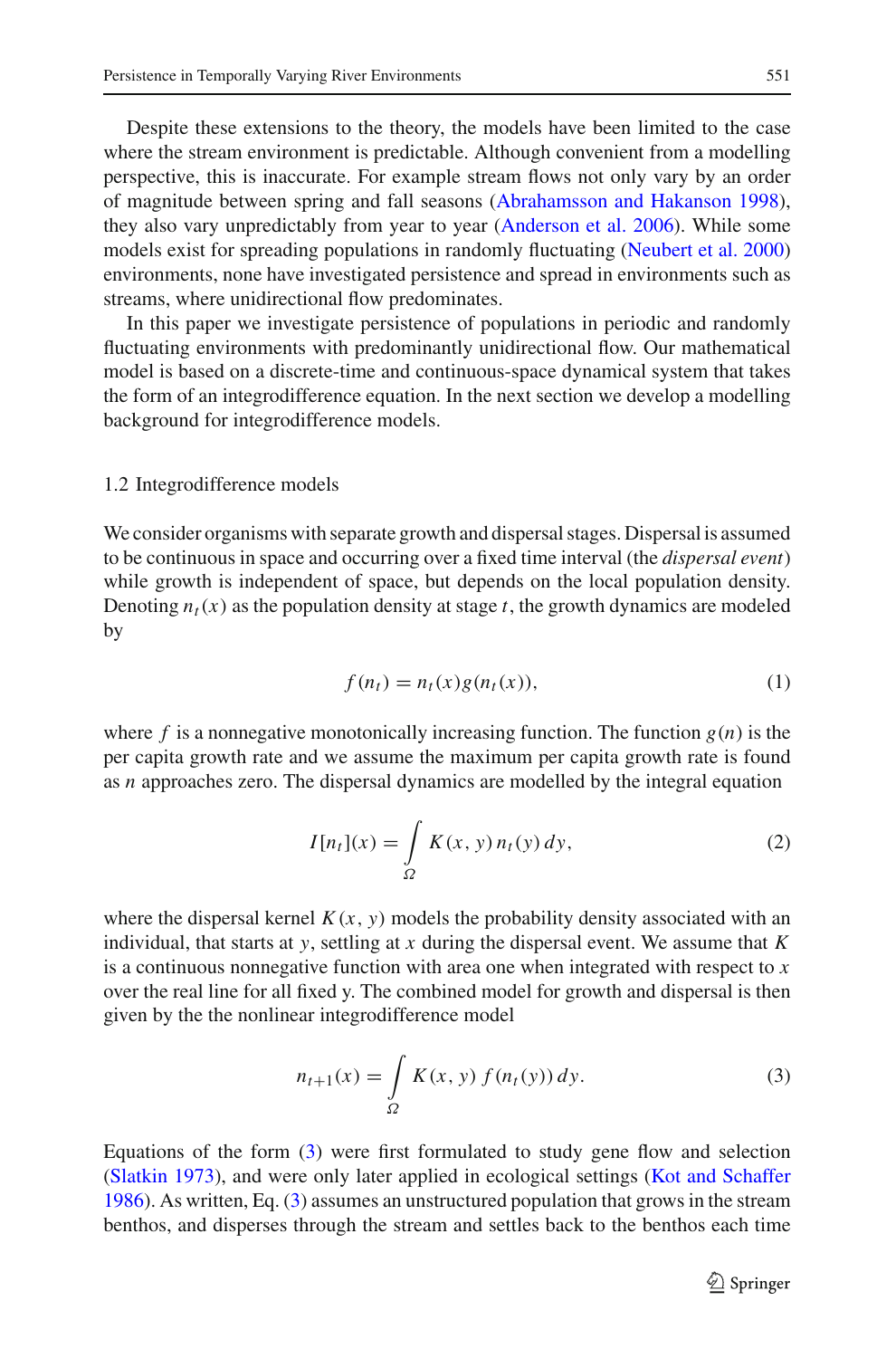step. Although the population is assumed to be unstructured, an extension of the model can be used to describe stage-structured populations where dispersal varies from stage to stage [\(Lutscher and Lewis 2004\)](#page-41-10).

We consider a habitat  $\Omega = [x_0, y_0]$  for some  $x_0 < y_0$ . For such a bounded domain  $\Omega$  the model [\(3\)](#page-2-0) assumes that the organism can disperse across the boundary, but there is no source term from outside the boundary. This is the case if conditions outside  $\Omega$ are unfavorable to growth and survival or if the organism cannot disperse back into the habitat  $\Omega$  once it has left. This would be the case for a stretch of suitable habitat in a stream, surrounded by unsuitable habitat, where the organism cannot survive. A non-aquatic example is of a plant whose seeds are blown across the edge of a field into a parking lot or other unsuitable region.

#### *1.2.1 The dispersal kernel*

The dispersal kernel *K* can take a variety of forms. If an individual at *y* moves randomly for a fixed amount of time *T* and then settles, the dispersal kernel is a Gaussian with variance 2DT where *D* is the diffusion coefficient associated with the random movement. Alternatively, if the randomly moving individual settles at a constant rate  $\beta > 0$  then, after a sufficiently long period of time, the kernel approaches a Laplace distribution

$$
K(x, y) = \frac{a}{2}e^{-a|x-y|}
$$
 (4)

<span id="page-3-1"></span>where  $a = \sqrt{\frac{\beta}{D}}$  [\(Neubert et al. 1995\)](#page-41-11). Figure [1a](#page-3-0) shows two sample Laplace kernels with  $a = 4$  and  $a = 1.5$  for the habitat  $\Omega = [-1, 1]$ . Note that the kernel for the larger value  $a = 4$  corresponds to a higher probability of the organism settling in  $\Omega$ , which is consistent with the higher value of *a* arising from a larger settling rate or a smaller diffusion coefficient.

If, in addition, an organism experiences a unidirectional flow with velocity  $v$  (e.g., stream flow or wind) the kernel takes the form



<span id="page-3-0"></span>**Fig. 1** Sample dispersal kernels: **a** Laplace kernel [\(4\)](#page-3-1) with  $a = 4$  (*dashed*) and  $a = 1.5$  (*solid*); **b** asymmetric Laplace kernel [\(5\)](#page-4-0) with identical parameter values as **a** and  $v = 4$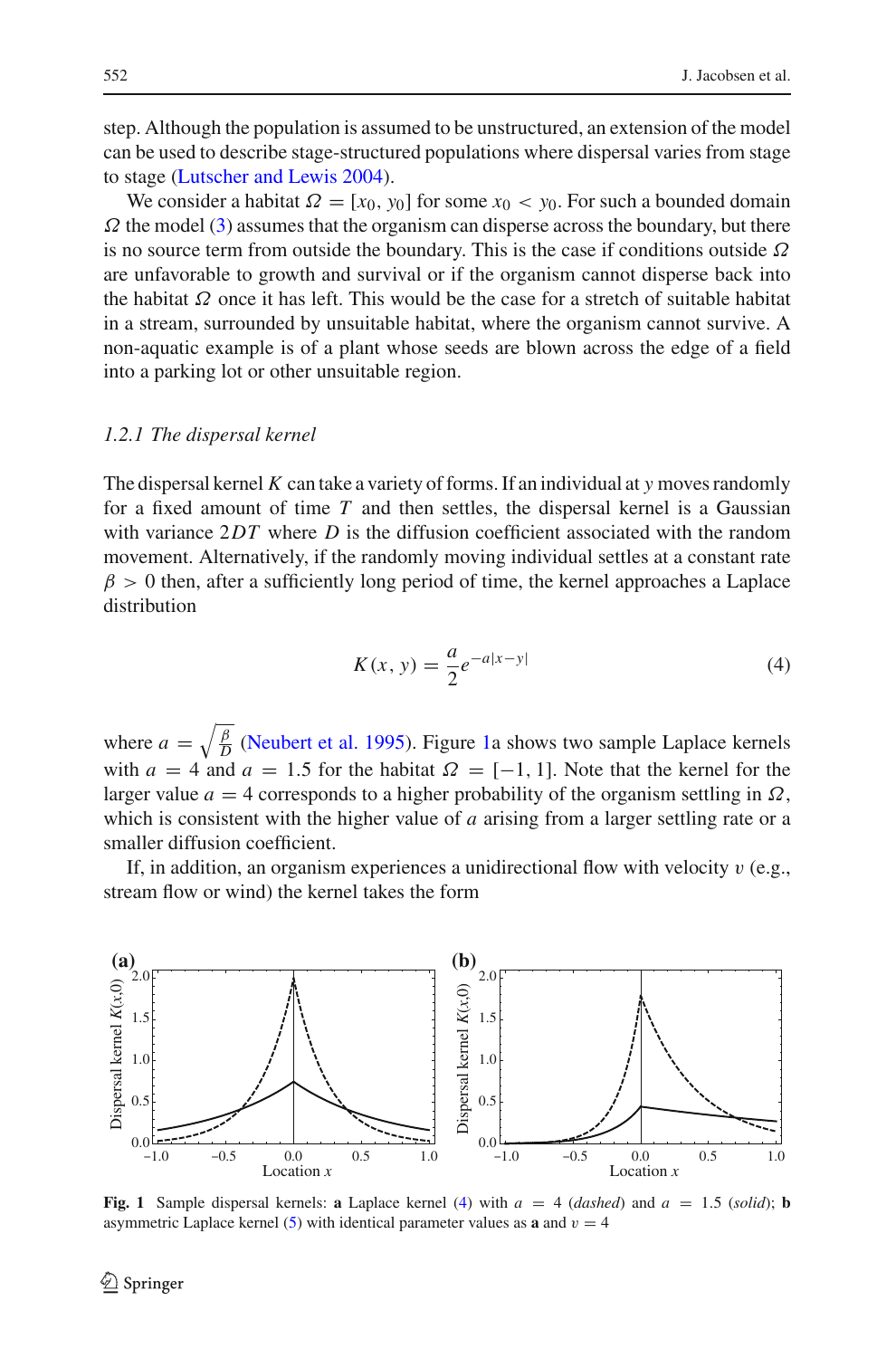$$
K(x, y) = \begin{cases} A e^{a_1(x-y)} & x < y \\ A e^{a_2(x-y)} & x \ge y, \end{cases}
$$
 (5)

<span id="page-4-0"></span>where the rate constants  $a_i$  are defined in terms of the advection velocity  $v$ , settling rate  $\beta$ , and diffusion coefficient *D* by

$$
a_{1,2} = \frac{v}{2D} \pm \sqrt{\frac{v^2}{4D^2} + \frac{\beta}{D}}
$$
 and  $A = \frac{a_1 a_2}{a_2 - a_1} = \frac{\beta}{\sqrt{v^2 + 4\beta D}}$ 

[\(Lutscher et al. 2005\)](#page-41-5). Figure [1b](#page-3-0) shows the same kernels in Fig. [1a](#page-3-0), but now with an advective velocity  $v = 4$ . The derivation of [\(5\)](#page-4-0) assumes a separation of time scales between settling and dispersal to employ a partial differential equation describing the time-dependent probability density  $z(t, x)$  of an individual that starts moving at point *y* at time  $t = 0$  via advection (due to the flow), diffusion (as a first approximation to variability in the flow speed and direction), and settles at rate  $\beta$ :

$$
z_t = Dz_{xx} - vz_x - \beta z, \qquad z(0, x) = \delta_0(x - y). \tag{6}
$$

<span id="page-4-1"></span>The density of settling points at *x* is then given by

$$
k(x) = \int_{0}^{\infty} \beta z(t, x) dt.
$$
 (7)

<span id="page-4-2"></span>Integrating [\(6\)](#page-4-1) over  $0 < t < \infty$  yields an ordinary differential equation for k

$$
\frac{D}{\beta} k''(x) - \frac{v}{\beta} k'(x) - k(x) = -\delta_0(x - y)
$$
\n(8)

defined on the real line  $-\infty < x < \infty$  whose solution is  $K(x, y)$ , as defined by [\(5\)](#page-4-0). Here it is assumed that the dispersing individual does not modify its movement in response to the domain boundary. If such behaviour is included, it gives rise to boundary conditions for [\(8\)](#page-4-2) which modifies the associated Green's function for *K* [\(Lutscher et al. 2005](#page-41-5), Appendix E).

Two quantities that are derived from the dispersal kernel and are relevant to our modelling considerations are the *dispersal success function* and the *redistribution function*. The dispersal success function  $s(y)$  indicates the probability that an individual starting at *y* successfully settles in the habitat  $\Omega$  after the dispersal event:

$$
s(y) = \int_{\Omega} K(x, y) dx.
$$
 (9)

<span id="page-4-3"></span>Since  $K(x, y) \ge 0$  and  $\int_{\mathbb{R}} K(x, y_0) dx = 1$  for any  $y_0$  we have  $0 \le s(y) \le 1$ . The redistribution function  $r(x)$ , on the other hand, corresponds to an area release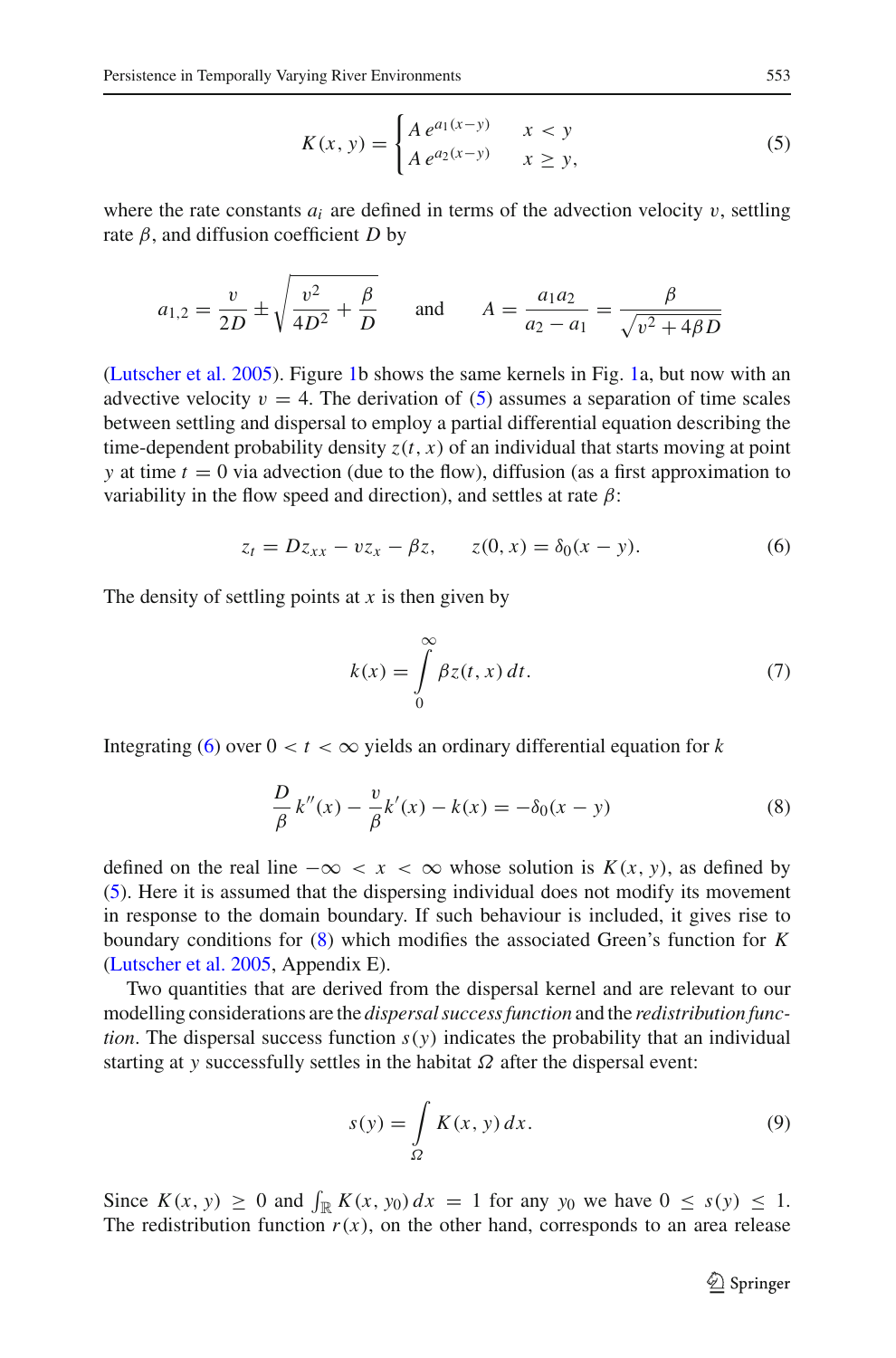experiment; if *N* individuals are released uniformly over the patch, then after one dispersal event the expected density of individuals is  $Nr(x)$  where

$$
r(x) = \int_{\Omega} K(x, y) dy.
$$
 (10)

<span id="page-5-2"></span>By way of contrast with the dispersal success function *s*, the redistribution function *r* needs not be bounded above by 1 for all *x*. However, for symmetric kernels the two functions are identical. Figure [2](#page-6-0) shows an example of the dispersal success and redistribution functions for an asymmetric Laplace kernel on  $\Omega = [-1, 1]$ .

The dispersal success function provides a means to approximate the principal eigenvalue of the linearization of  $(3)$ , which itself can be used as a measure of population persistence (see Sect. [1.3.1\)](#page-7-0). More specifically, let  $\lambda_1(K)$  denote the principal eigen-value of the linearization of [\(3\)](#page-2-0) at the equilibrium solution  $n_*(x) = 0$  and  $\phi$  and associated positive eigenfunction, i.e.,

$$
\lambda_1(K)\,\phi(x) = R \int\limits_{\Omega} K(x,\,y)\,\phi(y)\,dy,\tag{11}
$$

<span id="page-5-0"></span>where  $R = f'(0)$ . It has been shown in [Lutscher et al.](#page-41-5) [\(2005\)](#page-41-5) that  $\lambda_1(K)$  is a strictly increasing function of *L*. If we assume  $\int_{\Omega} \phi(y) dy = 1$  and integrate [\(11\)](#page-5-0) over the habitat we obtain the following relation between  $\lambda_1(K)$  and the dispersal success function  $s(y)$ :

$$
\lambda_1(K) = R \int_{\Omega} s(y) \phi(y) dy.
$$
 (12)

<span id="page-5-1"></span>Taking the approximation  $\phi(x) \approx \frac{1}{L}$ , we can estimate  $\lambda_1(K)$  by

$$
\lambda_1(K) \approx \lambda_{a,1} := \frac{R}{L} \int\limits_{\Omega} s(y) \, dy \tag{13}
$$

which is known as the *dispersal success approximation*. To illustrate, Fig. [3](#page-7-1) shows the dispersal success approximation [\(13\)](#page-5-1) compared to the principal eigenvalue  $\lambda_1(K)$  as a function of stream length for a sample kernel.

#### *1.2.2 Including temporal variation*

In this paper we consider a generalization of model [\(3\)](#page-2-0) that allows for the kind of temporal variation in growth and dispersal that is found in stream ecosystems. We focus on including the inter-annual variations in growth and dispersal that arise from temporally fluctuating environments. An organism in such an environment experiences different growth and dispersal dynamics, depending on the year. In this case the model [\(3\)](#page-2-0) becomes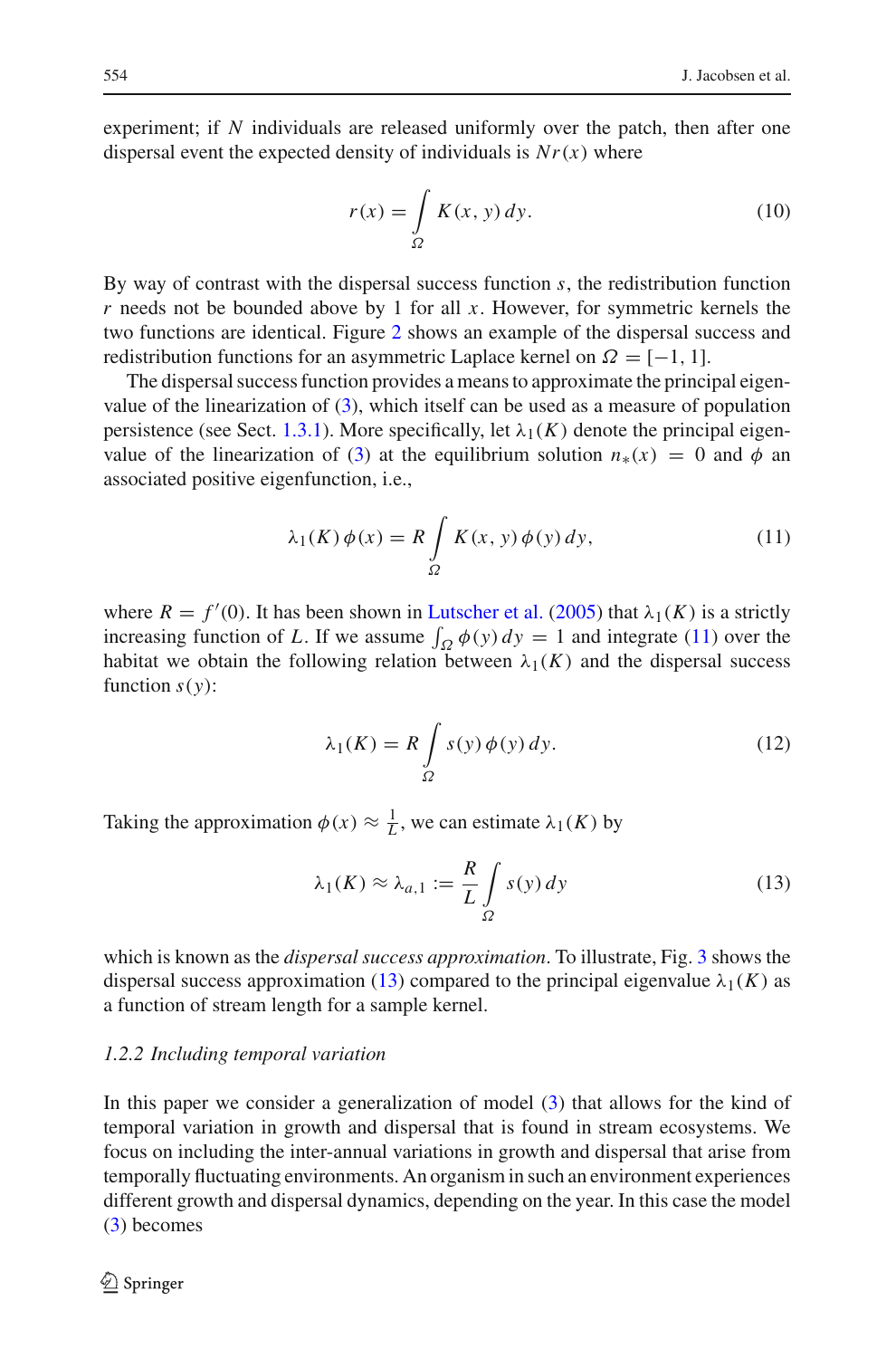

 $\sim$ 

 $\overline{\phantom{0}}$ 

<span id="page-6-0"></span>Dispersal kernel  $K(x,y)$ 

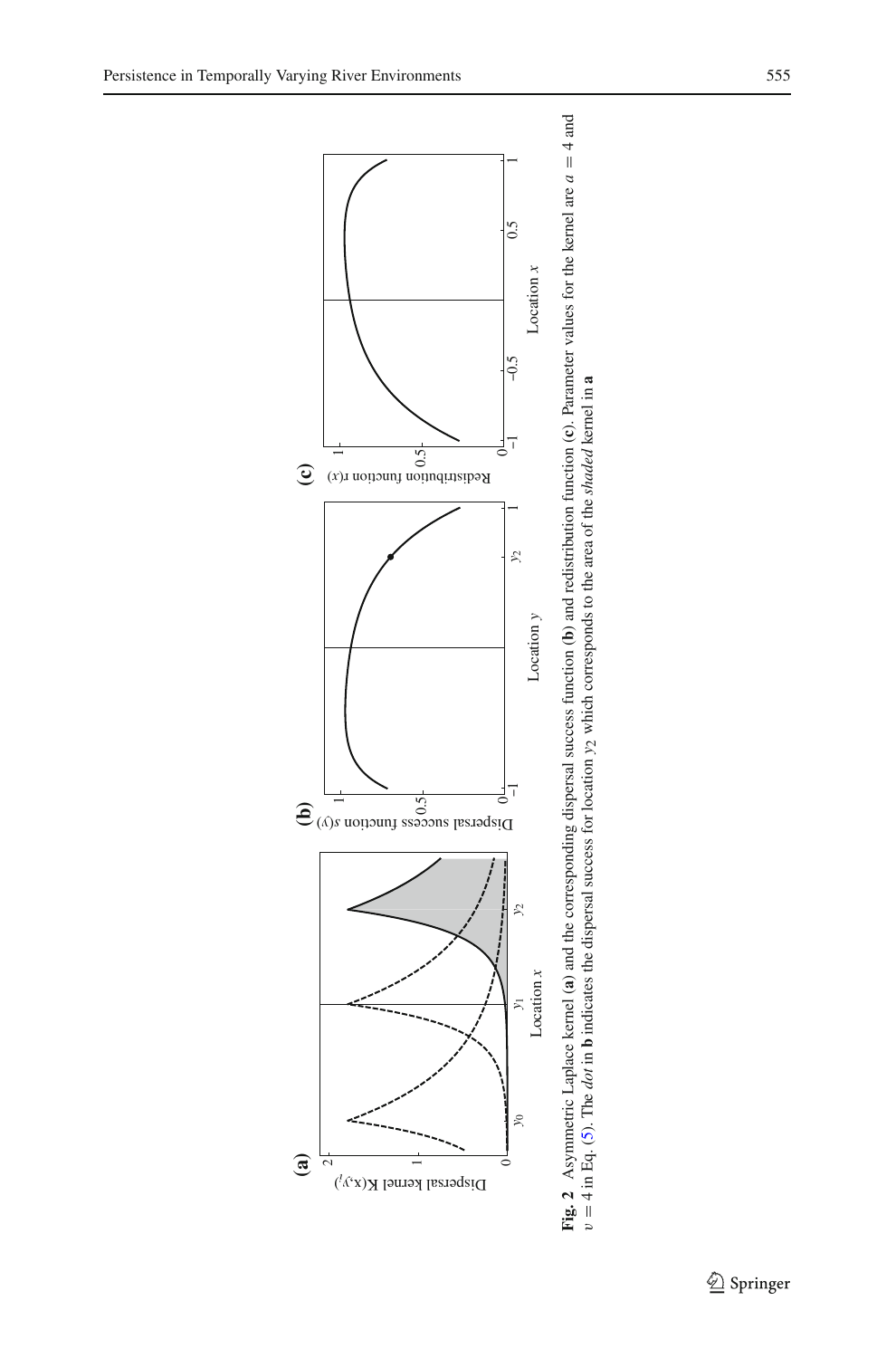

<span id="page-7-1"></span>**Fig. 3** The principal eigenvalue  $\lambda_1(K)$  and the dispersal success approximation  $\lambda_{a,1}$  for linearization of [\(3\)](#page-2-0) with  $f'(0) = 1.2$  and asymmetric kernel *K* with  $D = 1$ ,  $\beta = 1$ , and  $v = 0.1$ . Note that  $\lambda_{a,1}$  tends to underestimate  $\lambda_1(K)$  as the domain length increases

$$
n_{t+1}(x) = \int_{\Omega} K_t(x, y) f_t(n_t(y)) dy
$$
 (14)

where  $K_t$  denotes the *t*th time step dispersal kernel and  $f_t(n)$  the growth dynamics at time step *t*.

## 1.3 Mathematical setting

We briefly review the mathematical setting and known results for population persistence in the context of integrodifference equations. We restrict our attention to the case where  $K(x, y) = K(x - y)$  is a *difference kernel*, expressed in terms of the difference between the settling location *x* and the starting point *y*. Although this includes the case of symmetric distance kernels where  $K(x, y) = K(|x - y|)$  (such as [\(4\)](#page-3-1)), we do not require symmetry since we are particularly interested in the case where *K* is an asymmetric advective kernel such as [\(5\)](#page-4-0). We assume the population densities are given by elements of  $C(\Omega)$ , the Banach space of continuous real-valued functions defined on Ω. We first discuss the constant kernel case, then review some known results for temporally varying kernels.

#### <span id="page-7-0"></span>*1.3.1 Constant environments*

<span id="page-7-2"></span>We can rewrite Eq.  $(3)$  as

$$
n_{t+1}(x) = F(n_t)(x)
$$
 (15)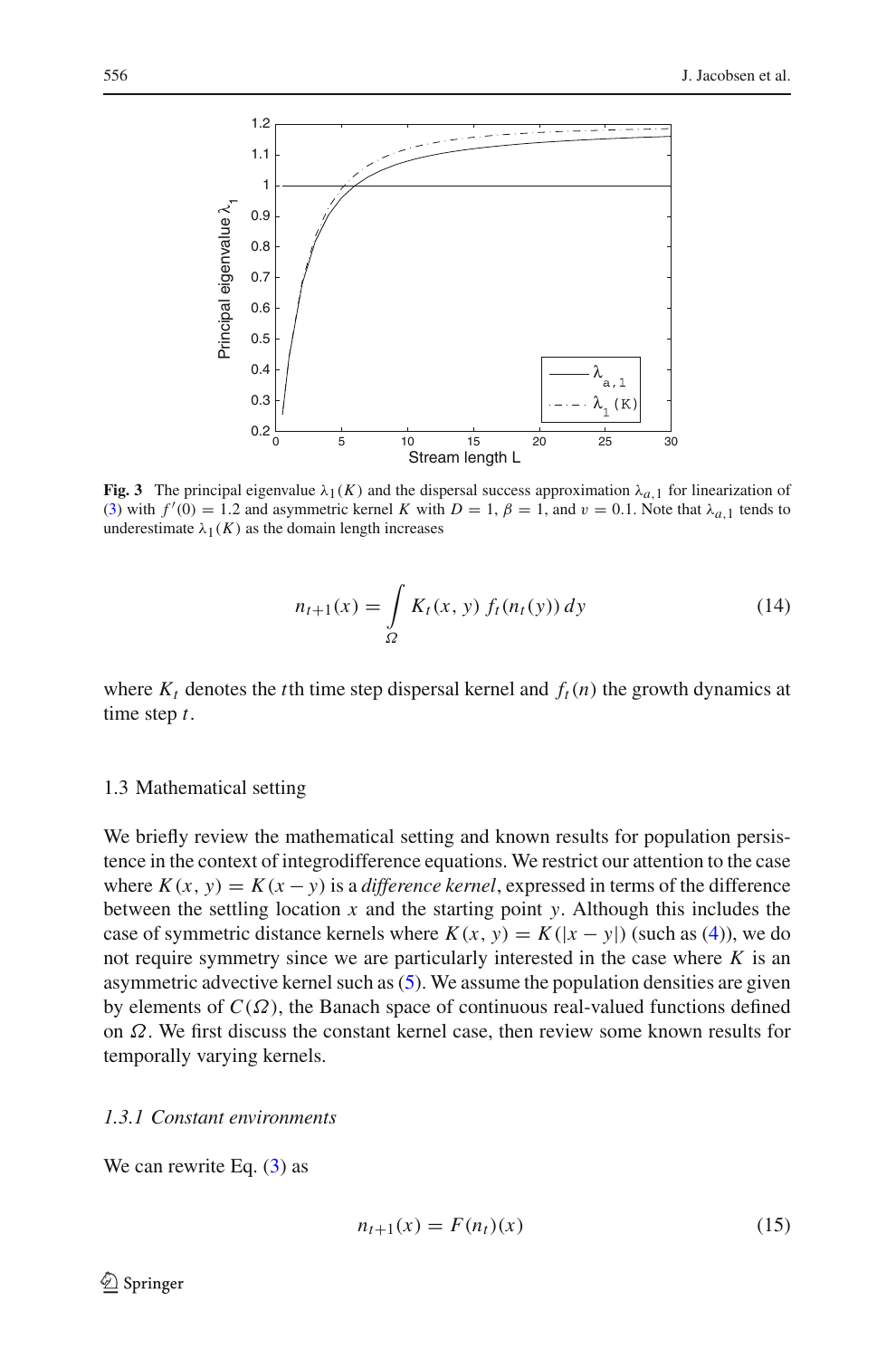where  $F: C(\Omega) \to C(\Omega)$  is the nonlinear Hammerstein operator

$$
F(n)(x) = \int_{\Omega} K(x - y) f(n(y)) dy.
$$
 (16)

If  $f$  and  $K(x, y)$  are continuous, then it follows from the Arzelà–Ascoli theorem that *F* is a compact operator. Moreover, since  $K > 0$  and  $f > 0$ , the operator *F* is a *positive* operator, mapping the cone of nonnegative functions  $C_+(\Omega)$  into itself.

The linearization of [\(15\)](#page-7-2) at the equilibrium  $n_*(x) = 0$  takes the form of a Fredholm equation of the first kind

$$
n_{t+1}(x) = \mathcal{L}(n_t)(x) = R \int_{\Omega} K(x - y)n_t(y) dy \qquad (17)
$$

<span id="page-8-0"></span>where  $\mathcal{L} = F'(0)$  is the Fréchet derivative of *F* at  $n_*(x) = 0$  and  $R = f'(0)$  is the geometric growth rate for the population [\(Van Kirk and Lewis 1997\)](#page-41-12). Since the Fréchet derivative of a compact operator is compact [\(Krasnoselskii 1964b](#page-41-13)), the operator *L* is a compact bounded linear operator.

A further assumption regarding the positivity of *L* allows one to connect the population dynamics of  $(15)$  with the spectral properties of  $\mathscr{L}$ . Namely, we say the operator *L* is *strongly positive* if for any continuous function  $n \geq 0$  there exists a power  $t = t(n)$  such that  $\mathcal{L}^t(n)(x) > 0$  for all  $x \in \Omega$ . Biologically, this condition implies that on a connected habitat repeated application of the kernel will allow an individual that starts at any point  $y \in \Omega$  to eventually access all other points *x* in  $\Omega$ [\(Lutscher and Lewis 2004,](#page-41-10) Condition A4). In this case, the Krein–Rutman theorem applies, and it follows that  $\mathscr L$  has a principal eigenvalue  $\lambda_1 > 0$  such that  $|\lambda| < \lambda_1$ for all other eigenvalues and  $\lambda_1$  is the only eigenvalue associated with a positive eigenfunction  $\phi$ . Our assumptions on *K* imply that the zero solution of [\(15\)](#page-7-2) is linearly stable when  $\lambda_1$  < 1 and unstable when  $\lambda_1$  > 1. Moreover, for  $\lambda_1$  > 1 there exists a non[trivial equilibrium solution of](#page-41-12) [\(15\)](#page-7-2)[\(Hardin et al. 1990](#page-40-6)[, see also](#page-41-12) Van Kirk and Lewis [1997](#page-41-12) for the  $L^2(\Omega)$  case).

Within this context, the principal eigenvalue  $\lambda_1$  is equal to the spectral radius of the operator *L* which, by the Gelfand formula, can be expressed as

$$
\lambda_1 = r(\mathcal{L}) = \lim_{t \to \infty} \|\mathcal{L}^t\|^{1/t} = \inf_{t \ge 1} \|\mathcal{L}^t\|^{1/t}
$$
 (18)

where

$$
\|\mathscr{L}\| = \sup_{\phi \in C(\Omega) \backslash \{0\}} \frac{\|\mathscr{L}\phi\|_\infty}{\|\phi\|_\infty}
$$

and  $\|\cdot\|_{\infty}$  is the sup norm on  $C(\Omega)$  [\(Krasnoselskii 1964a](#page-41-14)[,b\)](#page-41-13). In particular,  $\lambda_1 \leq \|\mathcal{L}\|$ . Moreover, if we consider a positive eigenfunction  $\phi_1$  and integrate the associated equation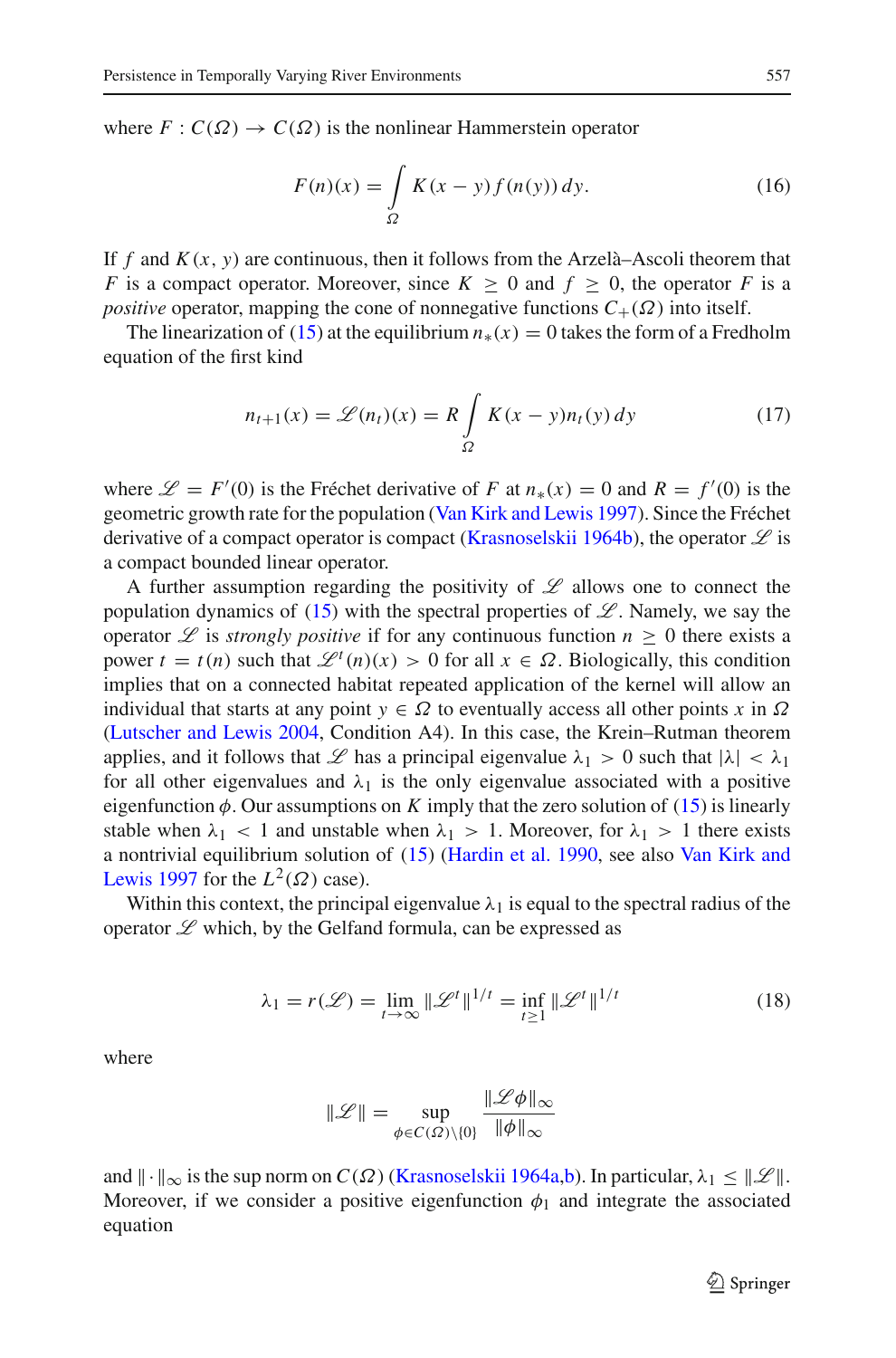$$
\lambda_1 \phi_1(x) = R \int_{\Omega} K(x, y) \phi_1(y) dy,
$$

we have

$$
\lambda_1 \int_{\Omega} \phi_1(y) \, dy = R \int_{\Omega} s(y) \phi_1(y) \, dy \le R \int_{\Omega} \phi_1(y) \, dy,\tag{19}
$$

where we used the fact that  $0 \le s(y) \le 1$ . Thus,  $\lambda_1 \le R = f'(0)$ . If we assume there is dispersal loss from all points in the domain then  $s < 1$  and we obtain a strict inequality

$$
\lambda_1 < R = f'(0). \tag{20}
$$

<span id="page-9-0"></span>We can interpret [\(20\)](#page-9-0) biologically as indicating that dispersal loss will reduce the growth rate below the intrinsic growth rate for the non-spatial model.

#### *1.3.2 Temporally Varying Environments*

A series of papers by [Hardin et al.](#page-40-7) [\(1988a](#page-40-7)[,b](#page-40-8), [1990](#page-40-6)) consider the case where the Hammerstein operator is time-dependent so that

$$
n_{t+1}(x) = F_t(n_t)(x)
$$
\n(21)

<span id="page-9-3"></span><span id="page-9-2"></span>where

$$
F_t(n)(x) = \int_{\Omega} K_t(x - y) f(n(y)) dy,
$$
\n(22)

with  $K_t$  having parameters that are chosen randomly from some set (defining the allowable range of environmental conditions). Here the linearized operator  $\mathscr{L}_t$  =  $F_t'(0)$  is time-dependent, so the eigenvalue analysis discussed in the previous section does not apply. However, they show that population persistence can still be understood via the limit of operator norms

$$
r = \lim_{t \to \infty} \|\mathcal{L}_t \circ \cdots \circ \mathcal{L}_2 \circ \mathcal{L}_1\|^{1/t} \tag{23}
$$

<span id="page-9-1"></span>which acts as an effective spectral radius for the time-varying setting. [Hardin et al.](#page-40-7)  $(1988a)$  $(1988a)$  derive conditions under which the limit  $(23)$  exists, and show how the quantity *r* determines long-term population persistence or extinction for solutions of [\(21\)](#page-9-2). The limit r is similar to the dominant Lyapunov exponent (stochastic growth rate) of random matrix products, which has been applied to determine population persistence for a structured population in both correlated and uncorrelated random environments (e.g., [Benaïm and Schreiber 2009\)](#page-40-9) and coexistence for interacting structured populations living in a random environment (e.g., [Roth and Schreiber 2014\)](#page-41-15).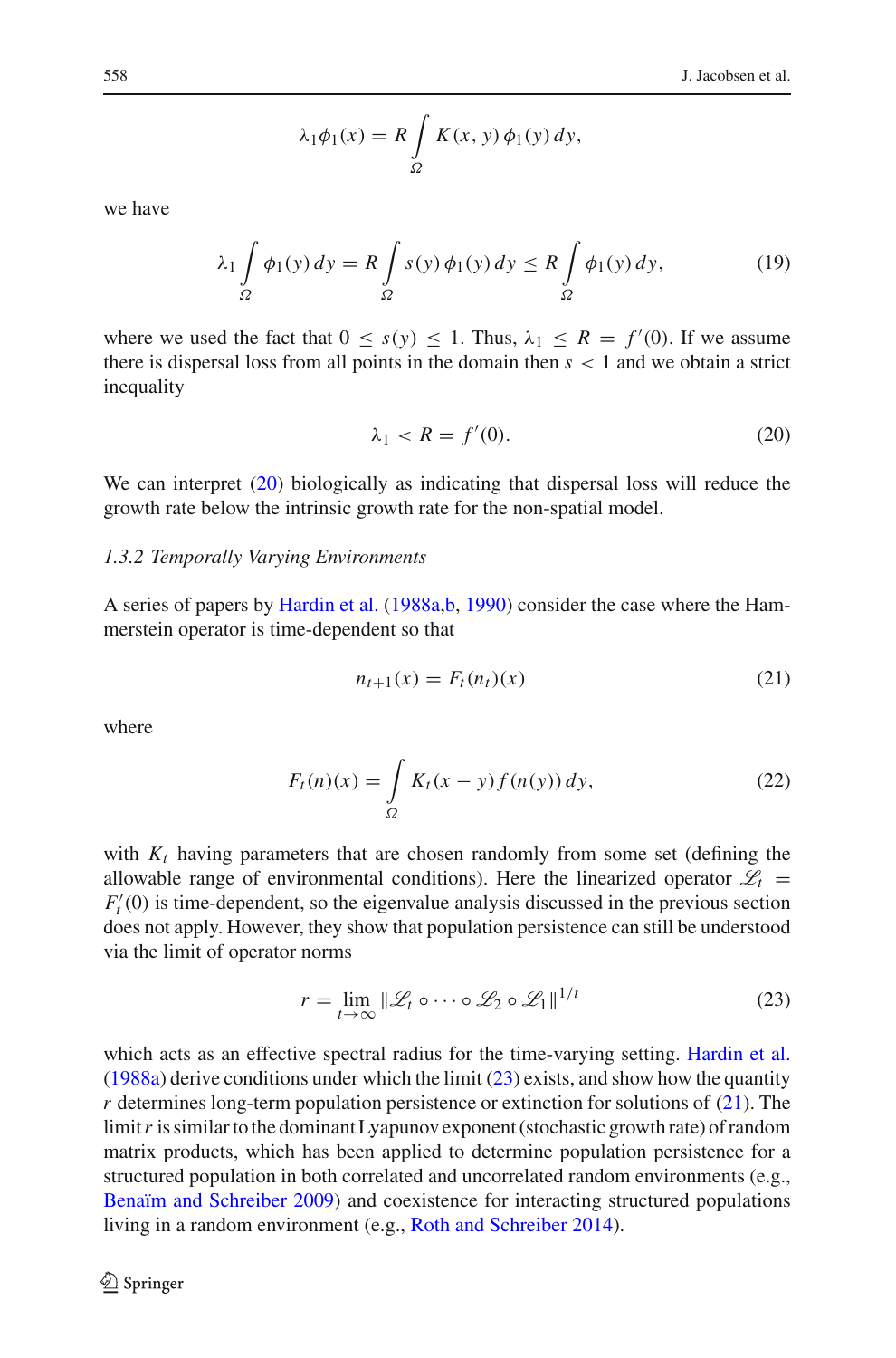We consider [\(22\)](#page-9-3) in the context of growth and dispersal in streams for the case of periodic and random dispersal parameters and show the Hardin et al. framework can be adapted to our setting. A range of different types of growth rates (and related elasticities) of populations have been introduced and used to study population dynamics in random environments (see e.g., [Tuljapurkar 1990](#page-41-16) and [Tuljapurkar et al. 2003](#page-41-17)). In this paper we consider population persistence via an asymptotic growth rate

$$
\Lambda := \lim_{t \to \infty} \left[ \int_{\Omega} n_t(x) \, dx \right]^{1/t},\tag{24}
$$

<span id="page-10-0"></span>where  $n_t(x)$  is defined by the system

$$
n_{t+1}(x) = \mathcal{L}_t(n_t)(x) = \int_{\Omega} K_t(x - y) f'_t(0) n_t(y) dy
$$
 (25)

with nonzero initial condition  $n_0(x) \geq 0$ . We will prove that  $\Lambda = r$ , and hence, numerically, we can calculate  $\Lambda$  to determine population persistence or extinction. We use this to consider several examples in the context of randomly fluctuating river populations.

Note that if *A* is the infinitesimal generator of a continuous semigroup  $T(t)$  =  ${e^{tA}}_{t>0}$ , the spectral bound of *A* is defined as

$$
s(A) = \sup\{ \text{Re}(\lambda) \mid \lambda \in \sigma(A) \},
$$

where  $\sigma(A)$  is the spectrum of *A* (with  $s(A) = -\infty$  if  $\sigma(A) = \emptyset$ ) and the type (exponential growth bound) of the semigroup  $T(t)$  is defined as

$$
\omega_0 = \lim_{t \to \infty} \frac{\log ||T(t)||}{t}.
$$

For many generators *A* [it is known that](#page-40-10)  $-\infty \le s(A) \le \omega_0 < \infty$  (see e.g., Hille and Phillips [1957](#page-40-10)) and the conditions for the equality of these two quantities have been studied [\(Greiner et al. 1981;](#page-40-11) [Kato 1982](#page-40-12); [Thieme 2009\)](#page-41-18). The quantities *s*(*A*) and  $\omega_0$  have also been used to derive persistence conditions for population models in temporally homogeneous or heterogeneous environments (see e.g., [Thieme 2009\)](#page-41-18). In this current work, *r* and  $\Lambda$ , as defined by [\(23\)](#page-9-1) and [\(24\)](#page-10-0), are analogous to the spectral bound and type for the infinitesimal generator *A* of a continuous semigroup *T* . Thus this work can be considered as a generalization of the idea of  $s(A) = \omega_0$  and using such quantities to determine population persistence.

## 1.4 Outline of the paper

In this paper, we study the integrodifference equation [\(15\)](#page-7-2) for population persistence in temporally varying advective environments. In Sect. [2,](#page-11-0) we study the integro-difference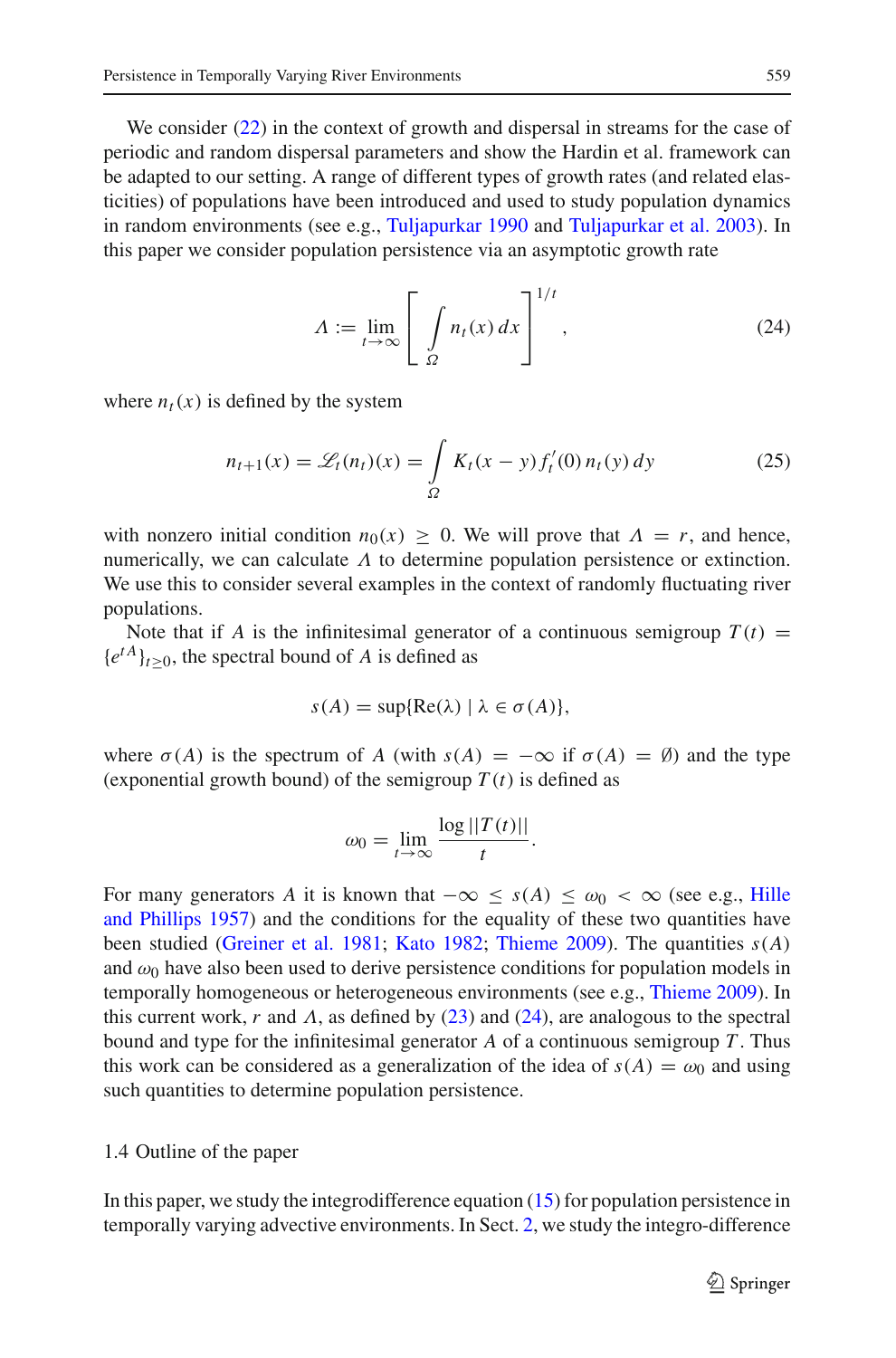equation with alternating kernels and growth rates in a periodically varying environment and obtain an explicit method to calculate the principal eigenvalue for the twostage process. We also give the approximation of the principal eigenvalue by virtue of the dispersal success function and the redistribution function. In Sect. [3,](#page-16-0) we study the model in a randomly varying advective environment, where both the growth rate and [the](#page-40-7) [dispersal](#page-40-7) [kernel](#page-40-7) [are](#page-40-7) [random.](#page-40-7) [This](#page-40-7) [contrasts](#page-40-7) [with](#page-40-7) [the](#page-40-7) [earlier](#page-40-7) [work](#page-40-7) [by](#page-40-7) Hardin et al. [\(1988a\)](#page-40-7), where only the growth rate fluctuated randomly. We derive the persistence metric  $r$ , similar to  $(23)$  and obtain its equivalence to the asymptotic growth rate [\(24\)](#page-10-0). We also provide exact formula for the asymptotic growth rate when kernels take an asymmetric advective form [\(5\)](#page-4-0) with randomly chosen parameters. This allows us to explicitly calculate population growth rates in randomly fluctuating river environments. Our various methods for calculating persistence and growth metrics are illustrated using numerical examples for models describing randomly fluctuating rivers. A short discussion completes the paper in Sect. [4.](#page-23-0)

#### <span id="page-11-0"></span>**2 Alternating kernel model**

We consider a deterministic case of time-varying kernels for the linearized model [\(17\)](#page-8-0). In particular, we consider the case of alternating kernels  $K_1(x, y)$  and  $K_2(x, y)$  with associated growth rates  $R_1$  and  $R_2$ . We can consider the two stages in succession using the linearized model [\(17\)](#page-8-0) as:

$$
n_{t+2}(x) = R_2 \int_{\Omega} K_2(x, y) n_{t+1}(y) dy
$$
  
=  $R_2 \int_{\Omega} K_2(x, y) \left[ R_1 \int_{\Omega} K_1(y, z) n_t(z) dz \right] dy$   
=  $R_1 R_2 \int_{\Omega} \int_{\Omega} K_2(x, y) K_1(y, z) n_t(z) dz dy$   
=  $R_1 R_2 \int_{\Omega} K(x, z) n_t(z) dz$ 

<span id="page-11-1"></span>where

$$
K(x, z) = \int_{\Omega} K_2(x, y) K_1(y, z) dy.
$$
 (26)

<span id="page-11-2"></span>In this way, the two-stage model can be considered as a single model (for two stages) via

$$
n_{t+1}(x) = R \int_{\Omega} K(x, y) n_t(y) dy,
$$
 (27)

 $\circled{2}$  Springer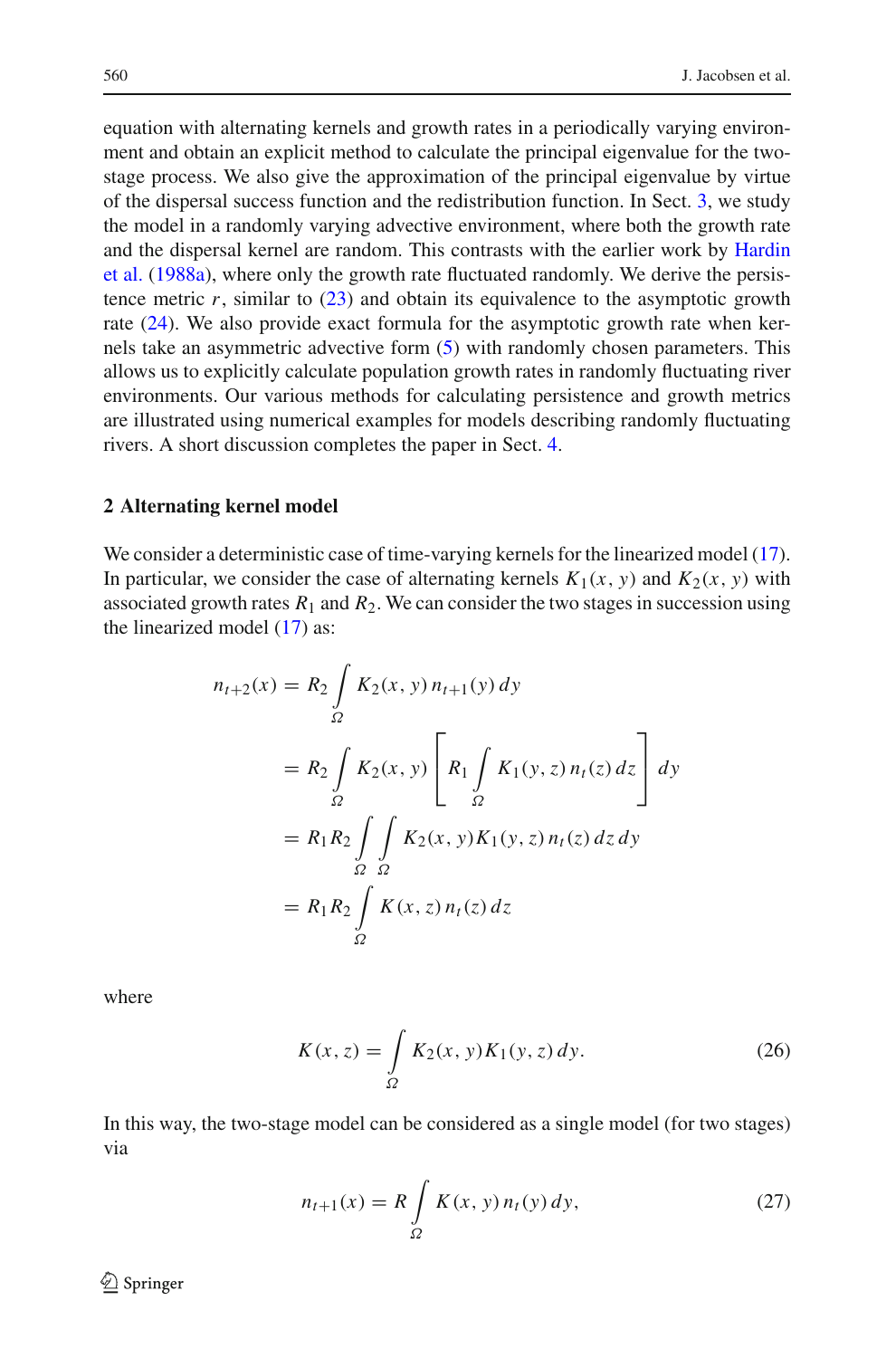where *K* is defined by [\(26\)](#page-11-1) and  $R = R_1 R_2$ .

Let  $\lambda_1$  be the principal eigenvalue associated with the two-stage model [\(27\)](#page-11-2). The results in Sect. [1.3.1](#page-7-0) imply the zero solution is unstable if  $\lambda_1 > 1$  and it is stable if  $\lambda_1$  < 1. Hence, the population persists if  $\lambda_1 > 1$  and the population will be extinct if  $\lambda_1$  < 1. It follows from estimate [\(20\)](#page-9-0) that

<span id="page-12-0"></span>
$$
\lambda_1 \le R_1 R_2. \tag{28}
$$

Since the principal eigenvalue  $\lambda_1$  for the two-stage process models two years of population dynamics, the quantity  $\sqrt{\lambda_1}$  would be an effective single year growth estimate. In this sense, estimate [\(28\)](#page-12-0) says the effective annual growth rate is bounded above by the geometric mean of the two growth rates.

We can gain further insight into the two-stage  $\lambda_1$  by working directly with the eigenfunction equation. Suppose  $\lambda \neq 0$  is an eigenvalue associated with an eigenfunction  $\phi$  for [\(27\)](#page-11-2). Then

$$
R_1 R_2 \int\limits_{\Omega} K(x, y) \phi(y) dy = \lambda \phi(x), \tag{29}
$$

<span id="page-12-2"></span><span id="page-12-1"></span>where *K* is the two-step kernel [\(26\)](#page-11-1). Let  $\psi$  be defined by

$$
\psi(x) = R_1 \int_{\Omega} K_1(x, y) \phi(y) dy.
$$
\n(30)

<span id="page-12-3"></span>Then  $\phi$  solves [\(29\)](#page-12-1) if and only if

$$
\phi(x) = \frac{R_2}{\lambda} \int\limits_{\Omega} K_2(x, y) \psi(y) \, dy. \tag{31}
$$

Now suppose  $K_1$  and  $K_2$  are advective dispersal kernels of the form [\(5\)](#page-4-0) for some  $\beta_1$ ,  $D_1$ ,  $v_1$  and  $\beta_2$ ,  $D_2$ ,  $v_2$ . Differentiating [\(30\)](#page-12-2) and using [\(8\)](#page-4-2) for  $K_1$  we have

$$
\psi''(x) = \frac{v_1}{D_1} \psi'(x) + \frac{\beta_1}{D_1} \psi(x) - \frac{\beta_1}{D_1} R_1 \phi(x).
$$
 (32)

<span id="page-12-4"></span>Similarly, differentiating  $(31)$  and using  $(8)$  for  $K_2$  we have

$$
\phi''(x) = \frac{v_2}{D_2} \phi'(x) + \frac{\beta_2}{D_2} \phi(x) - \frac{\beta_2}{D_2} \frac{R_2}{\lambda} \psi(x).
$$
 (33)

It follows that the eigenfunction  $\phi$  solves the fourth order equation

<span id="page-12-5"></span>
$$
\phi^{(4)} - B\phi^{(3)} - \left(\frac{\beta_1}{D_1} + \frac{\beta_2}{D_2} - \frac{v_1 v_2}{D_1 D_2}\right)\phi^{(2)} + C\phi' + \frac{\beta_1 \beta_2}{D_1 D_2} \left(1 - \frac{R_1 R_2}{\lambda}\right)\phi = 0,
$$
\n(34)

 $\mathcal{D}$  Springer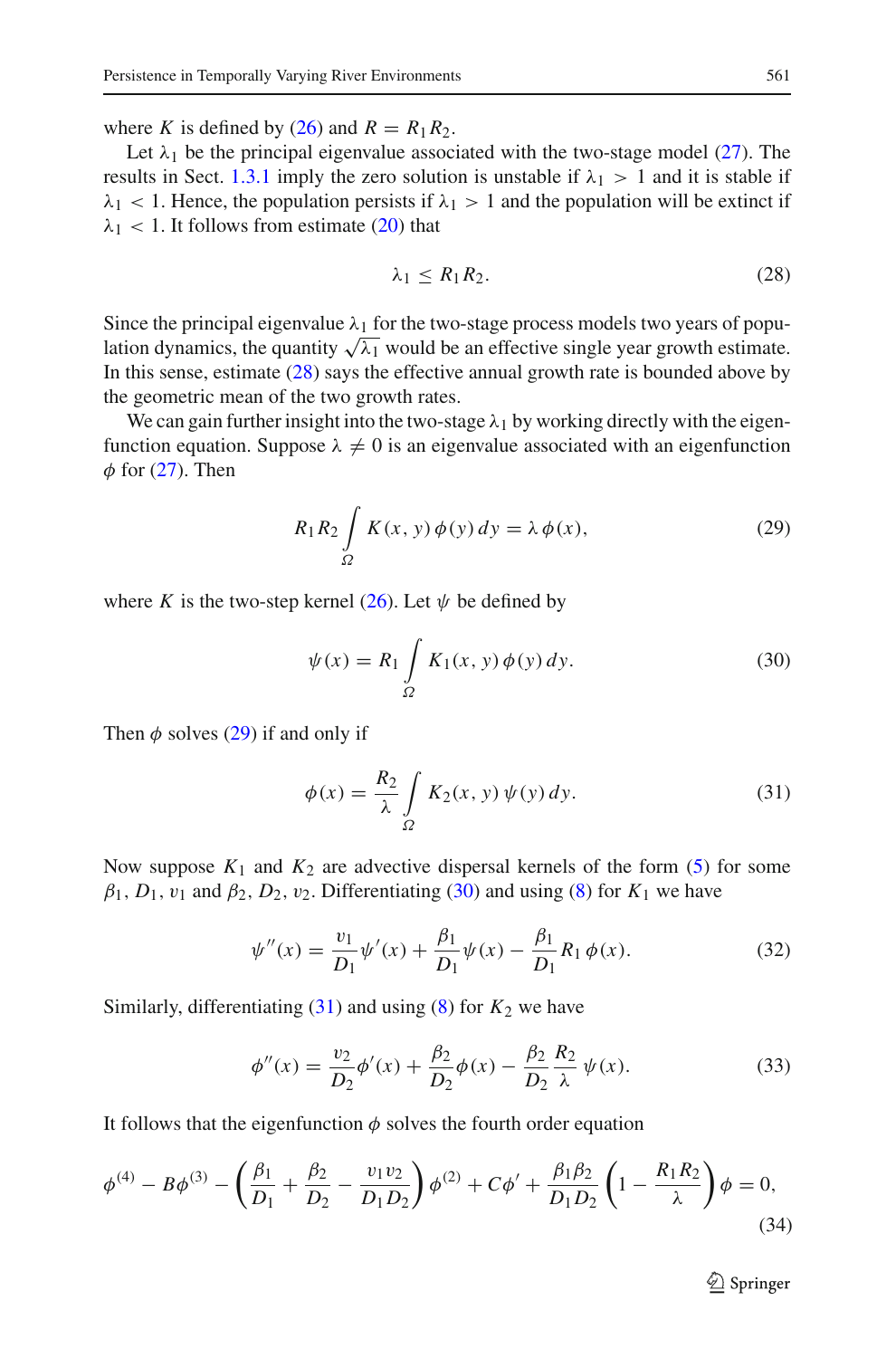where

$$
B = \left[\frac{v_1}{D_1} + \frac{v_2}{D_2}\right] \quad \text{and} \quad C = \left[\frac{v_1 \beta_2 + \beta_1 v_2}{D_1 D_2}\right].
$$

<span id="page-13-1"></span>The boundary conditions can be determined as follows. Suppose  $\Omega = [0, L]$ . First, differentiating  $(30)$  and  $(31)$  and using the definition of *K* we have

$$
\phi'(0) = a_{1,2} \phi(0) \tag{35}
$$

$$
\phi'(L) = a_{2,2} \phi(L) \tag{36}
$$

<span id="page-13-0"></span>and

$$
\psi'(0) = a_{1,1} \psi(0) \tag{37}
$$

$$
\psi'(L) = a_{2,1} \psi(L) \tag{38}
$$

<span id="page-13-2"></span>where  $a_{i,j}$  denotes the constant  $a_i$  in [\(5\)](#page-4-0) for the kernel  $K_j$ . Next, differentiating [\(33\)](#page-12-4), using  $(37)$ – $(38)$  and  $(33)$  we obtain two additional boundary conditions:

$$
\phi'''(0) = \left(a_{1,1} + \frac{v_2}{D_2}\right)\phi''(0) - a_{1,1}\frac{v_2}{D_2}\phi'(0) + \frac{\beta_2}{D_2}\left(a_{1,2} - a_{1,1}\right)\phi(0),\tag{39}
$$

$$
\phi'''(L) = \left(a_{2,1} + \frac{v_2}{D_2}\right)\phi''(L) - a_{2,1}\frac{v_2}{D_2}\phi'(L) + \frac{\beta_2}{D_2}\left(a_{2,2} - a_{2,1}\right)\phi(L). \tag{40}
$$

The differential equation  $(34)$  together with the four boundary conditions  $(35)$ – [\(36\)](#page-13-1) and [\(39\)](#page-13-2)–[\(40\)](#page-13-2) comprise a fourth-order boundary-value problem for the eigenpair  $(\lambda, \phi)$  of [\(29\)](#page-12-1) in the case of two-stage advective kernels. The general solution of equation [\(34\)](#page-12-5) has the form

$$
\phi(x) = c_1 e^{r_1 x} + c_2 e^{r_2 x} + c_3 e^{r_3 x} + c_4 e^{r_4 x} \tag{41}
$$

<span id="page-13-3"></span>where  $r_i \in \mathbb{C}$  are the roots of the associated characteristic polynomial. Applying the boundary conditions to  $\phi$  yields a fourth-order linear system of the form  $A\mathbf{c} = \mathbf{0}$ for the coefficients  $\mathbf{c} = [c_1 \ c_2 \ c_3 \ c_4]^T$ . This system admits a nontrivial solution, and hence  $\phi$  in [\(41\)](#page-13-3) is nontrivial, only if det  $A = 0$ , which, for a fixed domain length *L*, defines an implicit equation for  $\lambda$ . Solving det  $A = 0$ , we then obtain the principal eigenvalue  $\lambda_1 = \lambda_{1,\text{two-step}}$  of the two-stage operator. To illustrate, we derive the fourth order boundary value problem for  $(27)$  in the symmetric kernel case in Appendix A.1. We also note that this process can be used to determine the critical domain length by setting  $\lambda = 1$  and determining conditions on L for which the fourth-order system admits a nontrivial solution (see e.g., [Jin and Lewis 2011\)](#page-40-1).

<span id="page-13-4"></span>*Example 1* To illustrate how the principal eigenvalue  $\lambda_{1.}$  twostep of [\(29\)](#page-12-1) depends on flow velocities we consider the case of variable flow rates  $v_1$  and  $v_2$ , but with fixed mean  $\bar{v} = (v_1 + v_2)/2$  for a habitat  $\Omega = [0, L]$  with  $L = 20$ ,  $R_1 = 1.2$ ,  $R_2 = 1.5$ ,  $D_1 = D_2 = 1, \beta_1 = \beta_2 = 1.$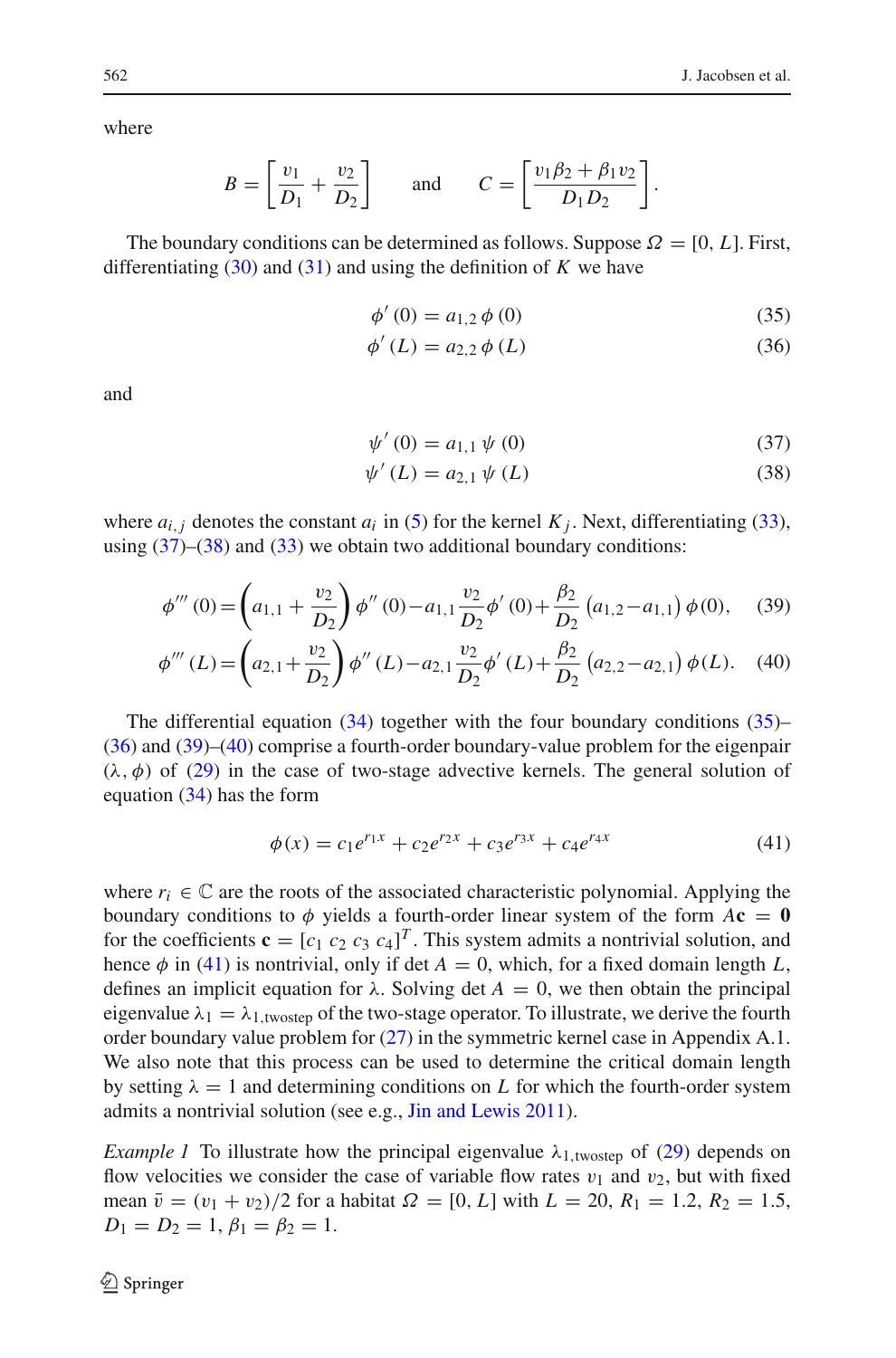

<span id="page-14-0"></span>**Fig. 4** The relationship between the principal eigenvalue of [\(29\)](#page-12-1) for the alternating kernel model and average flow velocity  $\bar{v} = (v_1 + v_2)/2$ . Parameters are:  $R_1 = 1.2$ ,  $R_2 = 1.5$ ,  $D_1 = 1$ ,  $D_2 = 1$ ,  $\beta_1 = 1$ ,  $\beta_2 = 1, \Omega = [0, L]$  with  $L = 20$ 

As the flow rates  $v_1$  and  $v_2$  vary, while keeping  $\bar{v}$  fixed, the value of  $\lambda_{1,\text{twostep}}$  varies within some interval. Figure [4](#page-14-0) shows the possible values of  $\lambda_{1,\text{twostep}}$  as a function of the average of flow velocity  $\bar{v} \in [0, 20]$ . Overall,  $\lambda_{1, \text{twostep}}$  decreases with  $\bar{v}$ . When the average  $\bar{v}$  is sufficiently small (i.e.,  $\bar{v} < \bar{v}_a$ ), then  $\lambda_{1,\text{twosten}} > 1$  regardless of  $v_1$  and  $v_2$ , which corresponds to persistence of the population; when  $\bar{v}$  is sufficiently large (i.e.,  $\bar{v} > \bar{v}_b$ ), then  $\lambda_{1.$ twostep < 1 regardless of  $v_1$  and  $v_2$ , which corresponds to extinction. For moderate values of  $\bar{v}$  (i.e.,  $\bar{v}_a < \bar{v} < \bar{v}_b$ ), different combinations of  $v_1$  and  $v_2$  may lead to  $\lambda_{1,\text{twostep}} > 1$  or  $\lambda_{1,\text{twostep}} < 1$ , and hence, the population can persist or go extinct in different fluctuating flows even though the mean of flow velocity is constant.

For a fixed mean  $\bar{v}$ , we can also consider  $\lambda_{1.1}$  twostep as a function of the variation in flow  $|v_1 - v_2|$ . Figure [5a](#page-15-0) illustrates this for the case  $\bar{v} = 1.3$ . Note that  $\lambda_{1,\text{twostep}}$ is an increasing function of  $|v_1 - v_2|$ . For this average flow velocity, the smaller the variation between  $v_1$  and  $v_2$ , the smaller the possibility that the population can persist in the river.

If we fix  $v_1$  and vary only  $v_2$ , then Fig. [5b](#page-15-0) shows that  $\lambda_{1,\text{twostep}}$  is a decreasing function of  $v_2$ . This coincides with the fact that, when the flow velocity in one step is constant, then the larger the flow velocity in the second step, the harder it is for the population to persist in the river.

<span id="page-14-1"></span>*Example 2* To illustrate how one can study critical domain size questions in this setting we consider the case of fixing  $v_1 = 0.1$  and determining the critical domain length as a function of  $v_2$  (leaving the other parameters as in Example [1\)](#page-13-4). We can study this by setting  $\lambda = 1$  in [\(34\)](#page-12-5) and determining conditions on L for which the fourthorder system admits a nontrivial solution. An example is shown in Fig. [6.](#page-15-1) As one might expect, as  $v_2$  increases the critical domain length increases, with L approaching infinity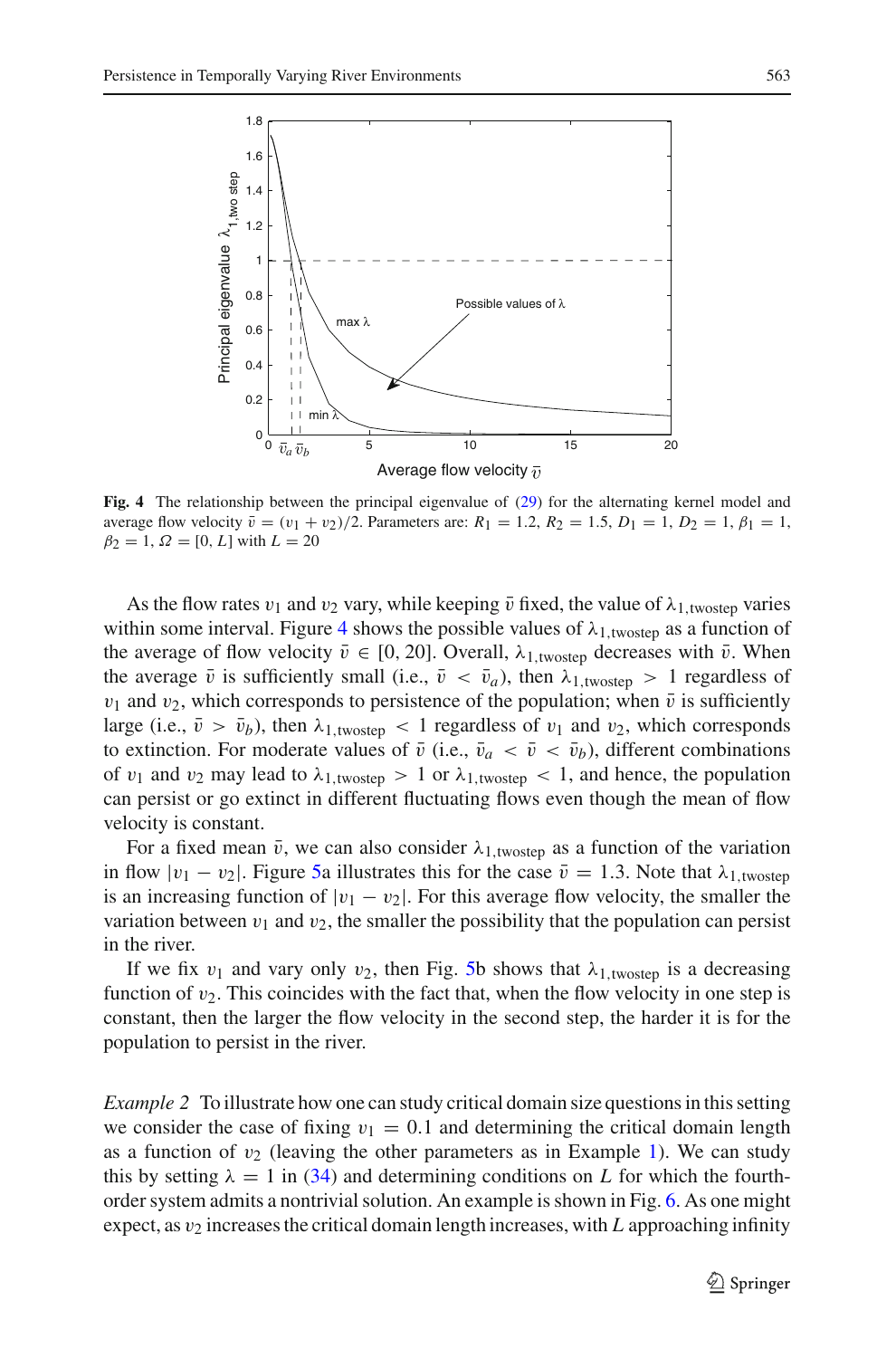

<span id="page-15-0"></span>**Fig. 5** a The relationship between the principal eigenvalue for [\(29\)](#page-12-1) for the alternating kernel model and the difference of  $v_1$  and  $v_2$  while keeping the average flow fixed at  $\bar{v} = (v_1 + v_2)/2 = 1.3$ . **b** The relationship between the principal eigenvalue for [\(29\)](#page-12-1) for the two-stage model and  $v_2$  where  $v_1 = 0.1$ . The other parameters are:  $R_1 = 1.2$ ,  $R_2 = 1.5$ ,  $D_1 = D_2 = 1$ ,  $\beta_1 = \beta_2 = 1$ , and  $\Omega = [0, L]$  with  $L = 20$ 



<span id="page-15-1"></span>**Fig. 6** The relation between the critical domain size and  $v_2$  for the alternating kernel model with  $v_1 = 0.1$ ,  $R_1 = 1.2$ ,  $R_2 = 1.5$ ,  $D_1 = D_2 = 1$ , and  $\beta_1 = \beta_2 = 1$ . As  $v_2 \rightarrow 3$ , the critical domain size approaches infinity

as  $v_2$  tends to some value. Since the critical domain size represents the minimal length of the river such that population can persists, this observation implies that the higher the flow the more difficult it is for the population to persist in the river, consistent with earlier results in [Lutscher et al.](#page-41-5) [\(2005\)](#page-41-5) and [Jin and Lewis](#page-40-1) [\(2011](#page-40-1)).

Finally, we note that, similar to the dispersal success approximation in [\(13\)](#page-5-1), we can use redistribution and dispersal success to approximate  $\lambda_{1,\text{twostep}}$  as

$$
\lambda_{1,\text{twostep}} \approx \lambda_{a,12} := \frac{R_1 R_2}{L} \int_{\Omega} s_2(y) \, r_1(y) \, dy,\tag{42}
$$

 $\mathcal{L}$  Springer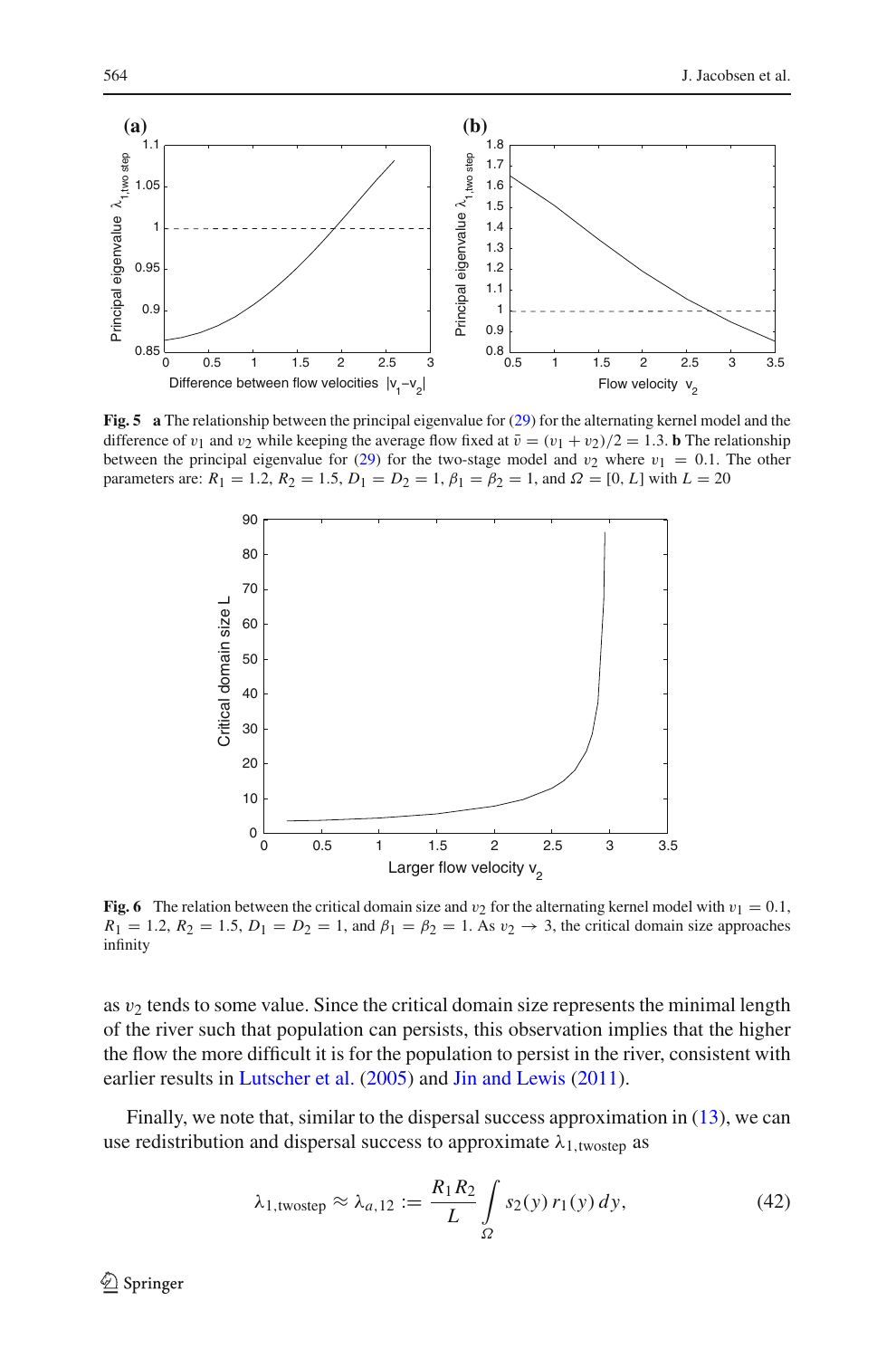where  $r_1$  is the redistribution function corresponding to  $K_1$  and  $s_2$  is the dispersal success function corresponding to *K*2. In Appendix A.2 we include an example comparing this approximation with  $\lambda_{1,\text{twosten}}$  for different domain lengths *L*.

The differential equation approach in this section for alternating kernels can be generalized to the case of a sequence of *n* kernels [\(Jacobsen and McAdam 2014](#page-40-13)). However, we will instead turn to the case of random kernels, and in particular, asymmetric Laplace kernels whose parameters are chosen from a given distribution.

# <span id="page-16-0"></span>**3 Random kernel model**

<span id="page-16-1"></span>In this section, we consider the model

$$
n_{t+1}(x) = F_t(n_t)(x) = \int_{\Omega} K_t(x - y) f_t(n_t(y)) dy,
$$
\n(43)

where  $f_t$  and  $K_t$  denote "random" growth and dispersal kernels at step  $t$ . We apply the theory of [Hardin et al.](#page-40-7) [\(1988a](#page-40-7)[,b,](#page-40-8) [1990](#page-40-6)) to the random difference kernel model [\(43\)](#page-16-1) and show that the long-term population persistence or extinction can be determined by the generalized spectral radius  $r$  defined by  $(23)$ . We also define another quantity  $\Lambda$  (as in [\(24\)](#page-10-0)), which is mathematically equivalent to  $r$ , is computationally easier to work with, and most importantly has a biological meaning of the asymptotic growth rate of the population. We use this alternate framework to consider several examples for random kernels.

#### 3.1 Persistence metrics

<span id="page-16-2"></span>First, for notational clarity, we rewrite [\(43\)](#page-16-1) as

$$
n_{t+1}(x) = F_{\alpha_t}(n_t)(x) := \int_{\Omega} K_{\alpha_t}(x - y) f_{\alpha_t}(n_t(y)) dy \qquad (44)
$$

where  $\{\alpha_t\}_{t>0}$  is a sequence of independent identically distributed random variables taking values in an index set  $A$  (representing the range of environmental conditions).

We make the following assumptions on the kernels  $K_{\alpha_t}$  and growth functions  $f_{\alpha_t}$ :

(C1) 1. For each  $\alpha \in A$ ,  $K_{\alpha}(x - y)$  is continuous for  $x, y \in \Omega$ . 2. There exists constants  $K > 0$  and  $\overline{K}$  such that

$$
\underline{K} \le K_{\alpha}(x - y) \le \overline{K} \quad \text{for all } \alpha \in \mathcal{A} \text{ and } x, y \in \Omega.
$$

- (C2) 1. For any  $\alpha \in \mathcal{A}$ ,  $f_{\alpha} : \mathbb{R} \to [0, \infty)$  is continuous with  $f_{\alpha}(u) = 0$  for all  $u \leq 0$ .
	- 2. There exists  $m > 0$ ,  $f > 0$ , and  $\overline{f} > 0$ , such that for any  $\alpha \in \mathcal{A}$ , (a)  $f_\alpha(u)$  is an increasing function in *u*.
		- (b)  $0 \le f_\alpha(u) \le m$  for all  $u \in C_+(\Omega)$ .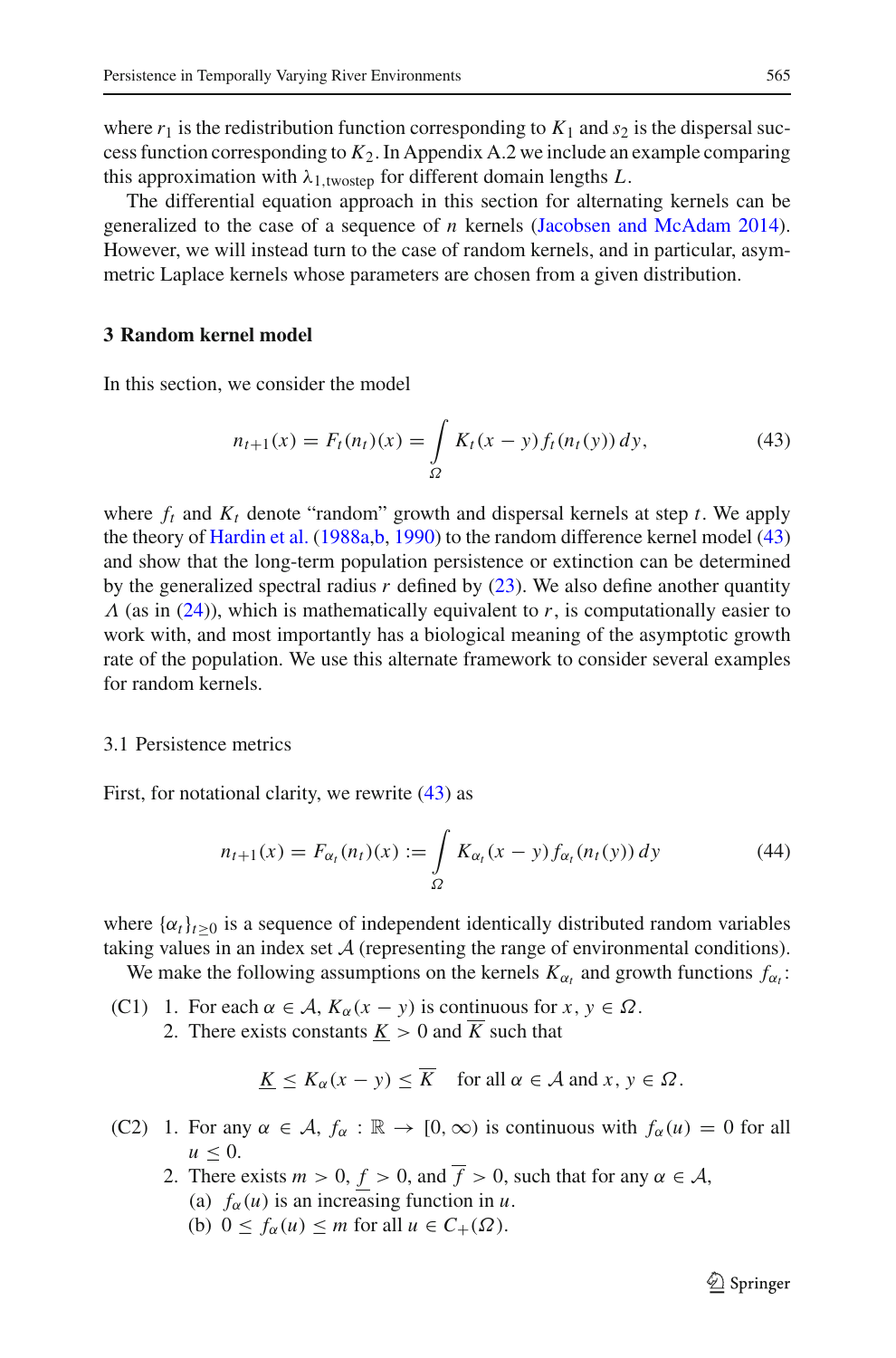- (c) If  $0 < v < u$  then  $\frac{f_{\alpha}(u)}{u} < \frac{f_{\alpha}(v)}{v}$ .
- (d)  $f_{\alpha}$  is right differentiable at 0. For simplicity, we denote the right derivative as  $f'_{\alpha}(0)$ .
- (e)  $\frac{f_{\alpha}(u)}{u} \to f_{\alpha}'(0)$  as  $u \to 0^+$ , uniformly for  $\alpha \in \mathcal{A}$
- (f)  $\underline{f} = \inf_{\alpha \in A} f'_{\alpha}(0) \le f'_{\alpha}(0) \le \overline{f}$
- (g) For  $b = mK|\Omega|$ , there exists  $f_1 = \inf_{\alpha \in \mathcal{A}} f_\alpha(b) > 0$ .

(C3) There exists  $\alpha^* \in A$  such that  $F_\alpha(u) \leq F_{\alpha^*}(u)$  for all  $\alpha \in A$  and  $u \in C_+(\Omega)$ .

Under these assumptions it can be shown (see Appendix A.3) that the framework of [Hardin et al.](#page-40-7) [\(1988a\)](#page-40-7) can be applied to the nonlinear model [\(44\)](#page-16-2), which yields the following result:

<span id="page-17-3"></span>**Theorem 1** Assume that  $F_{\alpha_t}$  ( $\alpha_t \in A$  for  $t \in \mathbb{N}$ ) defined by [\(44\)](#page-16-2) satisfies (C1)–(C3). *For nonzero initial data*  $n_0 \in C_+(\Omega)$ , the population  $n_t$  of [\(44\)](#page-16-2) converges in distrib*ution to a stationary distribution* μ∗*, independent of n*0*, that is either concentrated at*  $0 \in C_+(\Omega)$  (*extinction*) *or supported in*  $C_+(\Omega) \setminus \{0\}$  (*persistence*).

<span id="page-17-0"></span>*Moreover, let*

$$
r = \lim_{t \to \infty} \|\mathcal{L}_{\alpha_t} \circ \cdots \circ \mathcal{L}_{\alpha_1}\|^{1/t},\tag{45}
$$

*where*  $\alpha_t \in A$  *for all*  $t \ge 1$  *and*  $\mathcal{L}_{\alpha_t} := F'_{\alpha_t}(0)$  *is the linearization of*  $F_{\alpha_t}$  *at*  $n = 0$ *. The following results hold:*

- (a) If  $r < 1$ , then the population will go extinct.
- (b) *If r* > 1*, then the population will persist.*

The quantity [\(45\)](#page-17-0) provides a means to study population persistence for our integrodifference stream model in the context of random dispersal and growth, within the framework of the hypotheses  $(C1)$ – $(C3)$ . We now show there is an alternate metric for [\(44\)](#page-16-2), which can also be used to analyze persistence of the population, is numerically easier to work with, and has a clear biological interpretation.

<span id="page-17-1"></span>Consider the linearization of [\(44\)](#page-16-2) at the trivial solution

$$
n_{t+1}(x) = R_{\alpha_t} \int_{\Omega} K_{\alpha_t}(x - y) n_t(y) \, dy,\tag{46}
$$

where  $R_{\alpha_t} = f'_{\alpha_t}(0)$ . Let  $n_t(x)$  be the solution of [\(46\)](#page-17-1) for initial value  $n_0 \in$  $C_{+}(\Omega)\setminus\{0\}$ . Then the average growth rate of the population over the first *t* steps can be written as

Average growth rate over first *t* steps = 
$$
\left[\frac{\int_{\Omega} n_t(x) dx}{\int_{\Omega} n_0(x) dx}\right]^{1/t}.
$$

<span id="page-17-2"></span>Define the limit of this average as

$$
\Lambda := \lim_{t \to \infty} \left[ \frac{\int_{\Omega} n_t(x) dx}{\int_{\Omega} n_0(x) dx} \right]^{1/t} . \tag{47}
$$

 $\circled{2}$  Springer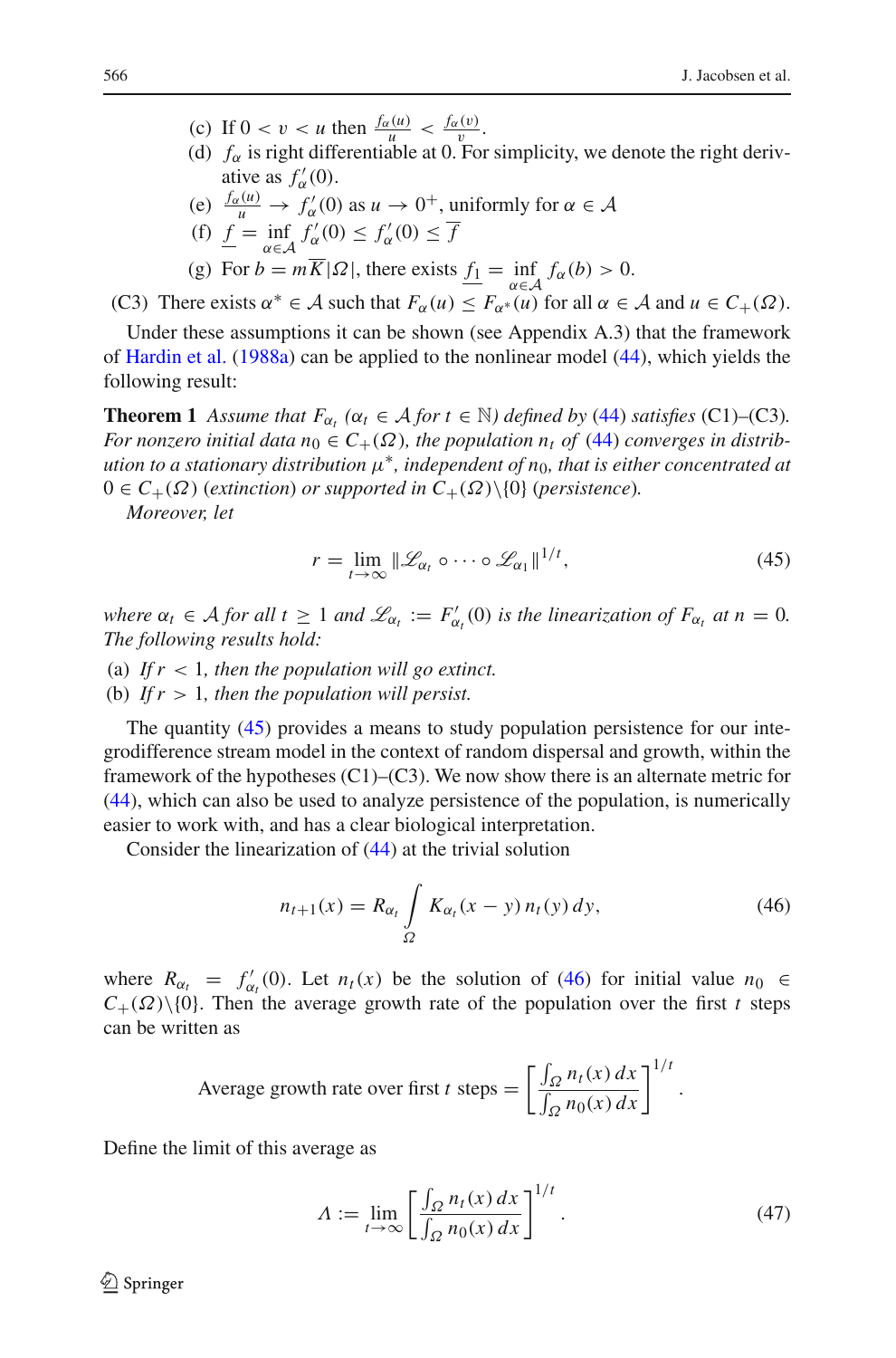In Appendix A.4 we show the limit in [\(47\)](#page-17-2) exists and is independent of the initial function  $n_0 \in C_+(\Omega) \setminus \{0\}$ , so the definition in [\(47\)](#page-17-2) can be simplified to

$$
\Lambda = \lim_{t \to \infty} \left[ \int_{\Omega} n_t(x) dx \right]^{1/t}
$$
\n(48)

<span id="page-18-0"></span>for any  $n_0 \in C_+(\Omega) \setminus \{0\}$ . Furthermore, as we state in the theorem below, the asymptotic growth rate  $\Lambda$  and the constant  $r$  are equal. The proof of this theorem, provided in Appendix A.4, also includes the proof of the existence of the limit in [\(47\)](#page-17-2) and the equivalence of [\(47\)](#page-17-2) and [\(48\)](#page-18-0).

<span id="page-18-1"></span>**Theorem 2** *Let r and*  $\Lambda$  *be defined in* [\(45\)](#page-17-0) *and* [\(48\)](#page-18-0)*, respectively. Then*  $\Lambda = r$ *.* 

*Remark [1](#page-17-3)* It follows from Theorems 1 and [2](#page-18-1) that if  $\Lambda > 1$ , the population will be persistent and if  $\Lambda < 1$ , the population will go extinct. Thus population persistence or extinction can be studied by computing  $\Lambda$  for the iterates  $n_t$  of the linear model [\(46\)](#page-17-1) (recalling  $R_{\alpha_t}$  and  $K_{\alpha_t}$  change at each step).

We illustrate applications of Theorem [2](#page-18-1) for several examples of [\(46\)](#page-17-1), using  $\Lambda$  to determine population persistence or extinction. For simplicity, we use [\(48\)](#page-18-0) to approximate Λ.

*Example 3* (Random two kernel model) Consider [\(46\)](#page-17-1) where the kernel  $K_t$  is chosen at random from one of two asymmetric advective kernels  $K_1$  and  $K_2$ , with equal probability. For  $K_i$  as in [\(5\)](#page-4-0), we assume  $v_1 = 0.1, v_2 = 1, D_1 = D_2 = 1$ , and  $\beta_1 = \beta_2 = 1$ . Since we are effectively flipping a coin to determine the kernel  $K_t$  we call this the "coin-flip kernel model" or CFK model. We assume  $R_t = 1.2$  if  $K_t = K_1$ and  $R_t = 1.5$ , if  $K_t = K_2$ .

First, in Fig. [7](#page-19-0) we illustrate sample rates of convergence for  $\Lambda$  for different initial conditions by plotting the *t*th-approximation of Λ defined by [\(48\)](#page-18-0)

$$
A_t := \left(\int\limits_{\Omega} n_t(x) \, dx\right)^{1/t} \tag{49}
$$

<span id="page-18-2"></span>for two different initial states  $n_0 = 1/20$  and  $n_0 = (\pi/20) \sin(\pi x/20)$ , on a habitat  $\Omega = [0, 20]$ . Notice  $\Lambda_t$  converges to the same value of  $\Lambda \approx 1.22$  for each initial state and at roughly the same rate.

Next, we compare the principal eigenvalue for the alternating kernel model from Sect. [2](#page-11-0) with the value of  $\Lambda$  for the random CFK model. Figure [8](#page-19-1) shows a plot of the principal eigenvalue  $\lambda_{1,\text{twosten}}$  of the alternating kernel model [\(27\)](#page-11-2) (using the same parameters from the CFK model) with  $\Lambda$  for the the CFK model [\(46\)](#page-17-1). The principal eigenvalue of the alternating kernel model appears to match well with  $\Lambda$  for the random model.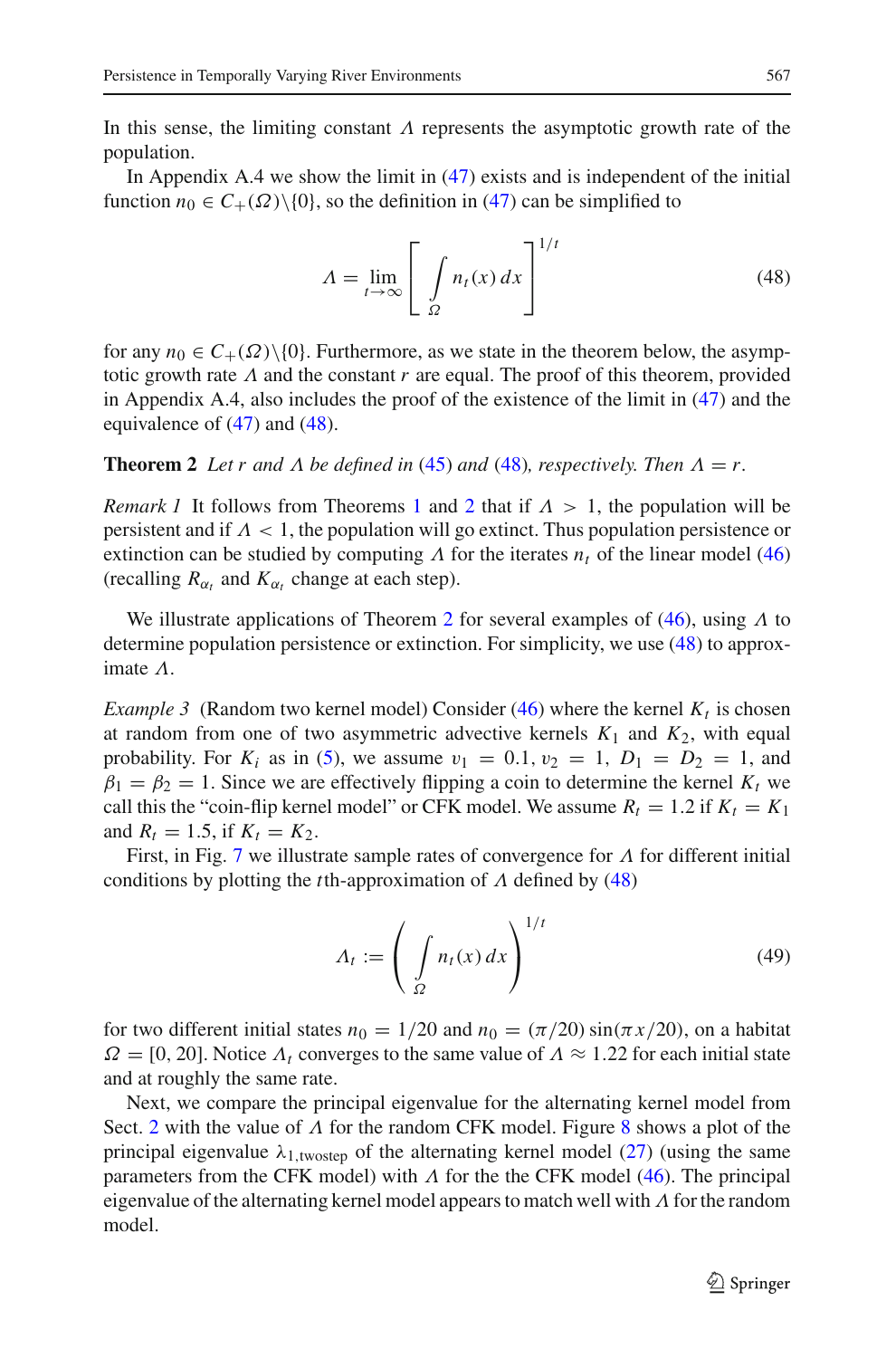

<span id="page-19-0"></span>**Fig. 7** Plot of  $\Lambda_t$  for the CFK model illustrating the rate of convergence and independence of  $\Lambda$  on the initial state  $n_0$ . The parameters are:  $\Omega = [0, L]$  with  $L = 20$ ,  $D_1 = D_2 = 1$ ,  $\beta_1 = \beta_2 = 1$ , flow rate  $v_1 = 0.1$ ,  $v_2 = 1$  (chosen with equal probability) and  $R_1 = 1.2$  (when  $v = v_1$ ), and  $R_2 = 1.5$  (when  $v = v_2$ ). The convergence rate appears roughly equal for each initial state



<span id="page-19-1"></span>**Fig. 8** Comparison of the principal eigenvalues of the alternating kernel model (*solid line*) with Λ for the random CFK model (*stars*). The Λ values are approximated by Λ*t* for large *t* defined in [\(49\)](#page-18-2), while the principal eigenvalue for the alternating kernel model are obtained by solving the boundary-value problem [\(34\)](#page-12-5)–[\(40\)](#page-13-2). The parameters are:  $D_1 = D_2 = 1$ ,  $\beta_1 = \beta_2 = 1$ ,  $v_1 = 0.1$ ,  $v_2 = 1$  and  $R_1 = 1.2$  (when  $v = v_1$ ), and  $R_2 = 1.5$  (when  $v = v_2$ )

<span id="page-19-2"></span>*Example 4* (Log-normal flow velocities) Our next example considers [\(46\)](#page-17-1) with the flow rate for kernel  $K_t$  chosen from a log-normal distribution (keeping the other parameters fixed). We consider the relation between the asymptotic growth rate  $\Lambda$  as a function of the variance in flow rate, while maintaining a fixed mean.

First, to illustrate the log-normal distribution, Fig. [9](#page-20-0) shows the probability density function for a log-normal distribution with a fixed mean for two different variances.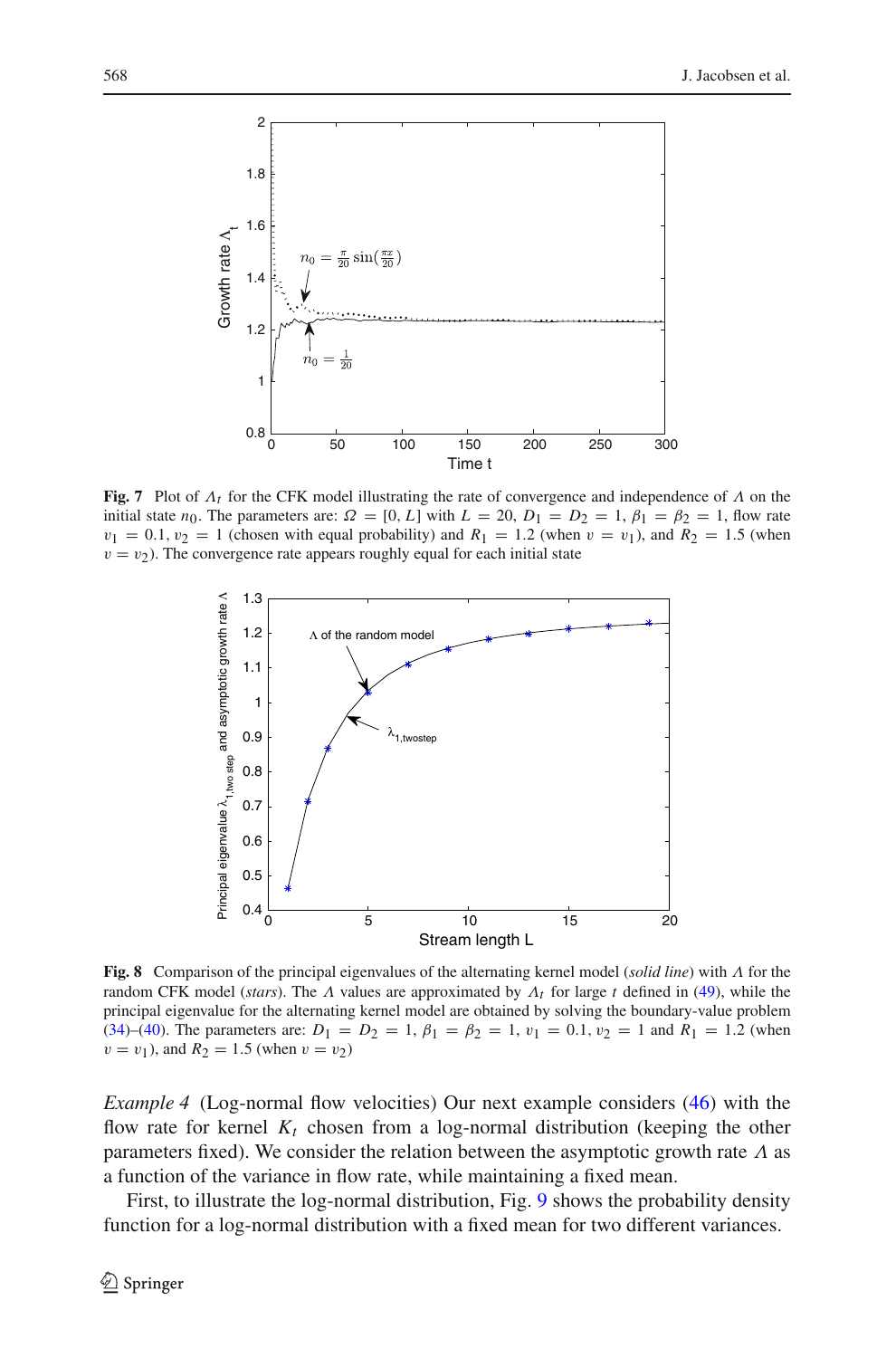

<span id="page-20-0"></span>**Fig. 9** Probability density functions for a log-normal distribution with fixed mean  $\bar{v} = 0.95$  and variance  $v = 1.5$  *(solid)* and 0.5 *(dashed)*. Note that the occasional higher flow values for the higher variance case are balanced by more frequent lower flow rates in order to keep the mean fixed



<span id="page-20-1"></span>**Fig. 10** Plot of asymptotic growth rate Λ for [\(46\)](#page-17-1) vs. the variance of the flow velocity. The flow velocities in  $K_t$  are chosen from a log-normal distribution with mean fixed at 0.95. The other parameters are held constant at  $R = 1.2$ ,  $D = 1$ ,  $\beta = 1$  and  $\Omega = [0, L]$  with  $L = 20$ . The values of  $\Lambda$  are approximated by plotting Λ*t* for large *t*

Figure [10](#page-20-1) shows an example of how the asymptotic growth rate  $\Lambda$  depends on the variance of flow velocity, assuming a fixed mean. We see that  $\Lambda$  tends to increase as the variance increases. For a single step kernel with mean flow velocity  $v = 0.95$ , the associated principal eigenvalue  $\lambda_1$  < 1, corresponding to extinction. However, if we increase the variance while keeping the mean fixed, the higher flow velocities are balanced by more frequent low flow velocities which provide favorable conditions for survival. The values of  $\Lambda$  are estimated by computing  $\Lambda_t$  for  $t \gg 1$ . We note that the numerical results are identical for  $\Omega = [0, L]$  and  $\Omega = [-L/2, L/2]$ .

Figure [11](#page-21-0) shows how  $\Lambda$  depends on the variance  $\nu$  of the log-normal flow rate  $\nu$ for three different fixed means  $\mu = 0.9, 0.95$  and 1. Consistent with what one might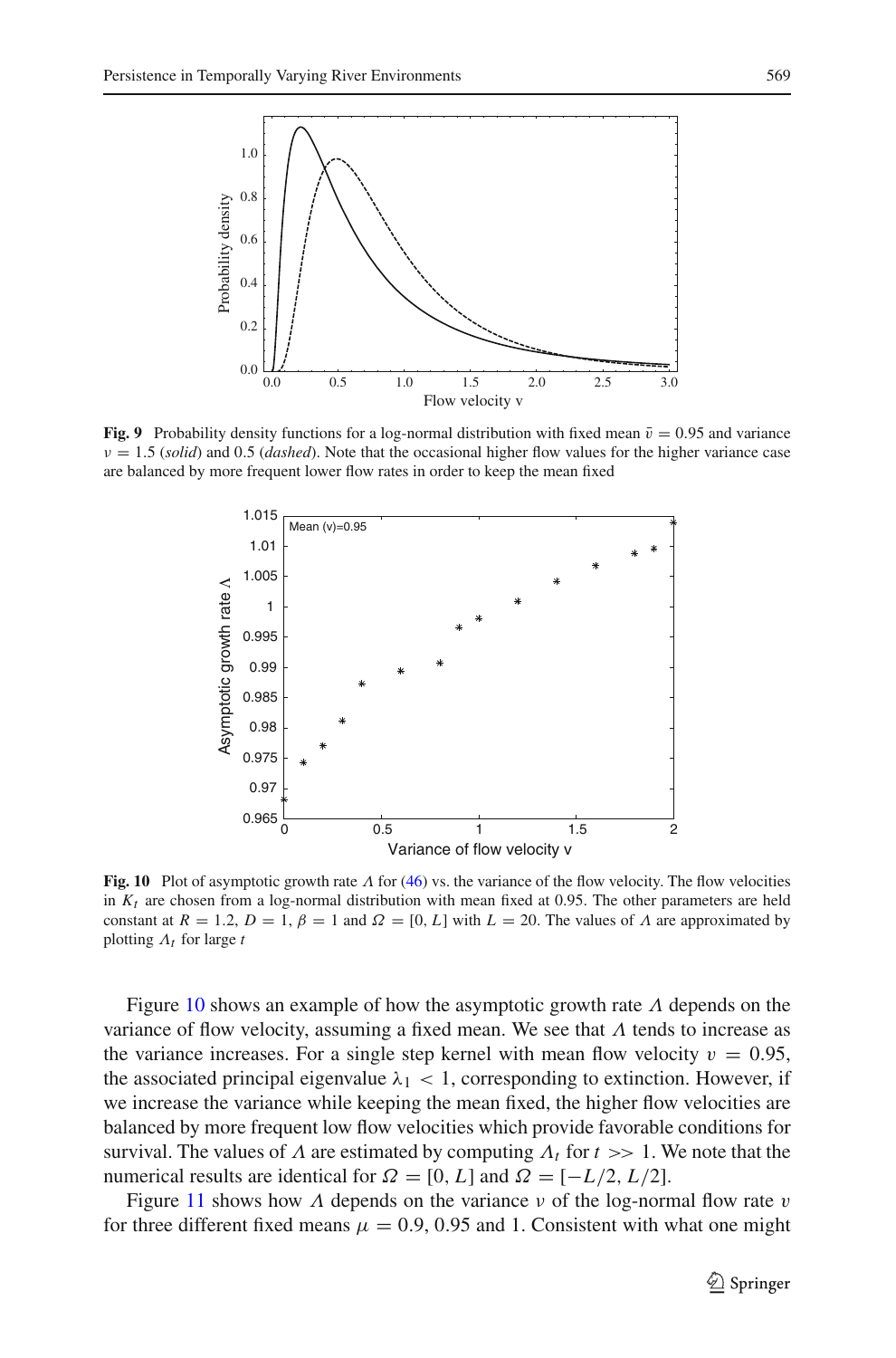

<span id="page-21-0"></span>**Fig. 11** Plot of asymptotic growth rate  $\Lambda$  for [\(46\)](#page-17-1) vs. the variance of the flow velocity for three different fixed means. The flow velocities in  $K_t$  are chosen from a log-normal distribution with means fixed at 0.9, 0.95, and 1. The other parameters are held constant at  $R = 1.2$ ,  $D = 1$ ,  $\beta = 1$ , and  $\Omega = [0, L]$  with  $L = 20$ . The values of  $\Lambda$  are approximated by plotting  $\Lambda_t$  for large *t* 

expect, the higher the average flow rate the smaller  $\Lambda$  is, and hence, the harder it is for the population to persist. Again, the values of  $\Lambda$  are estimates based on  $\Lambda_t$  for large  $t$ .

# 3.2 Explicit calculation for Λ*t*

In this section we compute an exact formula for the approximation  $\Lambda_t$  of the asymptotic growth rate A. For notational simplicity, we write  $K_{\alpha_t}$  as  $K_t$  and  $R_{\alpha_t}$  as  $R_t$ . Beginning with a uniform initial density  $n_0(x) = 1$  on the habitat  $\Omega$ , we have

$$
A_1 = \int_{\Omega} n_1(x) dx = \int_{\Omega} \left( R_1 \int_{\Omega} K_1(x, y) dy \right) dx = R_1 \int_{\Omega} \int_{\Omega} K_1(x, y) dx dy
$$
  
=  $R_1 \int_{\Omega} s_1(y) dy$ ,

where  $s_1(y)$  is the dispersal success function for the kernel  $K_1$ . Similarly,

$$
\begin{aligned} \Lambda_2 &= \left( \int_{\Omega} \left( R_2 \int_{\Omega} K_2(x, y) \, n_1(y) \, dy \right) \, dx \right)^{1/2} \\ &= \left( R_1 R_2 \int_{\Omega} \int_{\Omega} \int_{\Omega} K_2(x, y) \, K_1(y, z) \, dz \, dy \, dx \right)^{1/2} \end{aligned}
$$

<sup>2</sup> Springer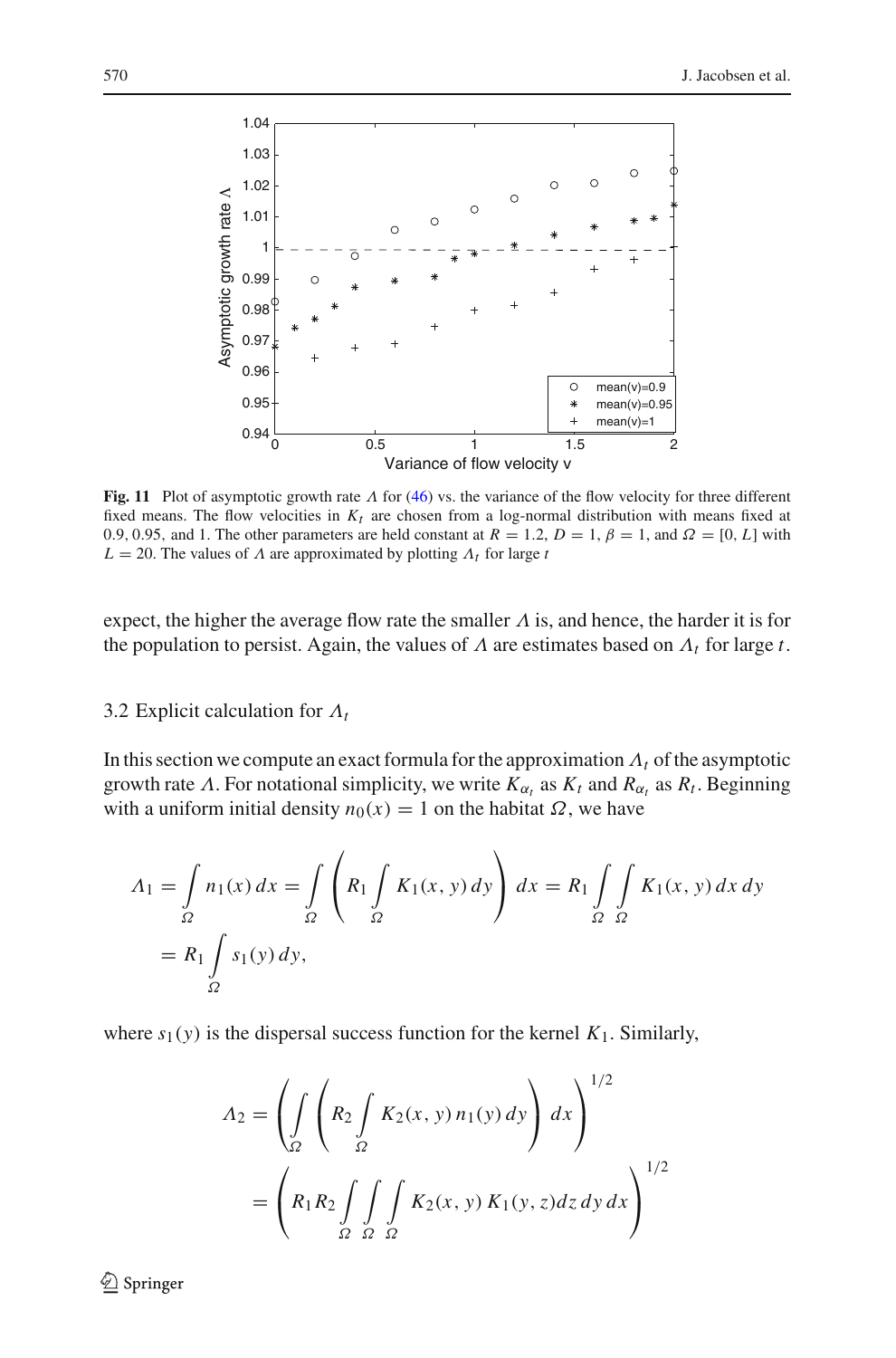$$
= \left(R_1 R_2 \int\limits_{\Omega} \int\limits_{\Omega} K_2(x, y) r_1(y) dy dx\right)^{1/2}
$$

$$
= \left(R_1 R_2 \int\limits_{\Omega} s_2(y) r_1(y) dy\right)^{1/2}
$$

where  $s_2(y)$  is the dispersal success function for  $K_2$  and  $r_1(y)$  is the redistribution function for  $K_1$ . Continuing, we have

$$
A_3 = \left(R_1 R_2 R_3 \int\limits_{\Omega} \int\limits_{\Omega} s_3(y) K_2(y, z) r_1(z) dy dz\right)^{1/3}
$$
(50)

$$
\Lambda_4 = \left(R_1 R_2 R_3 R_4 \int\limits_{\Omega} \int\limits_{\Omega} \int\limits_{\Omega} s_4(z_3) K_3(z_3, z_2) K_2(z_2, z_1) r_1(z_1) dz_3 dz_2 dz_1\right)^{1/4} (51)
$$

and, in general, for  $t > 3$  we have

$$
\Lambda_t = \mathcal{R}_t^{1/t} M_t^{1/t} \tag{52}
$$

where  $\mathcal{R}_t = R_1 R_2 \cdots R_t$  and

<span id="page-22-1"></span>
$$
M_t = \underbrace{\int \cdots \int}_{\Omega} s_t(z_{t-1}) \prod_{i=2}^{t-1} K_i(z_i, z_{i-1}) r_1(z_1) dz_{t-1} \dots dz_1 \tag{53}
$$

$$
t-1 \text{ terms}
$$
\n
$$
= \int_{\Omega} \cdots \int_{\Omega} \prod_{i=1}^{t} K_i(z_i, z_{i-1}) dz_t \dots dz_0.
$$
\n(54)

We can compute this exactly when the kernels  $K_i$  are advective kernels [\(5\)](#page-4-0) with random parameters  $v_i$ ,  $\beta_i$  and  $D_i$ , provided no two sets of kernels parameters repeat themselves exactly (which is reasonable in the case of random parameter values). Roughly speaking, each population stage will be represented by a sum of exponentials, although the number of terms grows at each step. More precisely, for  $t \in \mathbb{N}$ 

$$
n_t(x) = \mathcal{R}_t \left( \rho_{0,t} + \sum_{j=1}^t \rho_{a_j,t} e^{a_j x} + \sum_{j=1}^t \rho_{b_j,t} e^{b_j x} \right)
$$
(55)

<span id="page-22-0"></span>where  $a_j := a_1$  and  $b_j := a_2$  in definition [\(5\)](#page-4-0) for kernel  $K_j$ , and  $\rho_{r,t}$  are certain computable coefficients that depend on the kernels up to step *t* (their precise form is inter-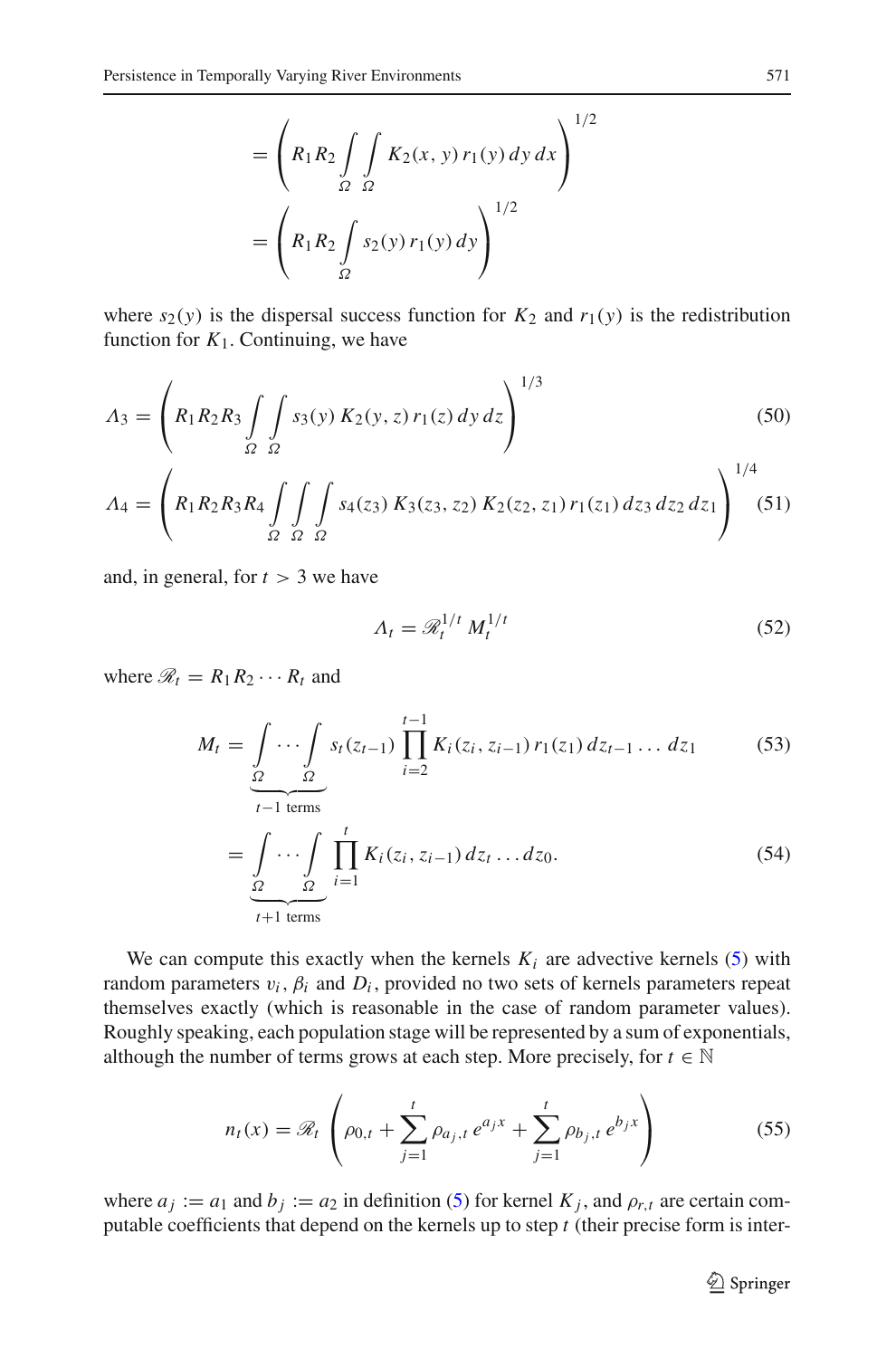

<span id="page-23-2"></span>**Fig. 12** Calculations of Λ*t* from [\(56\)](#page-23-1) for the case of a lognormal distribution with mean 0.95 and variance 1.5 (remaining setup as in Example [4\)](#page-19-2).  $\mathbf{a} t = 1, \ldots 20$ ; the data shows a reasonable trend,  $\mathbf{b} t = 1, \ldots 40$ ; after about  $t = 20$  the results are simply noise due to error accumulation

esting but not essential so we present them in Appendix A.5). If  $\Omega = (-L/2, L/2)$ , then by integrating Eq. [\(55\)](#page-22-0) on  $\Omega$  we obtain an exact expression for  $\Lambda_t$ :

$$
A_t = \mathcal{R}_t^{1/t} \left[ L \rho_{0,t} + 2 \sum_{j=1}^t \left( \frac{\rho_{a_j,t}}{a_j} \sinh \frac{a_j L}{2} + \frac{\rho_{b_j,t}}{b_j} \sinh \frac{b_j L}{2} \right) \right]^{1/t} . \tag{56}
$$

<span id="page-23-1"></span>Although [\(56\)](#page-23-1) provides an exact formula for  $\Lambda_t$  for the random kernel case, it is not particularly stable for numerical calculations due to error accumulation in light of the many small divisors that appear in the coefficients  $\rho_{r,t}$  (e.g., see [\(72\)](#page-38-0)–[\(74\)](#page-38-0) in Appendix A.5). This issue is compounded by the fact that our previous calculations of  $\Lambda_t$  via numerical integration of [\(48\)](#page-18-0) showed that the convergence to  $\Lambda$  is fairly slow (e.g., see Fig. [7\)](#page-19-0). Figure [12](#page-23-2) illustrates an application of [\(56\)](#page-23-1) for a specific case of Example [4](#page-19-2) with lognormal flow velocities.

# <span id="page-23-0"></span>**4 Discussion**

Even though classical ecological models assume environmental uniformity, the true natural environment shows a high degree of temporal variability. While the yearly specifics of the environmental variations rarely can be predicted, the general nature of the variability, as measured over many years, can be described statistically. One emerging challenge in mathematical biology has been to incorporate such measures of environmental variability into mathematical models for population persistence (see, for example, [Benaïm and Schreiber 2009;](#page-40-9) [Tuljapurkar 1990;](#page-41-16) [Tuljapurkar et al. 2003](#page-41-17); [Schreiber 2010;](#page-41-19) [Roth and Schreiber 2014\)](#page-41-15). Although much recent mathematical attention has focused on this challenge, the pioneering work by Hardin et al. (1988a) actually provided mathematical tools to understand variability for integrodifference equations, as long as a quarter of a century ago.

While the mathematical foundation of our work rests on the seminal papers by [Hardin et al.](#page-40-7) [\(1988a](#page-40-7)[,b\)](#page-40-8), [Hardin et al.](#page-40-6) [\(1990\)](#page-40-6), the methods we developed here have extend the approach significantly, and also transform the rather abstract results into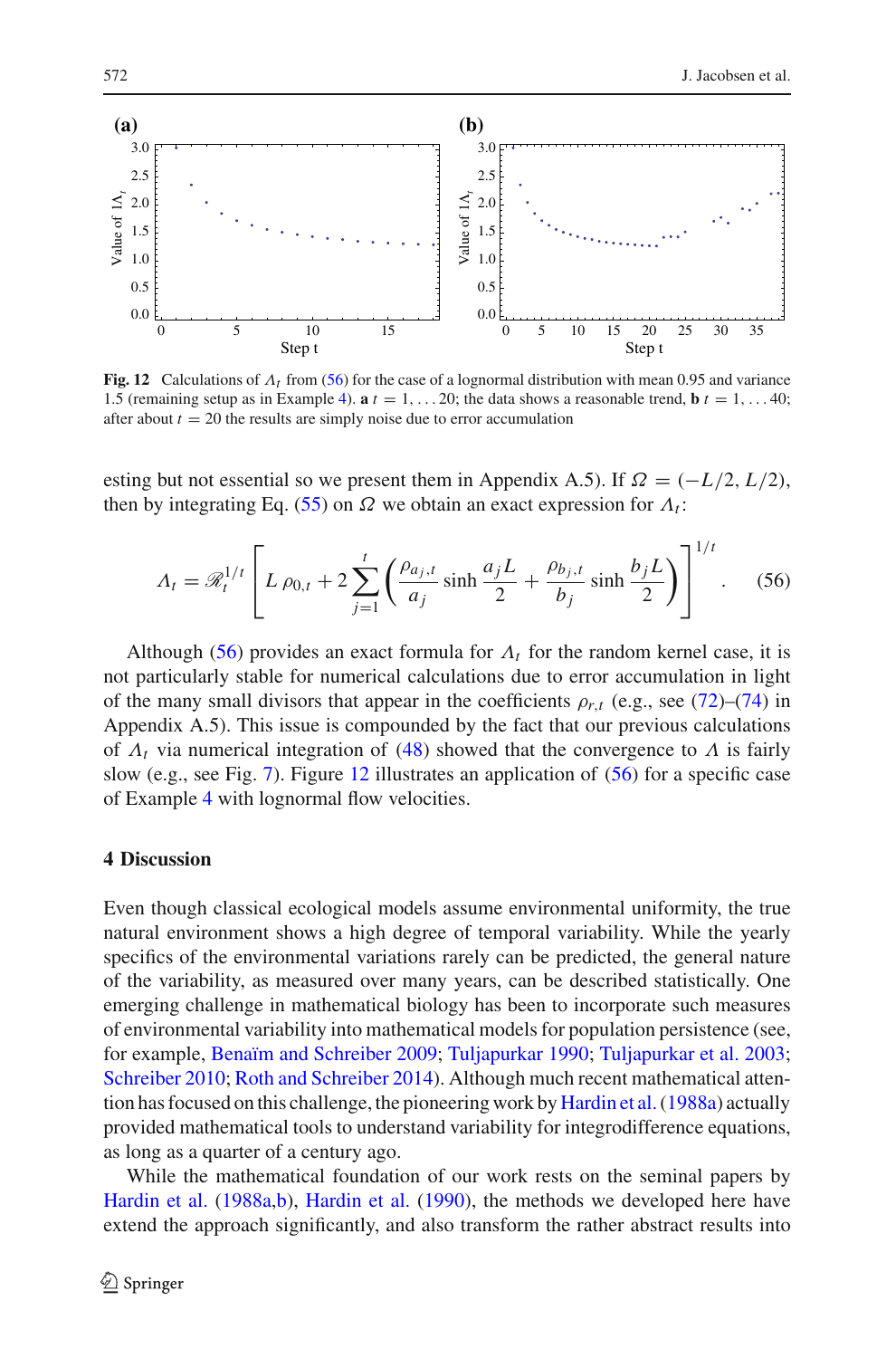concrete applications for the dynamics of river populations. Specifically, and perhaps most importantly, we have connected the [Hardin et al.](#page-40-7)  $(1988a)$  $(1988a)$  metric  $r(45)$  $r(45)$  to a more biologically reasonable equivalent metric, the asymptotic growth rate of the linearized operator, Λ [\(48\)](#page-18-0). Indeed, we established the mathematical equivalence of *r* and  $\Lambda$  and interpreted this equivalence in terms of equivalent persistence metrics for the underlying stochastic, nonlinear dynamical system [\(44\)](#page-16-2). Recall that *r* and Λ are defined as

$$
r=\lim_{t\to\infty}\|\mathscr{L}_{\alpha_t}\circ\cdots\circ\mathscr{L}_{\alpha_1}\|^{1/t},
$$

where  $\mathcal{L}_{\alpha_t}$  maps from  $C(\Omega)$  to  $C(\Omega)$ , and

$$
\Lambda := \lim_{t \to \infty} \left[ \int_{\Omega} n_t(x) \, dx \right]^{1/t}.
$$

We can rewrite  $\Lambda$  as

$$
\Lambda = \lim_{t\to\infty} \left[ ||n_t||_{L^1(\Omega)} \right]^{1/t} = \lim_{t\to\infty} \left[ ||\mathcal{L}_{\alpha_t} \circ \cdots \circ \mathcal{L}_{\alpha_1}(n_0)||_{L^1(\Omega)} \right]^{1/t},
$$

which yields  $\Lambda = \lim_{t \to \infty} ||\mathcal{L}_{\alpha_t} \circ \cdots \circ \mathcal{L}_{\alpha_1}||^{1/t}$ , but in this case each  $\mathcal{L}_{\alpha_t}$  is considered to map from  $L^1(\Omega)$  to  $L^1(\Omega)$ . Therefore, we can interpret our result mathematically as stating that, when studying population persistence for our random model [\(44\)](#page-16-2), it does not matter whether the function space is chosen as  $C(\Omega)$  or  $L^1(\Omega)$ . However, this result extends beyond the rather narrow mathematical interpretation given above; the asymptotic growth rate  $\Lambda$  has more biological significance and can be easier to calculate than *r*.

The connection between  $r$  and  $\Lambda$  has allowed us to infer persistence properties of the nonlinear stochastic dynamical system, describing population growth and dispersal in rivers, based on  $\Lambda$ . In particular, it means that our explicit calculations of the asymptotic growth rate for river systems with asymmetric exponential dispersal [\(56\)](#page-23-1) can be rigorously connected to persistence in the associated nonlinear system.

In our analysis we also developed a connection between periodically fluctuating river system, with asymmetric exponential dispersal, and a differential operator describing growth of an associated eigenfunction. Numerical results show a close concordance of persistence thresholds for the *alternating kernel model*, where good and bad years alternate, and those for a related *coin flip kernel model*, where good and bad years are chosen randomly with equal probability (Fig. [8\)](#page-19-1).

The class of models in this paper can be generally applied to river or stream populations, where unidirectional flow dominates. However, particular stream populations are likely to require more detailed and specific models. One advantage of a general model is the ability to draw general conclusions. What can be concluded, in general, from the models in this paper regarding the role of variability in persistence in streams and rivers? First, longer streams (Fig. [3\)](#page-7-1) and lower flow rates (Figs. [4,](#page-14-0) [5b](#page-15-0)) increase the likelihood of persistence, and higher flow streams must be longer, providing more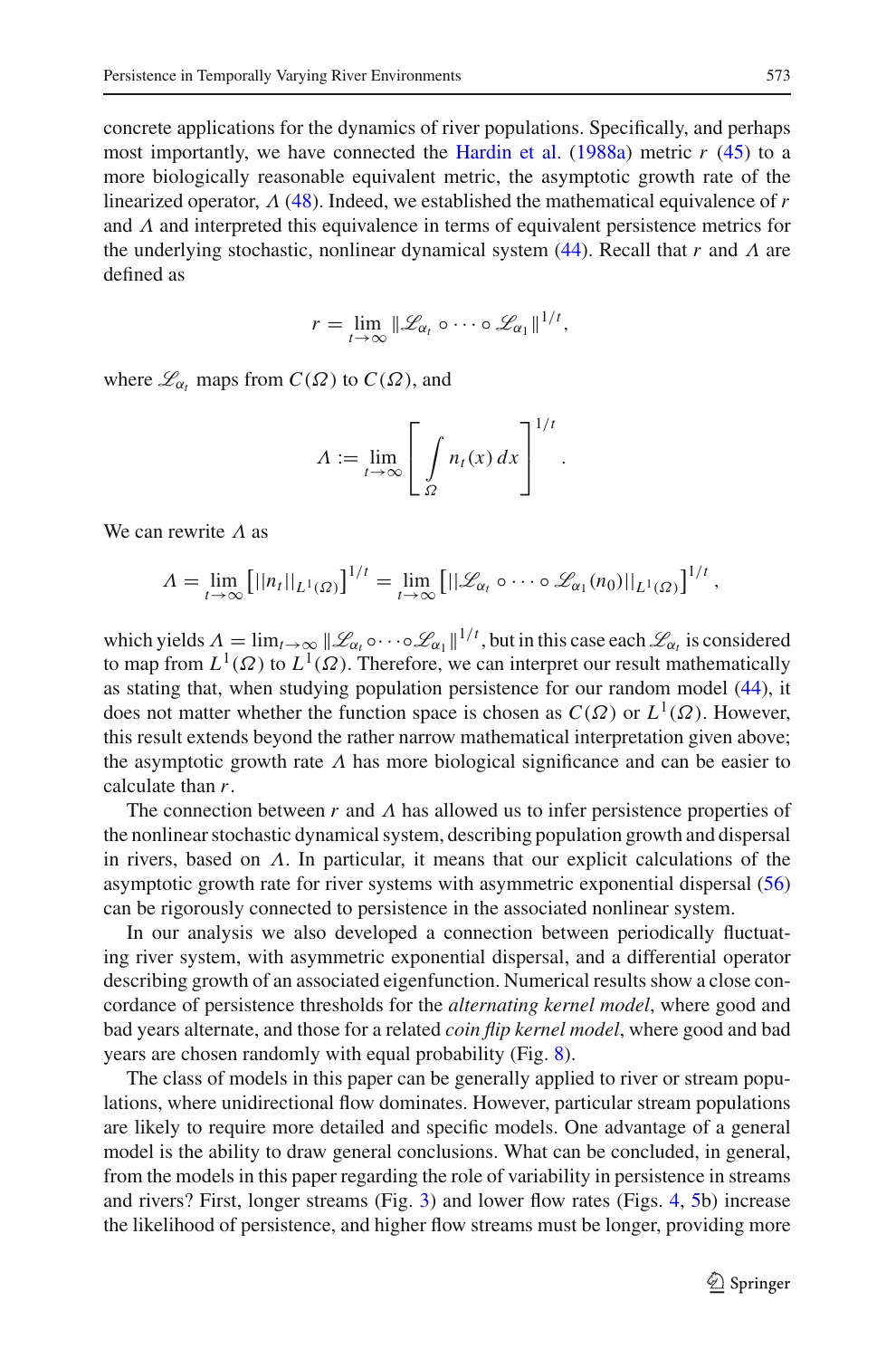habitat, if populations are to persist (Fig. [6\)](#page-15-1). These, by themselves are not new theoretica[l results, and have been understood theoretically since the work of](#page-41-1) Speirs and Gurney [\(2001](#page-41-1)). However, a closer look at Fig. [4](#page-14-0) shows that the variability in the flow velocity, as given in the alternating kernel model, can determine persistence outcomes as much as the mean velocity. Specifically, increased variability gives an increased probability of persistence (Fig. [5a](#page-15-0)). Here the effects of flow rate variation do not simply average out, and the beneficial effect of a low-flow period more than compensates for the detrimental effect of a corresponding high-flow period. This relationship between flow variability and persistence holds over to the more complex case where the dispersal kernel is chosen from a family where the flow velocity is drawn from a continuous probability density function, such as a log-normal distribution (Figs. [9,](#page-20-0) [10,](#page-20-1) [11\)](#page-21-0). We considered variations of the parameters in the positive space for the two-step alternating kernel model and the random model and made numerous simulations for the dependence of  $\lambda_{1,\text{twostep}}$  and  $\Lambda$  on the variance of the flow velocity v. In all our simulations,  $\lambda_{1,\text{twostep}}$  and  $\Lambda$  are increasing functions of the variance of v. While we are not able to theoretically prove this result for these two models, Figs. [4,](#page-14-0) [5,](#page-15-0) and [9,](#page-20-0) [10,](#page-20-1) [11](#page-21-0) were typical numerical examples chosen to illustrate the calculations.

Although our model, with uncorrelated random environments, showed that increasing temporal variations can promote population persistence, this phenomenon may not hold in other settings. For example, it has been shown that for a given average population growth rate, temporal variations in the growth rate may increase the risk of extinction; see e.g., [Lewontin and Cohen](#page-41-20) [\(1969](#page-41-20)), [Turelli](#page-41-21) [\(1978\)](#page-41-21), [Lande](#page-41-22) [\(1993\)](#page-41-22), Halley and Iwasa [\(1999\)](#page-40-14). Positive temporal autocorrelations in environmental conditions can decr[ease or increase extinction risk depending on other features; see, e.g.,](#page-41-23) Schwager et al. [\(2006](#page-41-23)), [Heino et al.](#page-40-15) [\(2000\)](#page-40-15), [Ripa and Lundberg](#page-41-24) [\(1996](#page-41-24)). In particular, positive autocorrelatio[ns in temporal fluctuations can disrupt predator-prey coexistence \(](#page-41-15)Roth and Schreiber [2014\)](#page-41-15). In more general and realistic situations where there are environmental variations in space and time, the effect of interactions between temporal correlations, spatial heterogeneity and dispersal on population persistence becomes even more complex. For instance, metapopulations whose expected fitness in every patch is less than 1 can persist if there are positive temporal autocorrelations in relative fitness, sufficiently weak spatial correlations, and intermediate rates of dispersal between patches [\(Schreiber 2010\)](#page-41-19). More recently,[Roth and Schreiber\(2014\)](#page-41-15) develop a coexistence criterion for interacting structured populations in stochastic environments and show, among other applications, that autocorrelations in temporal fluctuations can interfere with coexistence in predator-prey models.

There is much further work that could be done. In this paper, we did not specifically address the critical domain size problem, other than illustrate how our method can be applied for an example with alternating kernels (Example [2\)](#page-14-1). It is not our purpose here to study how the critical domain size is influenced by the variation of different factors, but this could be an interesting avenue for future work, especially for the random model, which would build upon the work for integrodifference equations in [Kot and Schaffer](#page-40-5) [\(1986](#page-40-5)) for symmetric dispersal kernels and [Hardin et al.](#page-40-7) [\(1988a](#page-40-7)[,b](#page-40-8), [1990\)](#page-40-6), [Van Kirk and Lewis](#page-41-12) [\(1997,](#page-41-12) [1999](#page-41-25)), [Latore et al.](#page-41-26) [\(1999\)](#page-41-26) for more general dispersal kernels, including environmental heterogeneity both in space and in time.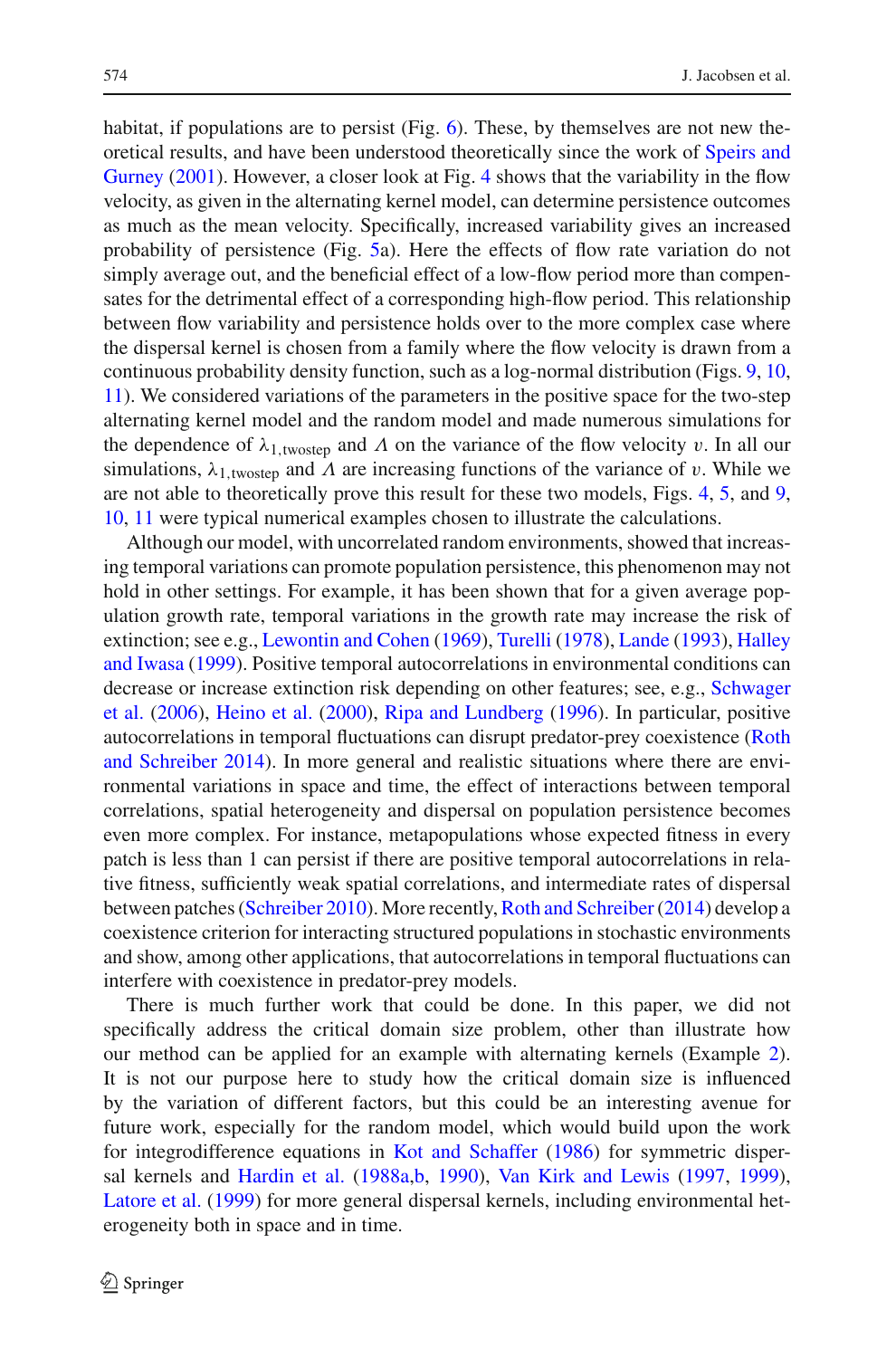**Acknowledgments** The authors thank the anonymous referees for many insightful comments and references that helped strengthen the paper.

**Open Access** This article is distributed under the terms of the Creative Commons Attribution License which permits any use, distribution, and reproduction in any medium, provided the original author(s) and the source are credited.

# **Appendix**

A.1 Explicit solution for the principal eigenvalue for the alternating kernel model [\(27\)](#page-11-2) in the symmetric case

Consider the case of the alternating kernel model [\(27\)](#page-11-2) where

$$
K_1(x) = \frac{a_1}{2}e^{-a_1|x|}
$$
 and  $K_2(x) = \frac{a_2}{2}e^{-a_2|x|}$ 

are symmetric kernels with  $a_1 = \sqrt{\beta_1/D_1}$  and  $a_2 = \sqrt{\beta_2/D_2}$ . In this case, the boundary-value problem [\(34\)](#page-12-5) becomes

$$
\phi^{(4)}(x) - a\,\phi^{(2)}(x) + d\,\phi(x) = 0,\tag{57}
$$

<span id="page-26-0"></span>where

$$
a = \left(a_1^2 + a_2^2\right) \qquad \text{and} \qquad d = a_1^2 a_2^2 \left(1 - \frac{R_1 R_2}{\lambda}\right) \tag{58}
$$

<span id="page-26-1"></span>and the boundary conditions are

$$
\phi'(0) = a_2 \phi(0) \tag{59}
$$

$$
\phi'(L) = -a_2 \phi(L) \tag{60}
$$

$$
\phi'''(0) = a_1 \phi''(0) + a_2^2 (a_2 - a_1) \phi(0)
$$
\n(61)

$$
\phi'''(L) = -a_1 \phi''(L) - a_2^2 (a_2 - a_1) \phi(L). \tag{62}
$$

The characteristic equation for [\(57\)](#page-26-0) is  $r^4 - ar^2 + d = 0$  with roots

$$
\left\{\pm\sqrt{\frac{a+\sqrt{a^2-4d}}{2}}, \pm\sqrt{\frac{a-\sqrt{a^2-4d}}{2}}\right\}.
$$
 (63)

The first two roots are real and since  $d < 0$  (by estimate  $(28)$ ), the second two roots are complex (and purely imaginary). If we denote the real roots by  $\pm r$  and the complex roots by  $\pm ik$  then the general solution of [\(57\)](#page-26-0) is

$$
y(x) = c_1 \cosh rx + c_2 \sinh rx + c_3 \cos kx + c_4 \sin kx.
$$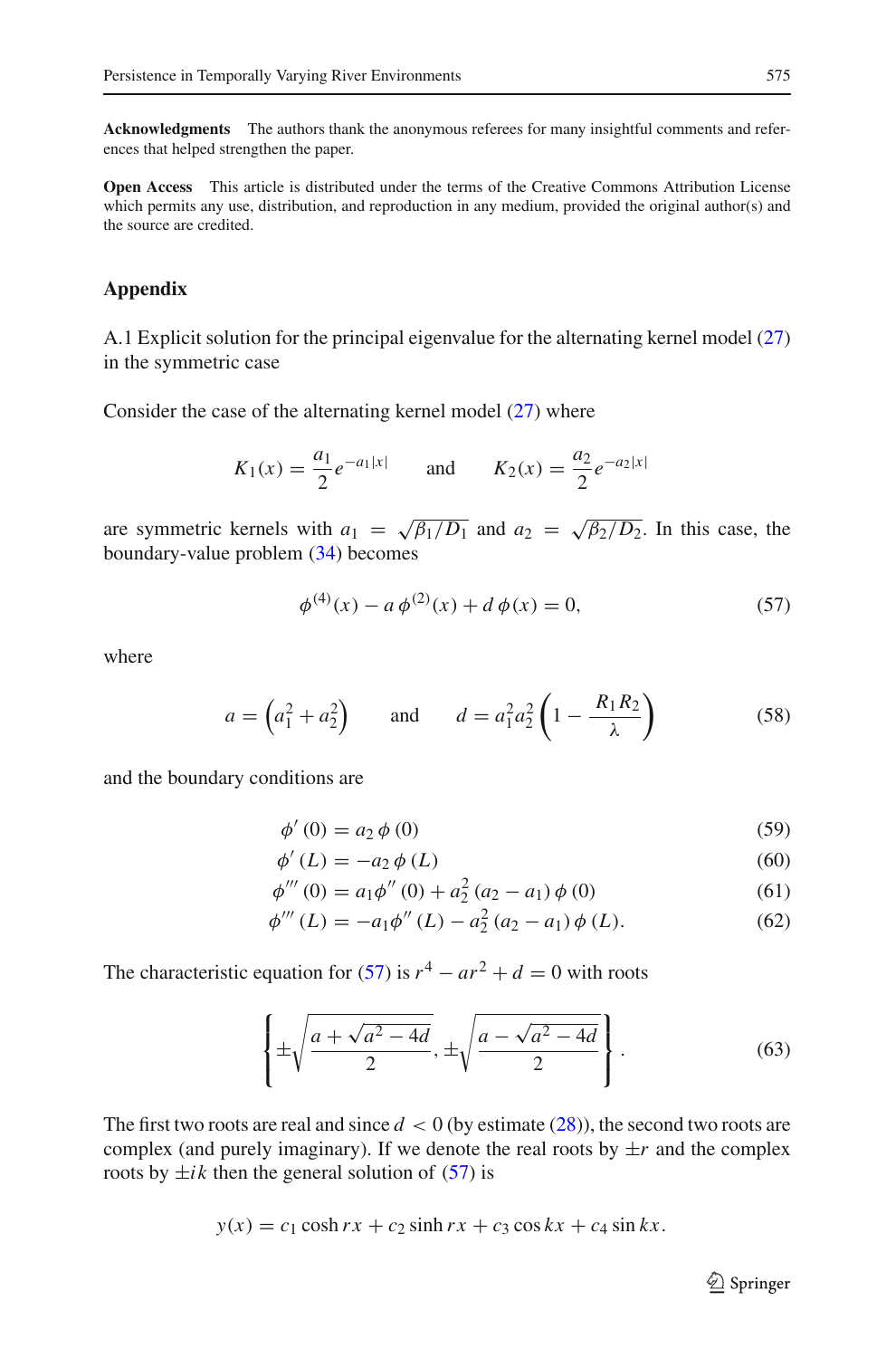By shifting the domain from [0, *L*] to  $[-L/2, L/2]$  we can use symmetry to reduce this to

$$
y(x) = c_1 \cosh rx + c_3 \cos kx.
$$

Applying the boundary conditions [\(59\)](#page-26-1) and [\(61\)](#page-26-1) (which now hold at −*L*/2) we obtain the 2  $\times$  2 system of equations for  $c_1$  and  $c_3$ :

$$
\left(a_2 \cosh \frac{rL}{2} + r \sinh \frac{rL}{2}\right)c_1 + \left(a_2 \cos \frac{kL}{2} - k \sin \frac{kL}{2}\right)c_3 = 0,
$$
  

$$
\left((a_1r^2 + a_2^2(a_2 - a_1))\cosh \frac{rL}{2} + r^3 \sinh \frac{rL}{2}\right)c_1 + \left(k^3 \sin \frac{kL}{2} - (a_1k^2 - a_2^2(a_2 - a_1))\cos \frac{kL}{2}\right)c_3 = 0.
$$

This system admits a nontrivial solution only if the determinant of the coefficient matrix is zero, which yields an equation of the form

$$
F(L, a_1, a_2, R_1 R_2, \lambda) = 0
$$
\n(64)

<span id="page-27-0"></span>which implicitly defines the principal eigenvalue  $\lambda_{1, \text{twostep}}$ . Furthermore, by setting  $\lambda = 1$  in [\(64\)](#page-27-0), we obtain an implicit equation for the critical domain length  $L =$  $L(a_1, a_2, R_1R_2)$ .

## A.2 Redistribution and dispersal success approximations for alternating kernel model

Suppose  $\phi_1$  is an eigenfunction associated with the alternating kernel model, i.e.,  $\phi_1$ solves

$$
\lambda_{1,\text{twostep}} \phi_1(x) = R_1 R_2 \int_{\Omega} K(x, y) \phi_1(y) \, dy \tag{65}
$$

<span id="page-27-1"></span>where *K* is the two-stage kernel [\(26\)](#page-11-1). Integrating [\(65\)](#page-27-1) over  $\Omega$  yields

$$
\lambda_{1,\text{twostep}} \int_{\Omega} \phi_1(x) dx = R_1 R_2 \int_{\Omega} \int_{\Omega} K(x, y) \phi_1(y) dy dx
$$

$$
= R_1 R_2 \int_{\Omega} \left[ \int_{\Omega} K(x, y) dx \right] \phi_1(y) dy
$$

$$
= R_1 R_2 \int_{\Omega} s(y) \phi_1(y) dy,
$$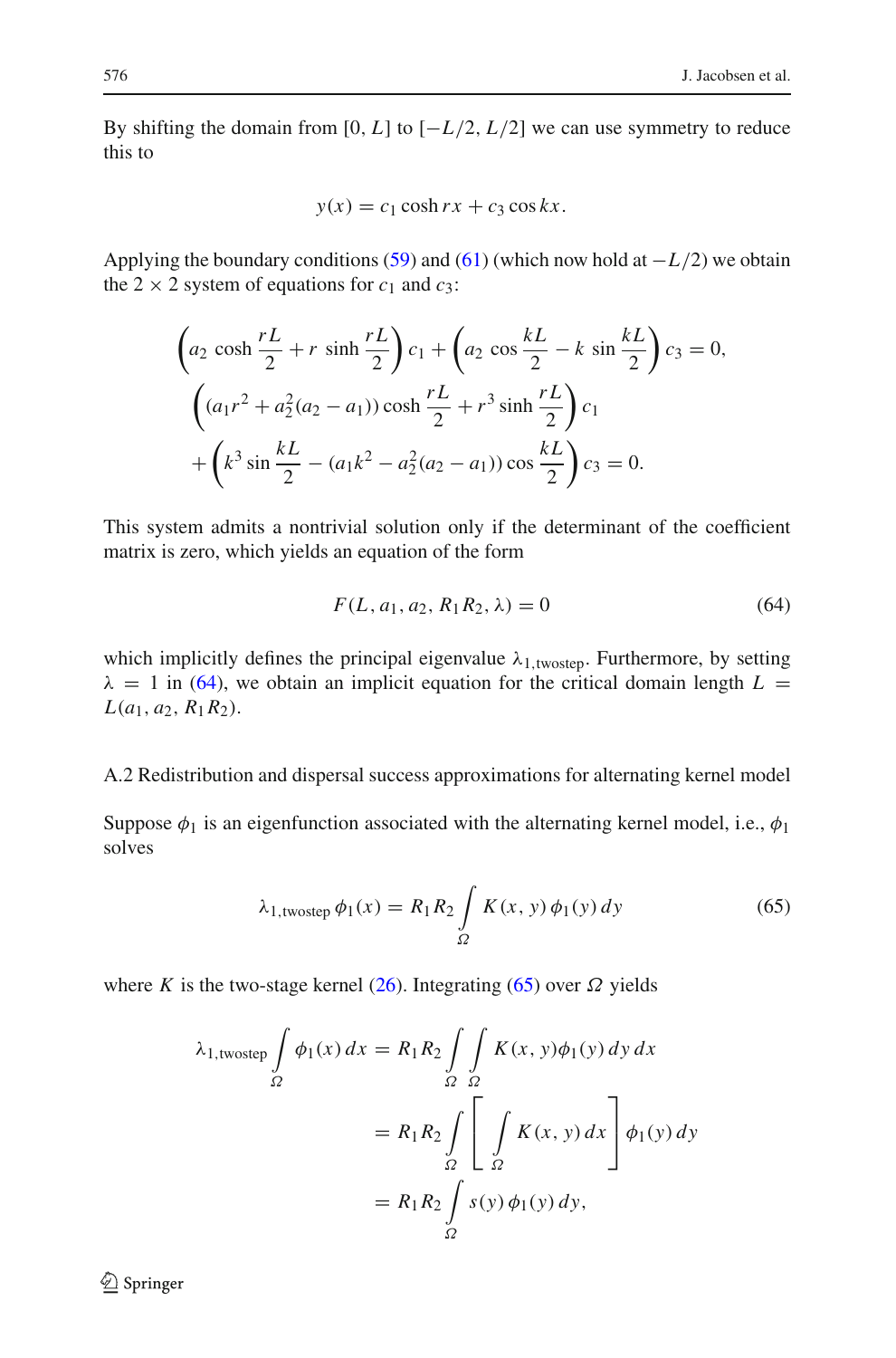where  $s(y)$  is the dispersal success function for *K*. If  $\Omega = [0, L]$  and we use the approximation  $\phi_1 \approx 1/L$  we obtain

$$
\lambda_{1,\text{twostep}} \approx \frac{R_1 R_2}{L} \int_{\Omega} s(y) \, dy = \frac{R_1 R_2}{L} \int_{\Omega} \int_{\Omega} \int_{\Omega} K_2(x, z) K_1(z, y) \, dz \, dx \, dy
$$
\n
$$
= \frac{R_1 R_2}{L} \int_{\Omega} \int_{\Omega} s_2(z) K_1(z, y) \, dz \, dy
$$
\n
$$
= \frac{R_1 R_2}{L} \int_{\Omega} s_2(z) \, r_1(z) \, dz.
$$

Therefore, we obtain the approximation

$$
\lambda_{1,\text{twostep}} \approx \lambda_{a,12} := \frac{R_1 R_2}{L} \int_{\Omega} s_2(y) \, r_1(y) \, dy \tag{66}
$$

which approximates  $\lambda_{1.1}$ <sub>twostep</sub> in terms of the dispersal success function [\(9\)](#page-4-3) for  $K_2$ and redistribution function [\(10\)](#page-5-2) for *K*1.

To compare the estimates for the alternating kernel model we consider [\(27\)](#page-11-2) on  $\Omega = [0, L]$  with kernels  $K_1$  and  $K_2$  defined by [\(5\)](#page-4-0). We denote the dispersal success approximations for the single stage case with either  $K_1$  or  $K_2$  as

$$
\lambda_1(K_1) \approx \lambda_{a,1} := \frac{R_1}{L} \int\limits_{\Omega} s_1(y) \, dy,\tag{67}
$$

$$
\lambda_1(K_2) \approx \lambda_{a,2} := \frac{R_2}{L} \int\limits_{\Omega} s_2(y) \, dy. \tag{68}
$$

Figure [13](#page-29-0) shows an example of the comparison of the approximations for the principal eigenvalues of the single stage and two stage operators with  $\lambda_{1,\text{twostep}}$ , the actual principal eigenvalue, obtained by solving the boundary value problem [\(34\)](#page-12-5)–[\(40\)](#page-13-2). The principal eigenvalues  $\lambda_{1,\text{twostep}}$  and  $(\lambda_{1,\text{twostep}})^{1/2}$  both increase as *L* increases (as one would expect),  $\lambda_{a,1}$  underestimates  $\lambda_{1,\text{twostep}}$  but  $\lambda_{a,2}$  overestimates  $\lambda_{1,\text{twostep}}$ . The geometric mean  $(\lambda_{a,1}\lambda_{a,2})^{1/2}$  of one year approximations appears to provide a good estimate for  $(\lambda_{1,\text{twostep}})^{1/2}$  when *L* is not too large, but it overestimates  $(\lambda_{1,\text{twostep}})^{1/2}$ when *L* is large. The geometric mean  $(\lambda_{a,1}\lambda_{a,2})^{1/2}$  also tends to underestimate the two-step approximation  $(\lambda_{a,12})^{1/2}$ , which itself overestimates the actual persistence measure  $(\lambda_1, \mu_{\text{vostep}})^{1/2}$ . One should note that this conclusion is based on the results for the single model and the two-stage model with chosen parameters in the example.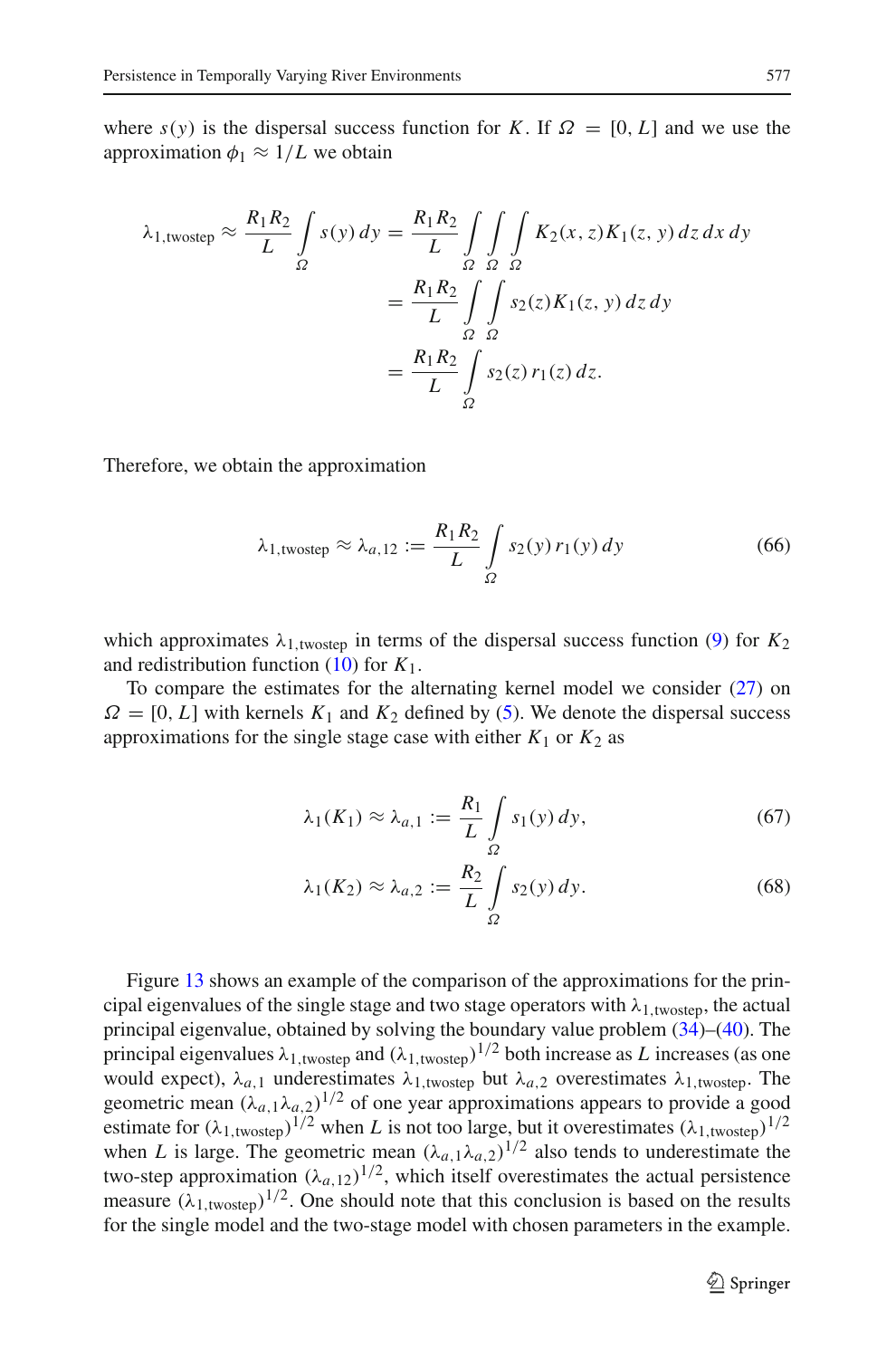

<span id="page-29-0"></span>**Fig. 13** Comparison of principal eigenvalues with dispersal success approximations for the single and twostage model as a function of stream length *L*. Parameter values are:  $R_1 = 1.2$ ,  $R_2 = 1.5$ ,  $D_1 = D_2 = 1$ ,  $\beta_1 = \beta_2 = 1$ ,  $v_1 = 0.1$ , and  $v_2 = 1$ 

## A.3 Proof of Theorem [1](#page-17-3)

First we recall some preliminary facts from [Hardin et al.](#page-40-7) [\(1988a](#page-40-7), [1990](#page-40-6)). Consider the general model:

$$
x_{t+1}(\omega) = F_{\alpha_t}(x_t(\omega)), \tag{69}
$$

<span id="page-29-1"></span>where  $t = 0, 1, 2, \ldots, \omega \in \Omega$ ,  $\Omega$  is a compact set in  $\mathbb{R}^n$  for some  $n \geq 1$ , and  $x_0 \in C_+(\Omega)$ . They consider the following assumptions:

- (C0)  $\alpha_t$  is a sequence of independent identically distributed random variables in some index set *A*.
- (H1) For each  $\alpha \in A$ ,  $F_\alpha$  is a continuous map of  $C_+(\Omega)$  into itself such that  $F_\alpha(x) =$  $0 \in C_+(\Omega)$  if and only if  $x = 0 \in C_+(\Omega)$ .
- (H2) If  $x, y \in C_+(\Omega)$  and  $x \geq y$  then  $F_\alpha(x) \geq F_\alpha(y)$ .
- (H3) There exists *b* > 0 such that for  $x \in C_+(\Omega)$ 
	- (a)  $||F_{\alpha}(x)||_{\infty} \leq b$  for all  $\alpha \in \mathcal{A}$  whenever  $||x||_{\infty} \leq b$ ;
	- (b) there exists *t* (depending on  $x \in C_+(\Omega)$ ) such that  $||F_\alpha, \circ \cdots \circ F_{\alpha} x||_\infty < b$ for all  $\alpha_0, \ldots, \alpha_t \in \mathcal{A}$ ;
	- (c) there exists  $d > 0$  such that  $F_\alpha(b) \ge d$  for all  $\alpha \in A$ .
- (H4) Let  $B_b = \{x \in C_+(\Omega) : ||x||_{\infty} \le b\}$  where *b* is as in (H3). Then there is some compact set  $D \subset C_+(\Omega)$  such that  $F_\alpha(B_b) \subset D$  for all  $\alpha \in \mathcal{A}$ .
- (H5) There exists  $h > 0$  such that  $||F_{\alpha}(x)||_{\infty} \leq h||x||_{\infty}$  for all  $\alpha \in \mathcal{A}$  and  $x \in$  $C_+(\Omega)$ .
- (H6) There exists  $\xi > 0$  such that  $F_\alpha(B_b) \subset K_\xi$  where  $K_\xi = \{x \in C_+(\Omega) : x \geq 0\}$  $\xi$   $\|x\|_{\infty}$ .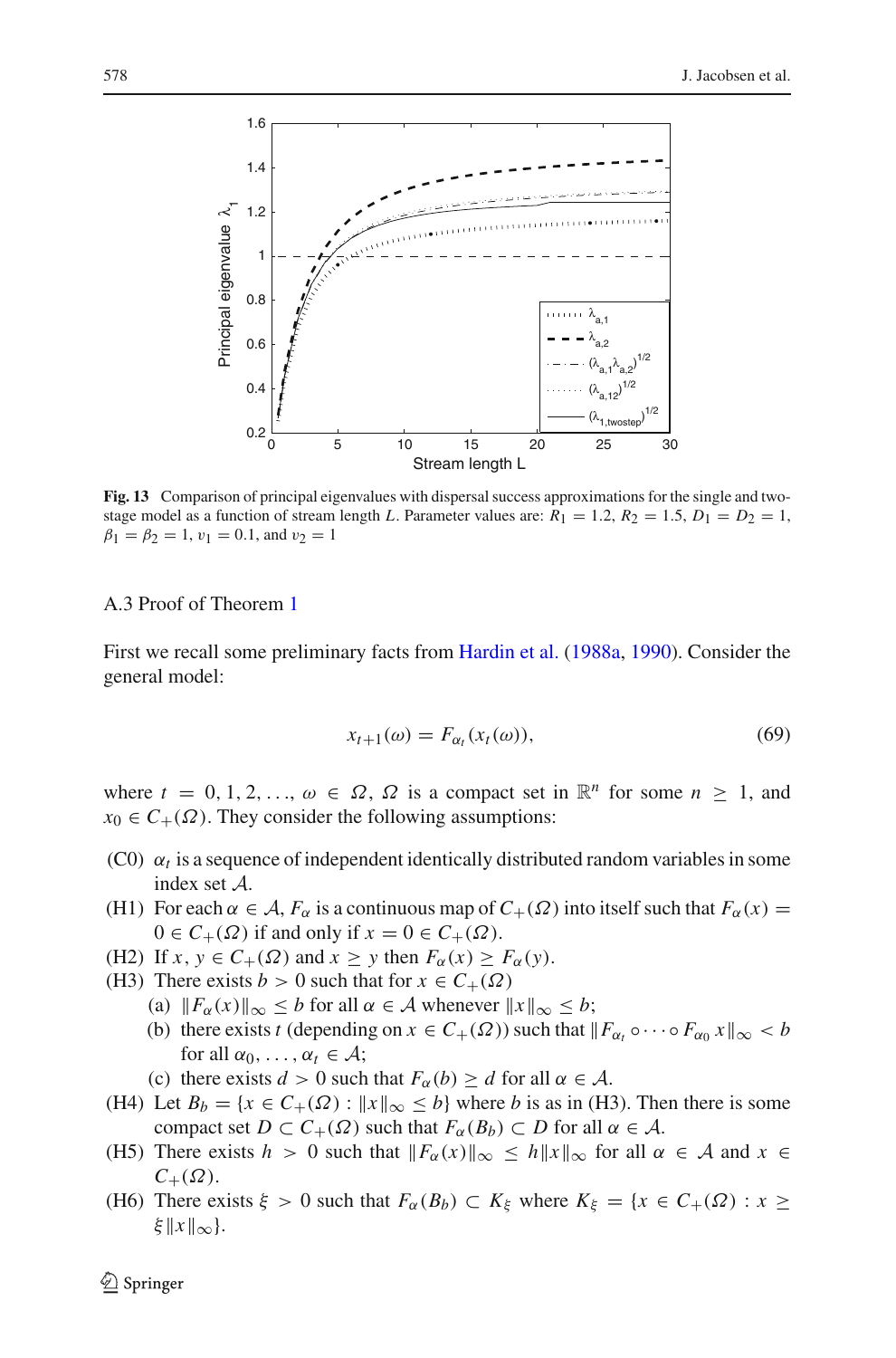- (H7) For each  $a > 0$  there exists a continuous function  $\tau : (0, 1] \rightarrow (0, 1]$  such that  $\tau(s) > s$  for  $s \in (0, 1)$  and  $\tau(s) F_\alpha(x) \leq F_\alpha(sx)$  for all  $\alpha \in A$  and  $x \in C_+(\Omega)$ for which  $a \leq x \leq b$ .
- (H8)  $F_\alpha$  is Fréchet differentiable (with respect to  $C_+(\Omega)$ ) at  $0 \in C_+(\Omega)$ . We write  $\mathcal{L}_{\alpha}$  for the derivative  $F'_{\alpha}(0)$ .
- (H9) There exists a function  $N : \mathbb{R}_+ \to [0, 1]$  such that  $\lim N(u) = 1$  and  $N(\|x\|_{\infty})\mathscr{L}_{\alpha}x \leq F_{\alpha}(x) \leq \mathscr{L}_{\alpha}x$  for  $x \in C_{+}(\Omega)$ .
- The above assumptions imply the following additional conditions:
- (H10) (a) If  $x, y \in C(\Omega)$  and  $x \leq y$  then  $\mathcal{L}_{\alpha} x \leq \mathcal{L}_{\alpha} y$  for all  $\alpha \in \mathcal{A}$ .
	- (b)  $\|\mathscr{L}_{\alpha}\| = \sup\{\|\mathscr{L}_{\alpha}x\|_{\infty} : x \in C(\Omega), \|x\|_{\infty} = 1\} = \|\mathscr{L}_{\alpha}(1)\|_{\infty}$  for all  $\alpha \in \mathcal{A}$ .
	- (c)  $\|\mathcal{L}_{\alpha}\| \leq h$  for all  $\alpha \in \mathcal{A}$ .
	- (d)  $\mathcal{L}_{\alpha}(C_+(\Omega)) \subset K_{\xi}$  for all  $\alpha \in \mathcal{A}$ .
- (H11) There exists  $\gamma > 0$  such that if  $x \in K_{\xi}$  and  $||x||_{\infty} \le b$  then  $F_{\alpha}(x) \ge \gamma ||x||_{\infty}$ for all  $\alpha \in \mathcal{A}$ .

Under these assumptions [Hardin et al.](#page-40-7) [\(1988a\)](#page-40-7) prove the following theorems for persistence:

**Theorem 4.2** *Suppose the model* [\(69\)](#page-29-1) *satisfies* (C0)*,* (H1)–(H7) *and that*  $x_0 \neq 0$ *,*  $x_0 \in C_+(\Omega)$  *with probability one. Then*  $x_t$  *converges in distribution to a stationary distribution*  $\mu^*$ *, independent of*  $x_0$ *, such that either*  $\mu^*(\{0\}) = 0$  *or*  $\mu^*(\{0\}) = 1$ *.* 

**Lemma 5.1** *Suppose*  $\{\mathscr{L}_{\alpha_t}\}\$  *satisfies* (C0) *and* (H10)(c)*. Then*  $\lim_{t\to\infty} \|\mathscr{L}_{\alpha_t} \circ \cdots \circ$  $\mathscr{L}_{\alpha_1}$ ||<sup>1/t</sup> exists with probability one and is a constant r (independent of the initial *state*)*.*

**Theorem 5.3** *Suppose*  $F_\alpha$  *satisfies* (C0)*,* (H1)–(H9) *and that*  $x_0 \neq 0, x_0 \in C_+(\Omega)$ *with probability one. Let* μ<sup>∗</sup> *be as in Theorem 4.2.*

(a) If  $r < 1$ , then  $\mu^*(\{0\}) = 1$  and  $x_t \to 0$  with probability one. (b) *If*  $r > 1$ *, then*  $\mu^*(0) = 0$ *.* 

Therefore, in order to prove Theorem [1](#page-17-3) we first verify that

$$
F_{\alpha}(n)(x) = \int_{\Omega} K_{\alpha}(x - y) f_{\alpha}(n(y)) dy
$$

(as in  $(44)$ ) with the hypotheses  $(C1)$ – $(C3)$  satisfies  $(H1)$ – $(H9)$ . For notational simplicity we write  $|\Omega| = \int_{\Omega} dy$ .

- (H1) For any  $\alpha \in A$ , the continuity of  $F_{\alpha}$  in  $C_{+}(\Omega)$  follows from the continuity assumption on  $K_{\alpha}$  and  $f_{\alpha}$ . Moreover, (C1) and (C2) imply that  $F_{\alpha}(u) = 0$  if and only if  $u = 0$ .
- (H2) By the monotonicity of  $f_\alpha$ , for any  $\alpha \in A$  and  $u \ge v$  in  $C_+(\Omega)$  we have

$$
F_{\alpha}(u) = \int_{\Omega} K_{\alpha}(x - y) f_{\alpha}(u(y)) dy \ge \int_{\Omega} K_{\alpha}(x - y) f_{\alpha}(v(y)) dy = F_{\alpha}(v).
$$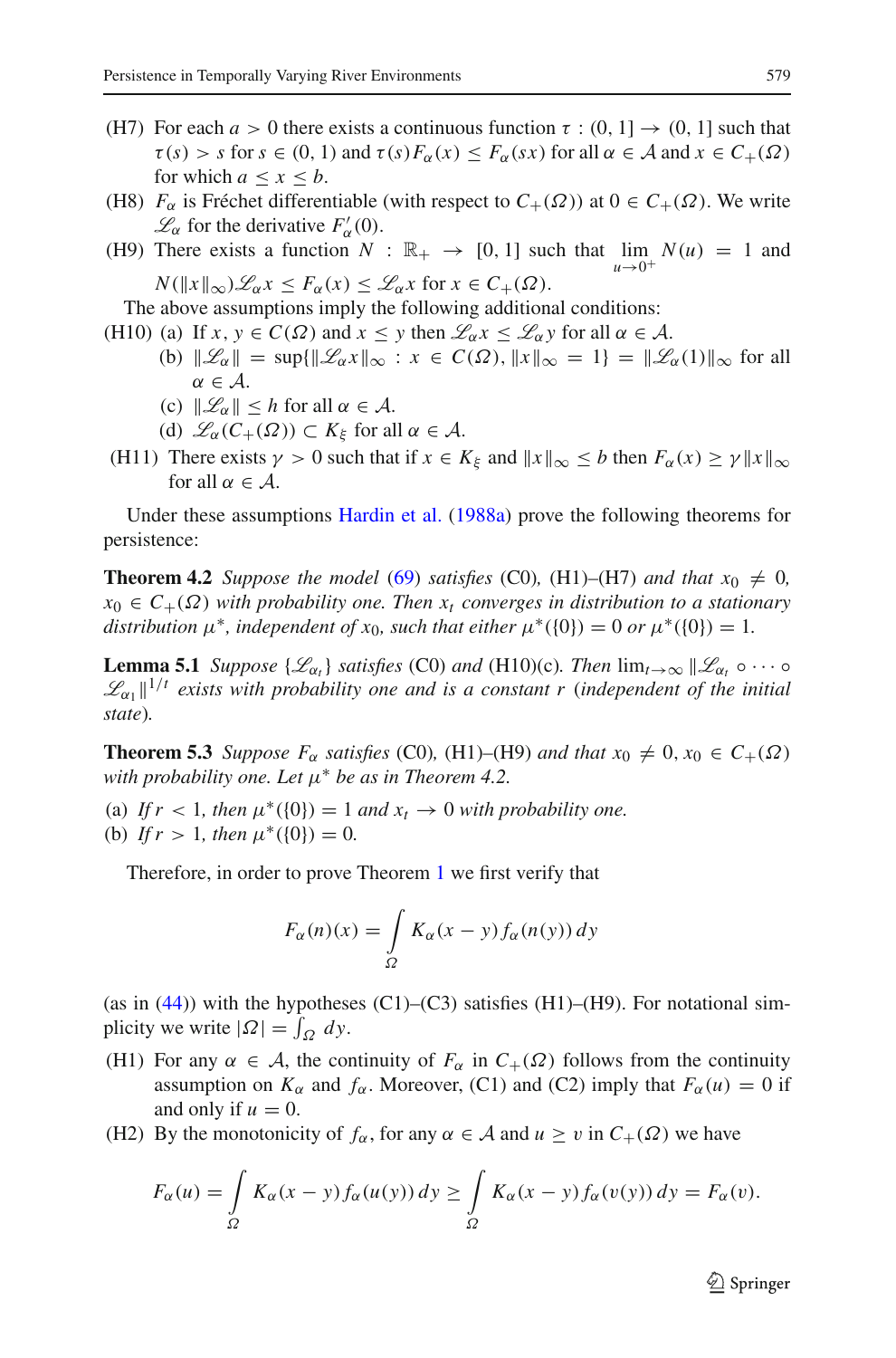(H3) (a) Recall by (C2)(b), that  $f_\alpha(u) \leq m$ . Let  $b = m\overline{K}|\Omega|$ . Then for any  $\alpha \in \mathcal{A}$ and  $u \in C_+(\Omega)$  with  $||u||_{\infty} \leq b$ , we have

$$
||F_{\alpha}(u)||_{\infty} = \max_{x \in \Omega} \int_{\Omega} K_{\alpha}(x - y) f_{\alpha}(u(y)) dy
$$
  

$$
\leq \max_{x \in \Omega} \int_{\Omega} K_{\alpha}(x - y) f_{\alpha}(b) dy \leq m \overline{K} |\Omega| = b.
$$

- (b) Similar to (a), the bound  $f_\alpha(u) \leq m$  implies  $||F_\alpha(u)||_\infty \leq b$  for all  $\alpha \in \mathcal{A}$ and  $u \in C_+(\Omega)$ , hence (H3)(b) holds for all  $t > 0$ .
- (c) Let  $d = f_1 \underline{K} |\Omega|$ . Then  $d > 0$  and for any  $\alpha \in \mathcal{A}$ ,

$$
F_{\alpha}(b) = \int\limits_{\Omega} K_{\alpha}(x - y) f_{\alpha}(b) dy \ge \underline{f_1} \underline{K} |\Omega| = d.
$$

(H4) First we show that  $F_\alpha$  is compact for each  $\alpha \in A$ . Let  $\{u_k\}$  be a bounded sequence in  $C(\Omega)$ . Then for any  $\alpha \in A$  we have

$$
\|F_{\alpha}(u_k)\|_{\infty} = \max_{x \in \Omega} \left| \int_{\Omega} K_{\alpha}(x - y) f_{\alpha}(u_k(y)) dy \right| \leq m \overline{K} |\Omega| = b
$$

which shows  ${F_\alpha(u_k)}$  is uniformly bounded. Next, for any  $x_1, x_2 \in \Omega$  we have

$$
|F_{\alpha}(u_k)(x_1) - F_{\alpha}(u_k)(x_2)| = \left| \int_{\Omega} [K_{\alpha}(x_1 - y) - K_{\alpha}(x_2 - y)] f_{\alpha}(u_k(y)) dy \right|
$$
  

$$
\leq m \int_{\Omega} |K_{\alpha}(x_1 - y) - K_{\alpha}(x_2 - y)| dy.
$$

Since  $K_{\alpha}$  is continuous, it follows  $\{F_{\alpha}(u_k)\}\)$  is equicontinuous. Thus, by the Arzelà–Ascoli theorem,  ${F_\alpha(u_k)}$  has a convergent subsequence which implies *F*<sub>α</sub> is a compact map. Therefore, for any  $\alpha \in A$ ,  $\overline{F_{\alpha}(B_b)}$  is compact. By assumption (*C*3),  $\overline{F_{\alpha}(B_b)} \subset \overline{F_{\alpha^*}(B_b)}$  for all  $\alpha \in A$ . Let  $D = \overline{F_{\alpha^*}(B_b)}$ . Then we have  $F_{\alpha}(B_b) \subset D$  for all  $\alpha \in \mathcal{A}$ . Therefore, (H4) is true.

(H5) Since  $f_{\alpha}(u) \le f'_{\alpha}(0)u$  for all  $u \ge 0$  and  $f'_{\alpha}(0) \in [\underline{f}, \overline{f}]$ , it follows that

$$
||F_{\alpha}(u)||_{\infty} \leq \max_{x \in \Omega} \int_{\Omega} K_{\alpha}(x - y) f_{\alpha}'(0) u(y) dy \leq h ||u||_{\infty},
$$

where  $h = \overline{f} \overline{K} |\Omega|$ .

 $\mathcal{L}$  Springer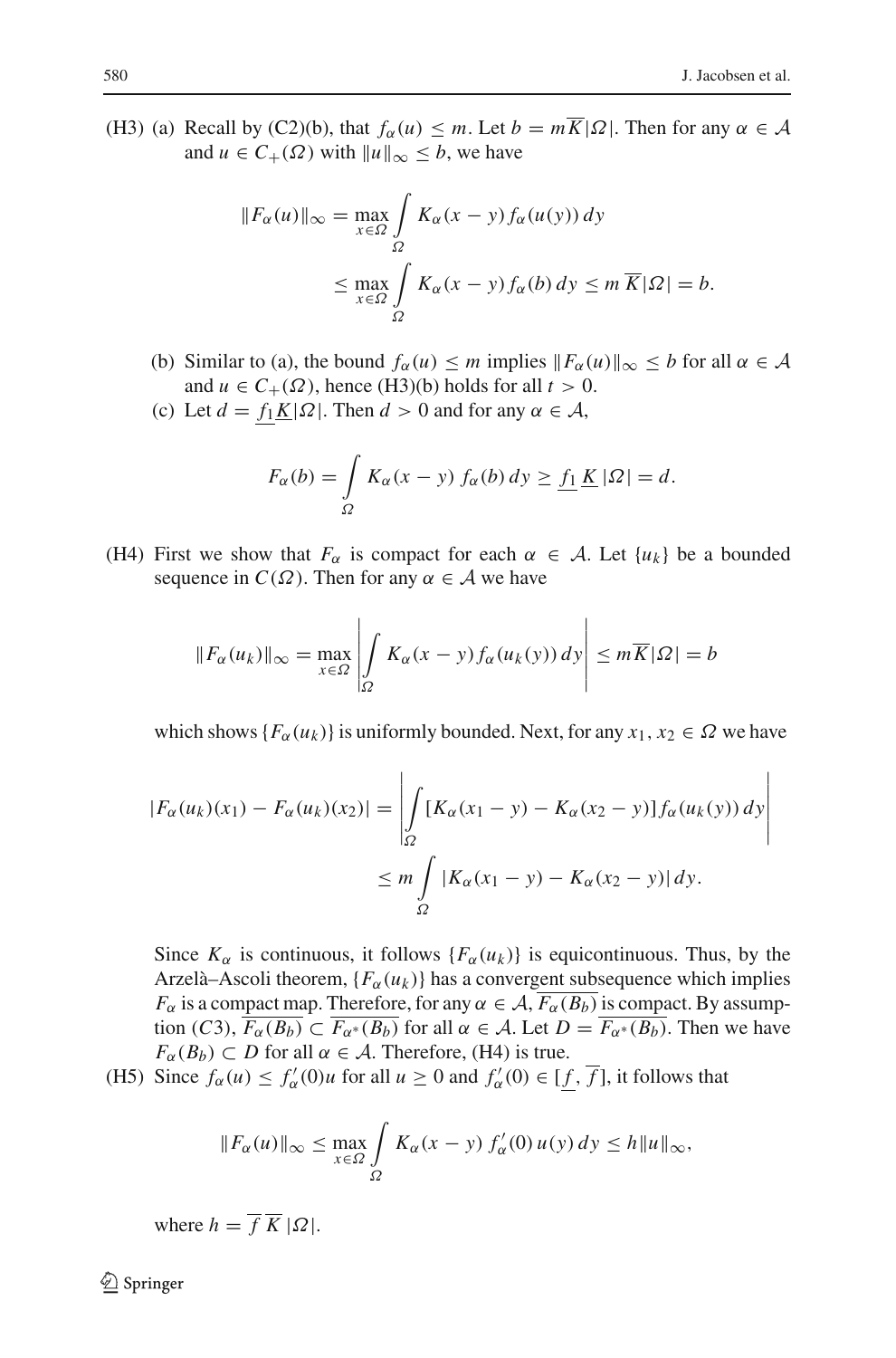(H6) For any  $u \in B_b$  we have  $F_\alpha(u) \in B_b \subset C_+(\Omega)$ . We want  $\xi > 0$  such that  $F_\alpha(u)(x) \ge \xi ||F_\alpha(u)||_\infty$  for all  $x \in \Omega$ . Similar to the estimate in (H5), for any  $x \in \Omega$  we have

$$
F_{\alpha}(u)(x) \leq \overline{f} \ \overline{K} \int\limits_{\Omega} u(y) \, dy.
$$

Thus  $||F_{\alpha}(u)||_{\infty} \leq f K \int_{\Omega} u(y) dy$ , and hence

$$
\int_{\Omega} u(y) dy \ge \frac{\|F_{\alpha}(u)\|_{\infty}}{\overline{f K}}.
$$

On the other hand, by (C2), for any  $u \in B_b$  and  $y \in \Omega$  we have  $\frac{f_\alpha(b)}{b} \leq \frac{f_\alpha(u(y))}{u(y)},$ and hence

$$
F_{\alpha}(u)(x) = \int_{\Omega} K_{\alpha}(x - y) f_{\alpha}(u(y)) dy
$$
  
\n
$$
\geq \int_{\Omega} K_{\alpha}(x - y) \frac{f_{\alpha}(b)}{b} u(y) dy
$$
  
\n
$$
\geq \frac{f_1 K}{b} \int_{\Omega} u(y) dy
$$
  
\n
$$
\geq \frac{f_1 K}{b} \frac{\|F_{\alpha}(u)\|_{\infty}}{\overline{f} \overline{K}} = \frac{f_1 K}{b \overline{f}} \frac{K}{\overline{K}} \|F_{\alpha}(u)\|_{\infty}.
$$

This implies (H6) holds with  $\xi = \frac{f_1}{b\bar{f}}$  $\frac{K}{\overline{K}}$ . Moreover,  $\xi \in (0, 1)$  by the choice of  $f_1$ ,  $b$ ,  $\overline{f}$ ,  $\underline{K}$  and  $\overline{K}$ .

(H7) We show that there exists  $\tau(s)$  such that  $f_\alpha(su) \ge \tau(s) f_\alpha(u)$ . To this end, let *a* > 0 with  $a \leq b$ . By (C2), for any  $s \in (0, 1)$ ,  $u > 0$  and  $\alpha \in A$ , we have  $f_{\alpha}(su)/f_{\alpha}(u) > s$ . Define  $\tau : (0, 1] \rightarrow (0, 1]$  by  $\tau(s) = \min_{\alpha \in A, \alpha \le u \le b} \frac{f_{\alpha}(su)}{f_{\alpha}(u)}$ . Then  $\tau(s) > s$ , for all  $s \in (0, 1)$  and  $\frac{f_\alpha(su)}{f_\alpha(u)} \ge \tau(s)$  for any  $\alpha \in \mathcal{A}, s \in (0, 1)$ ,  $a \le u \le b$ . Then for any  $s \in (0, 1)$  and  $a \le u \le b$ ,

$$
F_{\alpha}(su)(x) = \int_{\Omega} K_{\alpha}(x - y) f_{\alpha}(su(y)) dy \ge \int_{\Omega} K_{\alpha}(x - y) \tau(s) f_{\alpha}(u(y)) dy
$$
  

$$
= \tau(s) \int_{\Omega} K_{\alpha}(x - y) f_{\alpha}(u(y)) dy
$$
  

$$
= \tau(s) F_{\alpha}(u)(x).
$$

 $\mathcal{D}$  Springer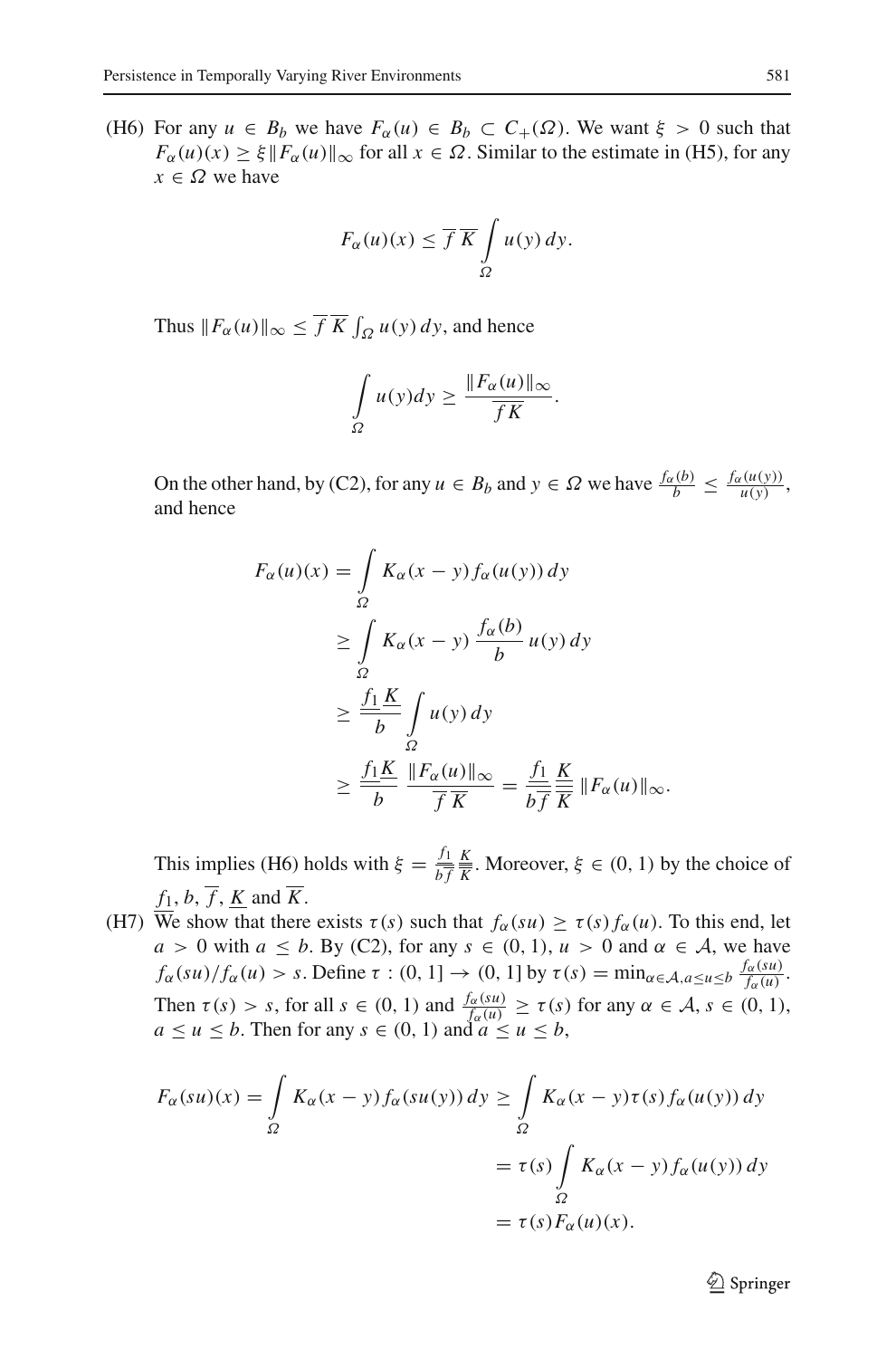(H8) The Fréchet derivative of  $F_\alpha$  (in  $C_+(\Omega)$ ) is the linear operator on  $C_+(\Omega)$  given by

$$
\mathcal{L}_{\alpha}(u) := F_{\alpha}'(0)(u)(x) = \int_{\Omega} K_{\alpha}(x - y) f_{\alpha}'(0) u(y) dy.
$$

(H9) By (C2),  $f_{\alpha}(u) \le f'_{\alpha}(0)u$  for all  $u \in C_{+}(\Omega)$  and  $\alpha \in \mathcal{A}$ . Thus

$$
F_{\alpha}(u) = \int_{\Omega} K_{\alpha}(x - y) f_{\alpha}(u(y)) dy \le \int_{\Omega} K_{\alpha}(x - y) f_{\alpha}'(0) u(y) dy = \mathcal{L}_{\alpha}(u)
$$

for all  $u \in C_+(\Omega)$ . For each  $\alpha \in A$ , define  $N_\alpha : [0, \infty) \to [0, 1]$  by

$$
N_{\alpha}(u) = \begin{cases} \frac{f_{\alpha}(u)}{f_{\alpha}'(0)u}, & \text{if } u > 0, \\ 1, & \text{if } u = 0. \end{cases}
$$

Then  $\lim_{u\to 0^+} N_\alpha(u) = 1$  for any  $\alpha \in A$ . Let  $N(u) = \min_{\alpha \in A} N_\alpha(u)$ . It follows from the limit of  $N_\alpha$  and choice of  $N(u)$  that  $\lim_{u\to 0^+} N(u) = 1$ . By (C2), we have

$$
\frac{f_{\alpha}(u(x))}{u(x)} \ge \frac{f_{\alpha}(\|u\|_{\infty})}{\|u\|_{\infty}}
$$

and hence,

$$
\frac{f_{\alpha}(u(x))}{u(x)f'_{\alpha}(0)} \ge \frac{f_{\alpha}(\|u\|_{\infty})}{\|u\|_{\infty}f'_{\alpha}(0)},
$$

i.e.,  $N_{\alpha}(u(x)) \geq N_{\alpha}(\|u\|_{\infty})$ . Moreover,

$$
F_{\alpha}(u)(x) = \int_{\Omega} K_{\alpha}(x - y) f_{\alpha}(u(y)) dy = \int_{\Omega} K_{\alpha}(x - y) f_{\alpha}'(0) u(y) N_{\alpha}(u(y)) dy
$$
  
\n
$$
\geq \int_{\Omega} K_{\alpha}(x - y) f_{\alpha}'(0) u(y) N_{\alpha}(\|u\|_{\infty}) dy
$$
  
\n
$$
= N_{\alpha}(\|u\|_{\infty}) \mathscr{L}_{\alpha}(u)(x)
$$
  
\n
$$
\geq N(\|u\|_{\infty}) \mathscr{L}_{\alpha}(u)(x).
$$

Items (H10) and (H11) follow from the earlier properties. For the sake of clarity, we include the additional proofs.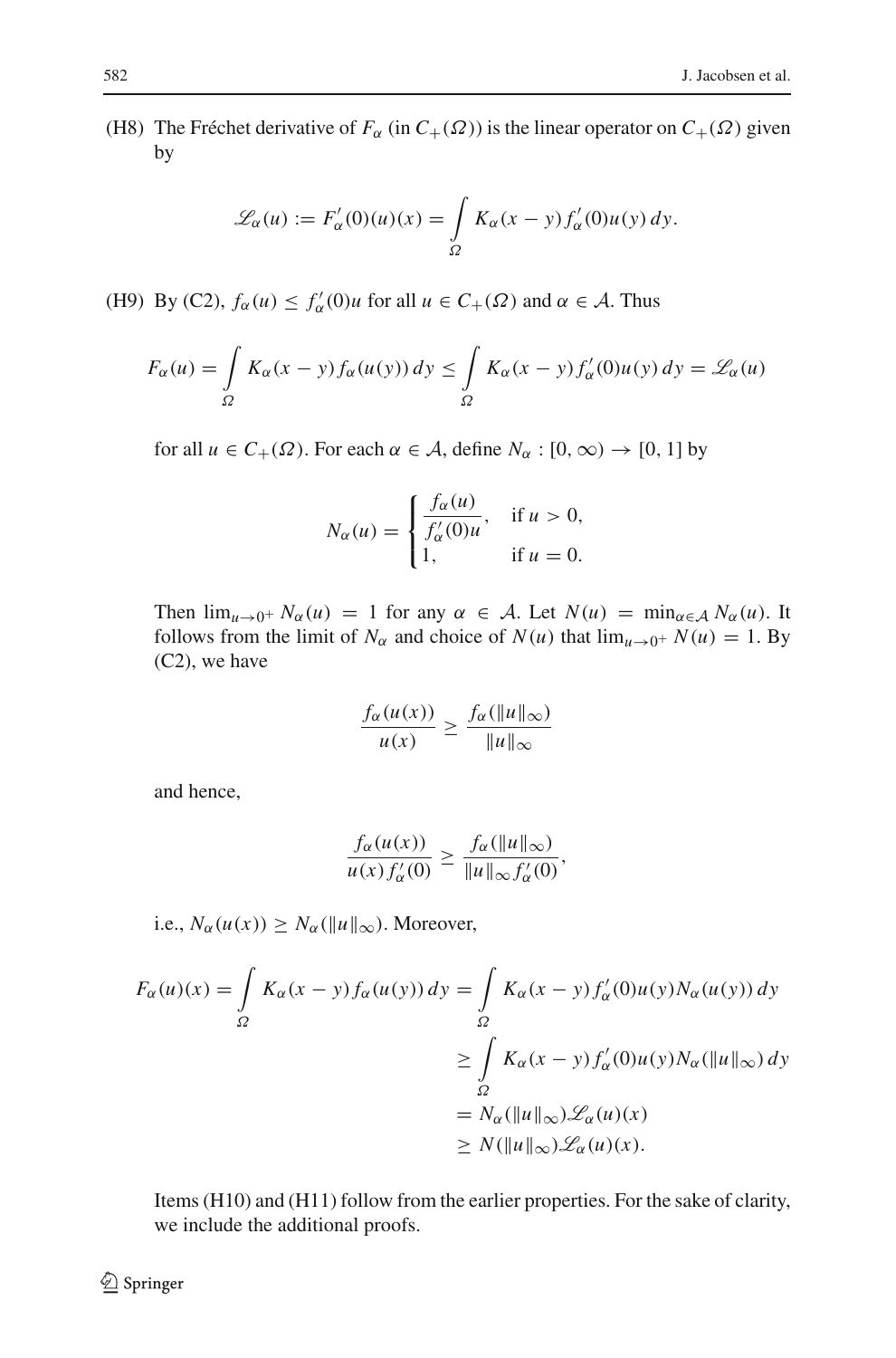(H10) (a) For any  $u, v \in C(\Omega)$  with  $u \le v$  and  $x \in \Omega$ ,

$$
\mathcal{L}_{\alpha}(u)(x) = \int_{\Omega} K_{\alpha}(x - y) f_{\alpha}'(0) u(y) dy \le \int_{\Omega} K_{\alpha}(x - y) f_{\alpha}'(0) v(y) dy
$$
  
=  $\mathcal{L}_{\alpha}(v)(x)$ .

- (b) If  $||u||_{\infty} \le 1$  then  $u(x) \le 1$  for all *x*, and it follows from monotonicity of  $\mathcal{L}_{\alpha}$  that  $\mathcal{L}_{\alpha}(u) \leq \mathcal{L}_{\alpha}(1)$ , hence  $\|\mathcal{L}_{\alpha}(u)\|_{\infty} \leq \|\mathcal{L}_{\alpha}(1)\|_{\infty}$  and so  $\|\mathscr{L}_{\alpha}\| = \sup_{\|u\|_{\infty}=1} \|\mathscr{L}_{\alpha}(u)\|_{\infty} = \|\mathscr{L}_{\alpha}(1)\|_{\infty}$  for all  $\alpha \in \mathcal{A}$ .
- (c) By a similar calculation as in (H5), it follows

$$
\|\mathcal{L}_{\alpha}u\|_{\infty} \leq h\|u\|_{\infty}
$$

for all  $\alpha \in \mathcal{A}$  and  $u \in C(\Omega)$ , which implies that  $\|\mathcal{L}_{\alpha}\| \leq h = \overline{f} \overline{K}|\Omega|$ for all  $\alpha \in \mathcal{A}$ .

(d) Let  $u \in C_+(\Omega)$  and  $\alpha \in A$ . For any  $x \in \Omega$ , we have

$$
\|\mathcal{L}_{\alpha}(u)\|_{\infty} \leq \overline{f}\ \overline{K} \int_{\Omega} u(y) \, dy \quad \text{and hence}
$$

$$
\int_{\Omega} u(y) \, dy \geq \frac{\|\mathcal{L}_{\alpha}(u)\|_{\infty}}{\overline{f}\ \overline{K}}.
$$

Thus for any  $x \in \Omega$ ,

$$
\mathscr{L}_{\alpha}(u)(x) = \int_{\Omega} K_{\alpha}(x - y) f'_{\alpha}(0) u(y) dy \ge \underline{f K \int_{\Omega} u(y) dy} \ge \frac{\underline{f K}}{\overline{f K}} ||\mathscr{L}_{\alpha}(u)||_{\infty}.
$$

Since  $f_1 = \inf_{\alpha \in A} f_\alpha(b) \le \inf_{\alpha \in A} f'_\alpha(0)b = f(b)$ , we have  $f \ge \frac{f_1}{b}$ , and hence, for any  $x \in \Omega$ ,

$$
\mathcal{L}_{\alpha}(u)(x) \geq \frac{fK}{\overline{f}\overline{K}} \|\mathcal{L}_{\alpha}(u)\|_{\infty} \geq \frac{f_1K}{b\overline{f}\overline{K}} \|\mathcal{L}_{\alpha}(u)\|_{\infty} = \xi \|\mathcal{L}_{\alpha}(u)\|_{\infty}.
$$

(H11) Assume that  $u \in K_{\xi}$  with  $||u||_{\infty} \le b$ . Then  $u(x) \ge \xi ||u||_{\infty}$  and for any  $\alpha \in \mathcal{A}$ we have

$$
F_{\alpha}(u) \ge F_{\alpha}(\xi \|u\|_{\infty}) = F_{\alpha}\left(\frac{\xi \|u\|_{\infty}}{b}b\right).
$$

Since  $\frac{\xi ||u||_{\infty}}{b} \leq 1$ , it follows from (H3) and (H7) that

$$
F_{\alpha}(u) \ge F_{\alpha}\left(\frac{\xi \|u\|_{\infty}}{b}b\right) \ge \frac{\xi \|u\|_{\infty}}{b}F_{\alpha}(b) \ge \frac{\xi \|u\|_{\infty}}{b}d = \gamma \|u\|_{\infty}
$$

 $\mathcal{D}$  Springer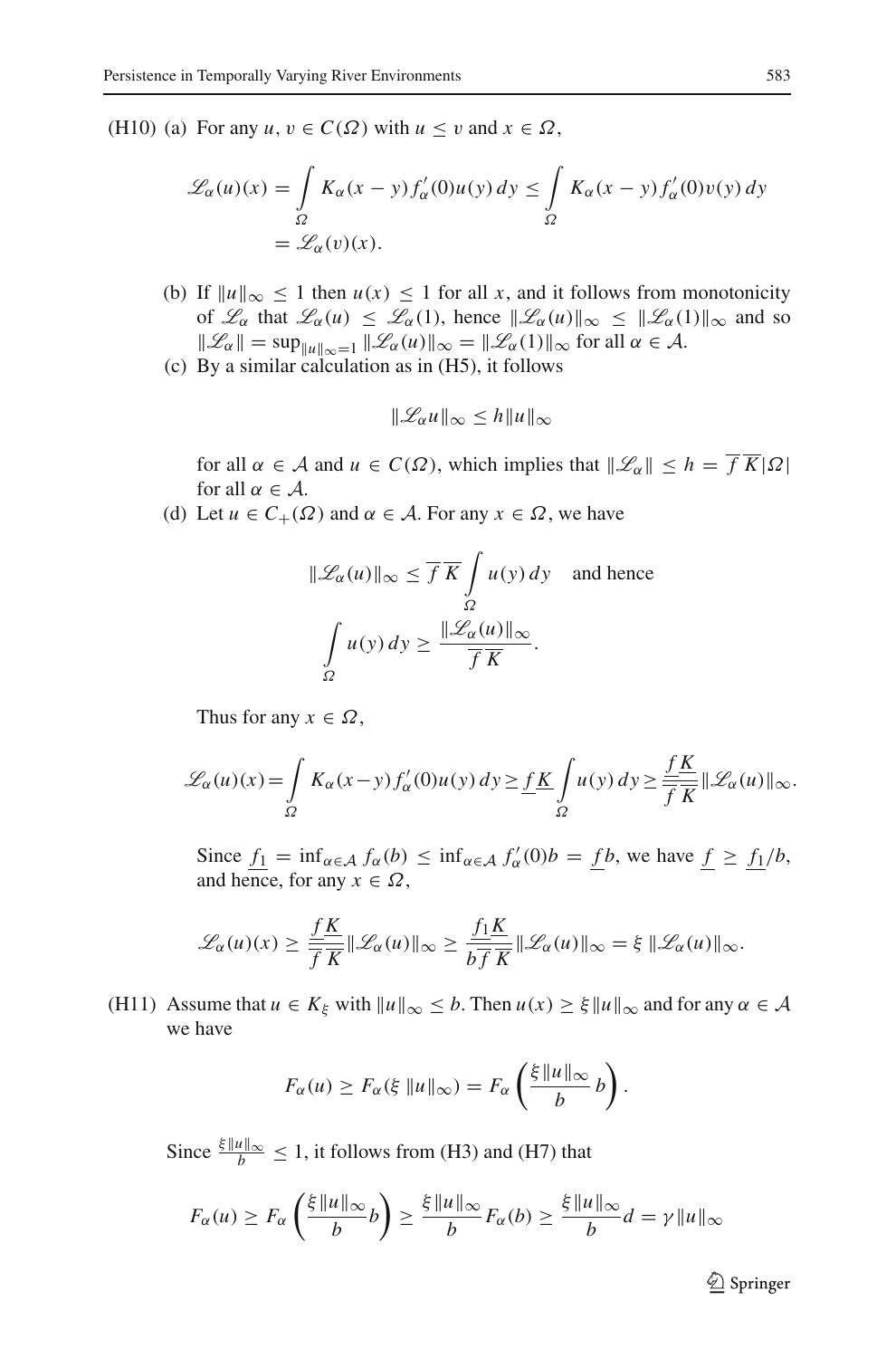where  $\nu = \xi d/b$ .

By (H1)–(H9) it follows from Theorem 4.2 in [Hardin et al.](#page-40-7) [\(1988a\)](#page-40-7) that for all  $n_0 \neq 0$ ,  $n_0 \in C_+(\Omega)$  with probability one,  $n_t$  converges in distribution to a stationary distribution  $\mu^*$ , independent of  $n_0$ , such that either  $\mu^*(\{0\}) = 0$  or  $\mu^*(\{0\}) = 1$ . By (H10)(c) we know  $\mathcal{L}_{\alpha}\Vert_{\infty} < h$  for all  $\alpha \in \mathcal{A}$ . Thus from Lemma 5.1 in [Hardin et al.](#page-40-7) [\(1988a](#page-40-7)) it follows that  $\lim_{t\to\infty} ||\mathcal{L}_{\alpha}$ ,  $\circ\cdots\circ\mathcal{L}_{\alpha_1}||^{1/t}$  exists with probability one, and hence we can define a constant *r* as

$$
r=\lim_{t\to\infty}\|\mathscr{L}_{\alpha_t}\circ\cdots\circ\mathscr{L}_{\alpha_1}\|^{1/t}.
$$

Finally, it follows from Theorem 5.3 in [Hardin et al.](#page-40-7)  $(1988a)$  that if  $r < 1$ , then  $\mu^*(\{0\}) = 1$  and  $n_t \to 0$  with probability one and if  $r > 1$ , then  $\mu^*(\{0\}) = 0$ . In this sense, if  $r < 1$  then, in the long run, the population density approaches zero with probability one (extinction), while if  $r > 1$  the population density will not approach zero, and hence persists.

A.4 Proof of Theorem [2](#page-18-1)

First, we consider the case of constant initial data.

Let  $n_t(x)$  be the solution of [\(46\)](#page-17-1) with initial function  $n_0(x) = C > 0$ . Note that

$$
||n_t||_{\infty} = \sup_{x \in \Omega} n_t(x) = \sup_{x \in \Omega} \mathcal{L}_{\alpha_t} \circ \cdots \circ \mathcal{L}_{\alpha_1} n_0(x) \le ||\mathcal{L}_{\alpha_t} \circ \cdots \circ \mathcal{L}_{\alpha_1}|| \, ||n_0||_{\infty}.
$$

Thus,

$$
\left(\int\limits_{\Omega}n_t(x)dx\right)^{1/t}\leq (\|n_t\|_{\infty}|\Omega|)^{1/t}\leq \|\mathcal{L}_{\alpha_t}\circ\cdots\circ\mathcal{L}_{\alpha_1}\|^{1/t}(\|n_0\|_{\infty}|\Omega|)^{1/t}.
$$

Since  $\lim_{t\to\infty} (\|n_0\|_{\infty} |\Omega|)^{1/t} = 1$ , the above inequality implies

$$
\limsup_{t \to \infty} \left( \int_{\Omega} n_t(x) dx \right)^{1/t} \leq \limsup_{t \to \infty} \|\mathcal{L}_{\alpha_t} \circ \cdots \circ \mathcal{L}_{\alpha_1}\|^{1/t} \left( \|n_0\|_{\infty} |\Omega| \right)^{1/t}
$$

$$
= \lim_{t \to \infty} \|\mathcal{L}_{\alpha_t} \circ \cdots \circ \mathcal{L}_{\alpha_1}\|^{1/t} = r.
$$

On the other hand, (H10)(b) implies  $\|\mathcal{L}_{\alpha}\| = \|\mathcal{L}_{\alpha}(1)\|_{\infty}$  for all  $\alpha \in \mathcal{A}$ . By a similar argument as in the proof of (H10)(b), it follows

$$
\|\mathscr{L}_{\alpha_1}\circ\cdots\circ\mathscr{L}_{\alpha_1}\|=\|\mathscr{L}_{\alpha_1}\circ\cdots\circ\mathscr{L}_{\alpha_1}(1)\|_{\infty}
$$

for all  $\alpha_1, \ldots, \alpha_t \in \mathcal{A}$ .

 $\bigcircled{2}$  Springer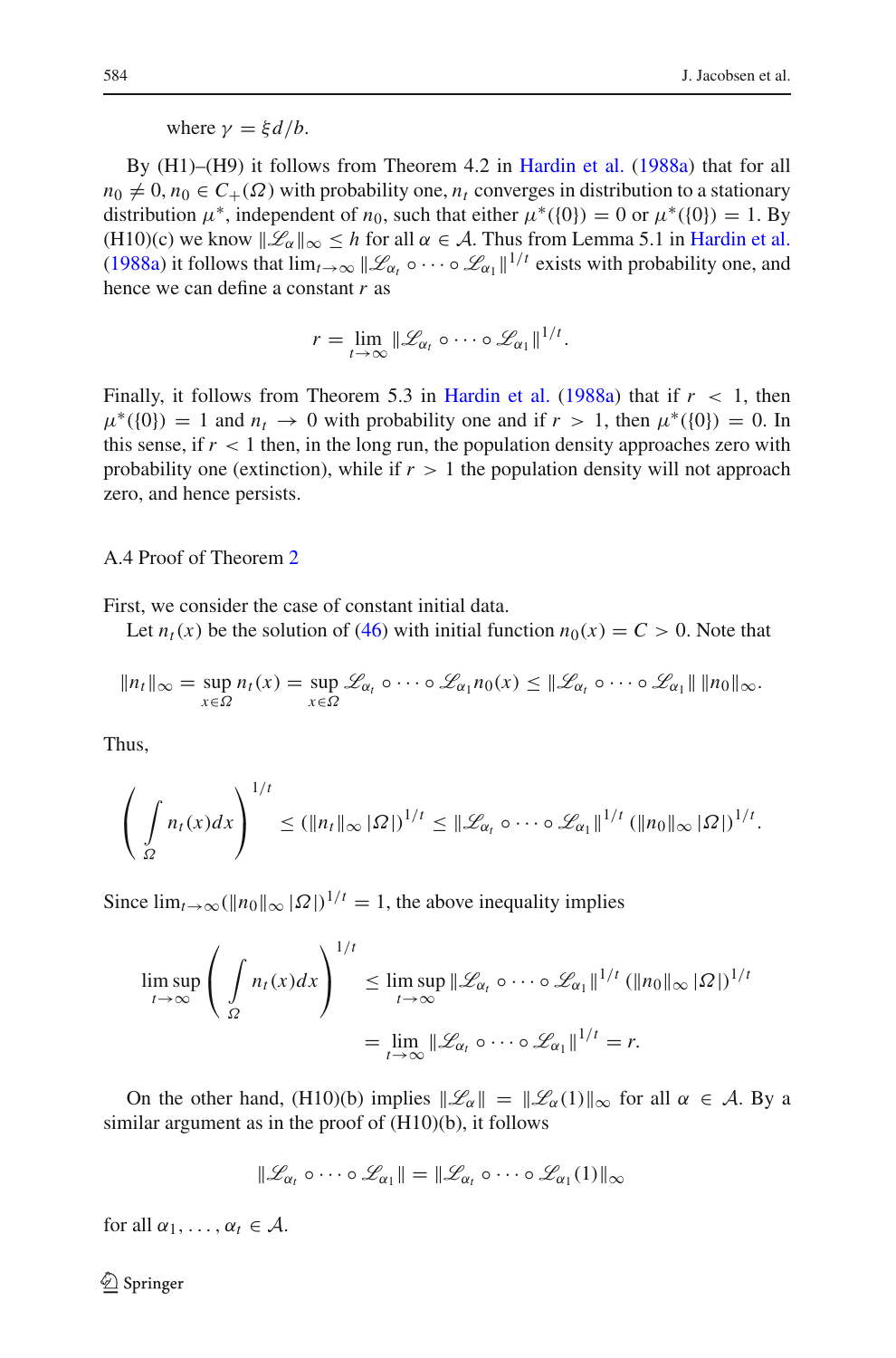Therefore,

$$
r=\lim_{t\to\infty}\|\mathscr{L}_{\alpha_t}\circ\cdots\circ\mathscr{L}_{\alpha_1}\|^{1/t}=\lim_{t\to\infty}\|\mathscr{L}_{\alpha_t}\circ\cdots\circ\mathscr{L}_{\alpha_1}(1)\|_{\infty}^{1/t}.
$$

Consider the sequence  $\{n_t(x)\}_{t \in \mathbb{N}}$ . By (H10)(d) there exists  $\xi \in (0, 1)$  such that  $\mathscr{L}_{\alpha}$ <sub>*(C*+( $\Omega$ )) ⊂  $K_{\xi}$  for all  $\alpha$ <sub>*t*</sub> ∈ *A*, where  $K_{\xi} = \{u \in C_{+}(\Omega) : u(x) \geq$ </sub>  $\xi ||u||_{\infty}$ , for all  $x \in \Omega$  (in terms of the kernels and growth functions,  $\xi =$  $f_1$ *K*/(*bf*  $\overline{K}$ ), as shown in (H6)). In particular, for each  $t \in \mathbb{N}$ ,  $n_t(x) \geq \xi \| n_t \|_{\infty}$ .  $\overline{\text{Note}}$  that

$$
n_t(x) = \mathscr{L}_{\alpha_t} \circ \cdots \circ \mathscr{L}_{\alpha_1}(C) = C \cdot \mathscr{L}_{\alpha_t} \circ \cdots \circ \mathscr{L}_{\alpha_1}(1), \ \forall t \geq 0.
$$

Therefore,

$$
\int_{\Omega} n_t(x)dx \ge \xi \|n_t\|_{\infty} |\Omega| = \xi |\Omega| C \cdot \|\mathcal{L}_{\alpha_t} \circ \cdots \circ \mathcal{L}_{\alpha_1}(1)\|_{\infty}
$$

$$
= \xi |\Omega| C \cdot \|\mathcal{L}_{\alpha_t} \circ \cdots \circ \mathcal{L}_{\alpha_1}\|.
$$

Since  $\lim_{t\to\infty} (\xi \|\Omega\|C)^{1/t} = 1$ , we have

$$
\liminf_{t\to\infty}\left(\int\limits_{\Omega}n_t(x)dx\right)^{1/t}\geq \liminf_{t\to\infty}(\xi|\Omega|C)^{1/t}\cdot\|\mathscr{L}_{\alpha_t}\circ\cdots\circ\mathscr{L}_{\alpha_1}\|^{1/t}=r.
$$

Therefore, for the solution  $n_t(x)$  of [\(46\)](#page-17-1) with the initial function  $n_0(x) \equiv C > 0$ , we have

$$
r \leq \liminf_{t \to \infty} \left( \int_{\Omega} n_t(x) \, dx \right)^{1/t} \leq \limsup_{t \to \infty} \left( \int_{\Omega} n_t(x) dx \right)^{1/t} \leq r,
$$

which implies that  $\lim_{t\to\infty} (\int_{\Omega} n_t(x) dx)^{1/t}$  exists and

$$
\lim_{t \to \infty} \left( \int_{\Omega} n_t(x) \, dx \right)^{1/t} = r.
$$

Now let  $n_t(x)$  be a solution of [\(46\)](#page-17-1) with initial function  $n_0 \in C_+(\Omega) \setminus \{0\}$ . If  $n_0(x_0) = 0$ for some  $x_0 \in \Omega$ , then by (H10)(d) we know  $n_1(x) > 0$  in  $\Omega$  so, shifting by one if necessary, we can assume  $n_0(x) > 0$  for all  $x \in \Omega$ . Since  $\Omega$  is closed and bounded, there exist constants *m*,  $\overline{m}$  with  $0 < m \leq \overline{m}$  such that  $m \leq n_0(x) \leq \overline{m}$  for  $x \in \Omega$ . Let

<sup>2</sup> Springer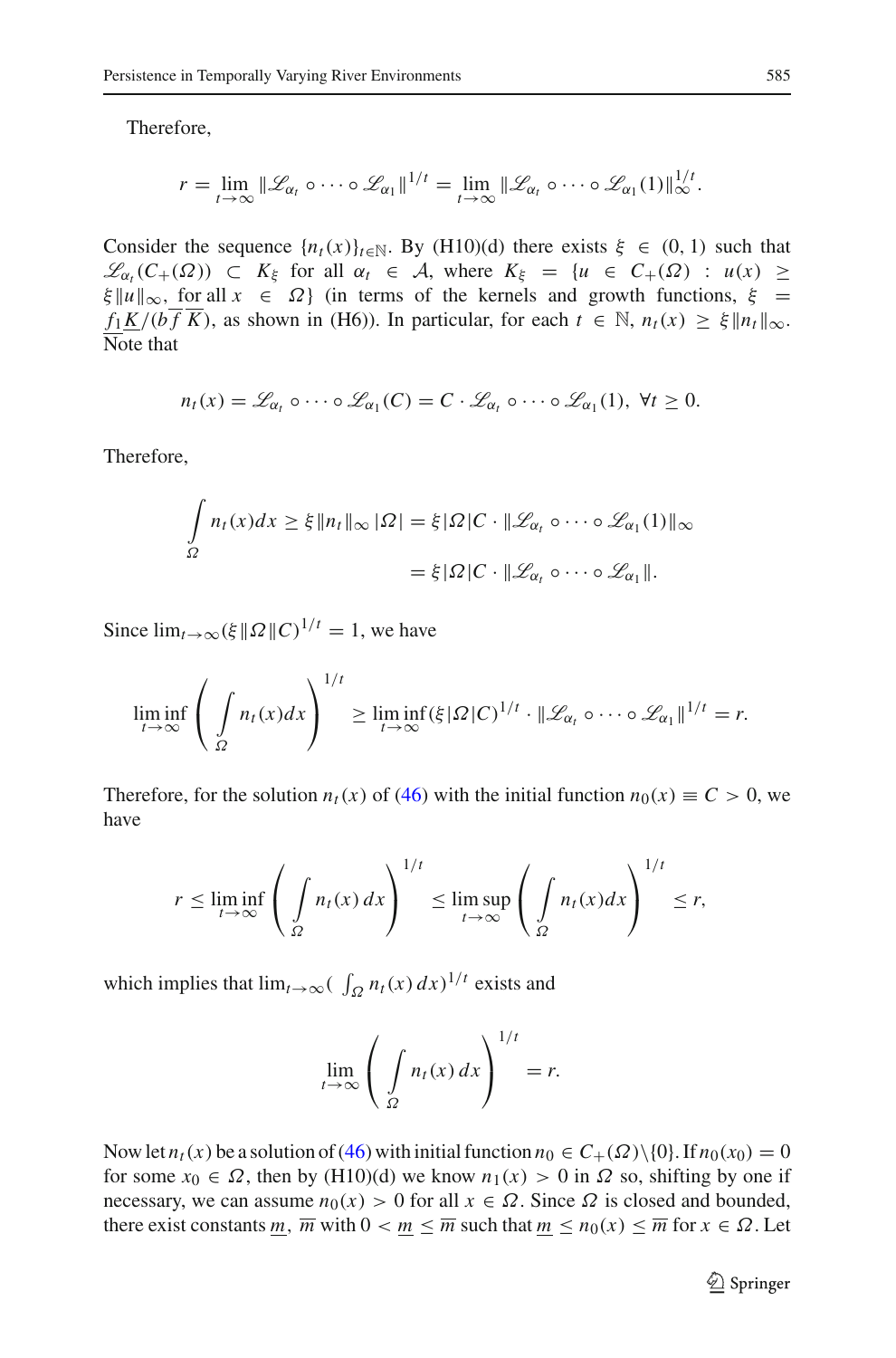$n_t(x)$  and  $\overline{n}_t(x)$  be solutions of [\(46\)](#page-17-1) with initial functions  $n_0(x) \equiv m$  and  $\overline{n}_0(x) \equiv \overline{m}$ , respectively. Then by the above result for constant initial data, we have

$$
r = \lim_{t \to \infty} \left( \int_{\Omega} \frac{n_t(x) dx}{\sqrt{2}} \right)^{1/t} \leq \lim_{t \to \infty} \left( \int_{\Omega} n_t(x) dx \right)^{1/t} \leq \lim_{t \to \infty} \left( \int_{\Omega} \overline{n_t}(x) dx \right)^{1/t} = r.
$$

Therefore,  $\lim_{t\to\infty} (\int_{\Omega} n_t(x) dx)^{1/t} = r$ .

We have shown that  $\lim_{t\to\infty} (\int_{\Omega} n_t(x) dx)^{1/t} = r$  for any solution of [\(46\)](#page-17-1) with initial value  $n_0 \in C_+(\Omega) \setminus \{0\}$ . Furthermore, if  $n_0 \in C_+(\Omega) \setminus \{0\}$ , then  $\int_{\Omega} n_0(x) dx >$ 0 and hence  $\lim_{t\to\infty} (\int_{\Omega} n_0(x) dx)^{1/t} = 1$ . Therefore, the limit in [\(47\)](#page-17-2) exists, and

$$
\Lambda := \lim_{t \to \infty} \left[ \frac{\int_{\Omega} n_t(x) dx}{\int_{\Omega} n_0(x) dx} \right]^{1/t} = \lim_{t \to \infty} \left[ \int_{\Omega} n_t(x) dx \right]^{1/t} = r,
$$

independent of the initial function  $n_0 \in C_+(\Omega) \setminus \{0\}$ . This completes the proof of Theorem [2.](#page-18-1)

A.5 Explicit solution for random asymmetric exponential kernels

Here we present the details for the dispersal success approximations [\(52\)](#page-22-1) when the kernels  $K_t$  are random advective kernels of the form  $(5)$ , i.e.,

$$
K_t(x) = \begin{cases} A_t e^{a_t x} & \text{if } x < 0\\ A_t e^{b_t x} & \text{if } x \ge 0, \end{cases}
$$
 (70)

<span id="page-37-0"></span>where the rate constants are defined by:

$$
a_t = \frac{v}{2D} + \sqrt{\frac{v^2}{4D^2} + \frac{\beta}{D}}, \quad b_t = \frac{v}{2D} - \sqrt{\frac{v^2}{4D^2} + \frac{\beta}{D}}, \quad \text{and} \quad A_t = \frac{a_t b_t}{b_t - a_t}
$$

where v is the advection velocity,  $\beta$  is the settling rate, and D is the diffusion coefficient for the kernel  $K_t$ . The key step is the following lemma which can be shown by a direct integration:

<span id="page-37-1"></span>**Lemma 1** *Let*  $\Omega = (-L/2, L/2)$  *and suppose*  $K_t(x - y)$  *is an asymmetric advective kernel of the form* [\(70\)](#page-37-0)*.*

*If*  $\gamma \notin \{a_t, b_t\}$ *, then* 

$$
\int_{\Omega} K_t(x - y) e^{\gamma y} dy = c_{0,t}(\gamma) e^{\gamma x} + c_{a,t}(\gamma) e^{a_t x} + c_{b,t}(\gamma) e^{b_t x}
$$
 (71)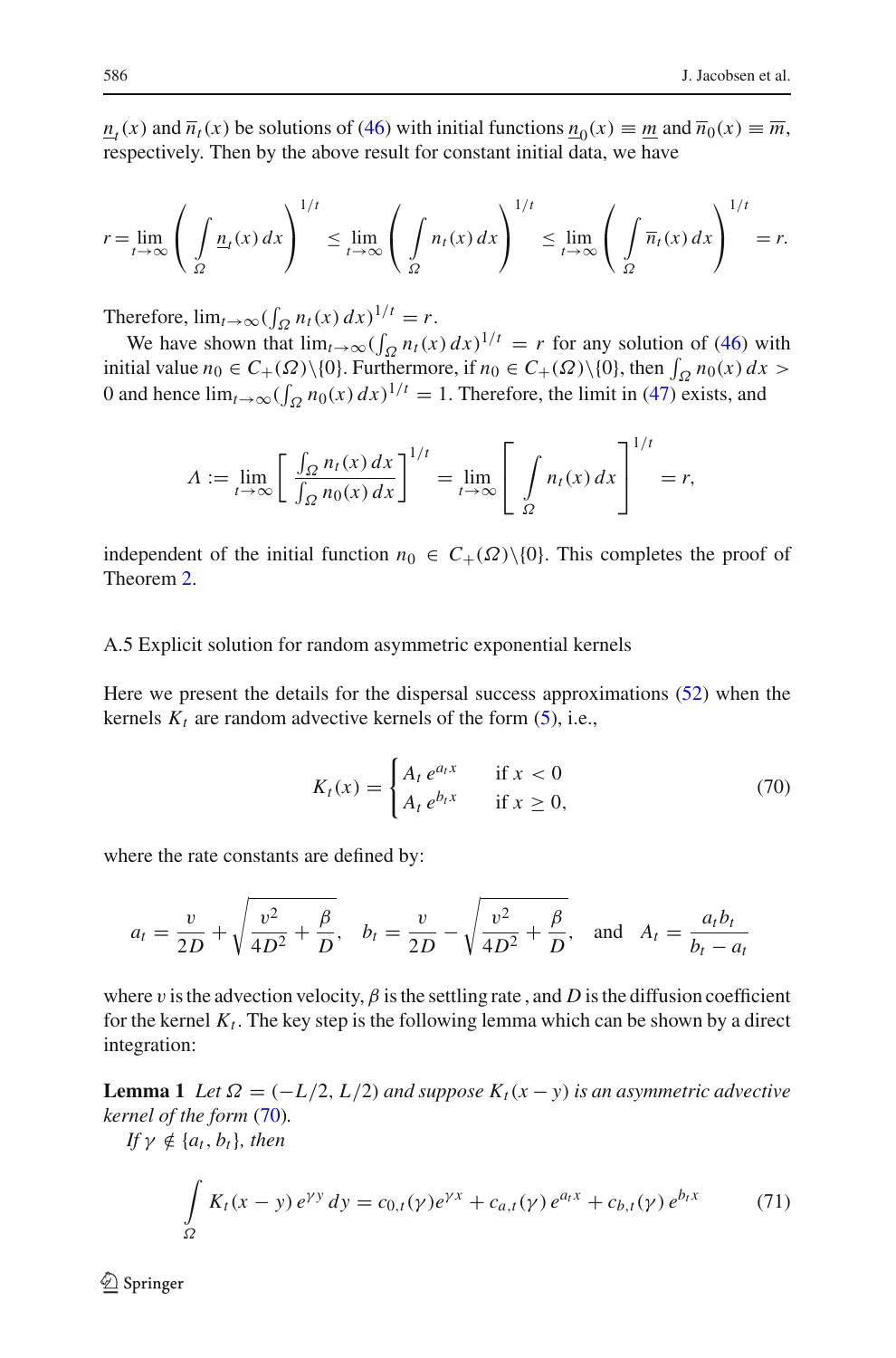<span id="page-38-0"></span>*where*

$$
c_{0,t}(\gamma) = \frac{a_t b_t}{(\gamma - a_t)(\gamma - b_t)}
$$
(72)

$$
c_{a,t}(\gamma) = \frac{a_t b_t}{(b_t - a_t)(\gamma - a_t)} e^{\frac{L}{2}(\gamma - a_t)}
$$
(73)

$$
c_{b,t}(\gamma) = \frac{-a_t b_t}{(b_t - a_t)(\gamma - b_t)} e^{-\frac{L}{2}(\gamma - b_t)}
$$
(74)

Now consider the model

$$
n_{t+1}(x) = R_t \int_{\Omega} K_t(x - y) n_t(y) dy
$$

<span id="page-38-1"></span>where  $K_t$  is an asymmetric advective kernel [\(70\)](#page-37-0). If  $n_0(x) = 1$  $n_0(x) = 1$ , then from Lemma 1 with  $\gamma = 0$  we have

$$
n_1(x) = R_1 \int_{\Omega} K_1(x - y) n_0(y) dy
$$
 (75)

$$
= R_1(c_{0,1}(0) + c_{a,1}(0)e^{a_1x} + c_{b,1}(0)e^{b_1x})
$$
\n(76)

where  $c_{r,1}(0)$  are defined by [\(72\)](#page-38-0)–[\(74\)](#page-38-0). Continuing, we have

$$
n_2(x) = R_2 \int_{\Omega} K_2(x - y) n_1(y) dy
$$
  
=  $R_1 R_2 \int_{\Omega} K_2(x - y) (c_{0,1}(0) + c_{a,1}(0)e^{a_1x} + c_{b,1}(0)e^{b_1x}).$ 

If the rate constants  $a_2, b_2 \notin \{a_1, b_1\}$  $a_2, b_2 \notin \{a_1, b_1\}$  $a_2, b_2 \notin \{a_1, b_1\}$  then we can apply Lemma 1 again to conclude

$$
n_2(x) = R_1 R_2 \int_{\Omega} K_2(x - y) (c_{0,1}(0) + c_{a,1}(0)e^{a_1 x} + c_{b,1}(0)e^{b_1 x})
$$
  
=  $R_1 R_2 \left( \rho_{0,2} + \rho_{a_1,2}e^{a_1 x} + \rho_{b_1,2}e^{b_1 x} + \rho_{a_2,2}e^{a_2 x} + \rho_{b_2,2}e^{b_2 x} \right)$ 

where

$$
\rho_{0,2} = c_{0,1}(0)c_{0,2}(0)
$$
\n
$$
\rho_{a_1,2} = c_{a,1}(0)c_{0,2}(a_1)
$$
\n
$$
\rho_{b_1,2} = c_{b,1}(0)c_{0,2}(b_1)
$$
\n
$$
\rho_{a_2,2} = c_{0,1}(0)c_{a,2}(0) + c_{a,1}(0)c_{a,2}(a_1) + c_{b,1}(0)c_{a,2}(b_1)
$$
\n
$$
\rho_{b_2,2} = c_{0,1}(0)c_{b,2}(0) + c_{a,1}(0)c_{b,2}(a_1) + c_{b,1}(0)c_{b,2}(b_1)
$$

<sup>2</sup> Springer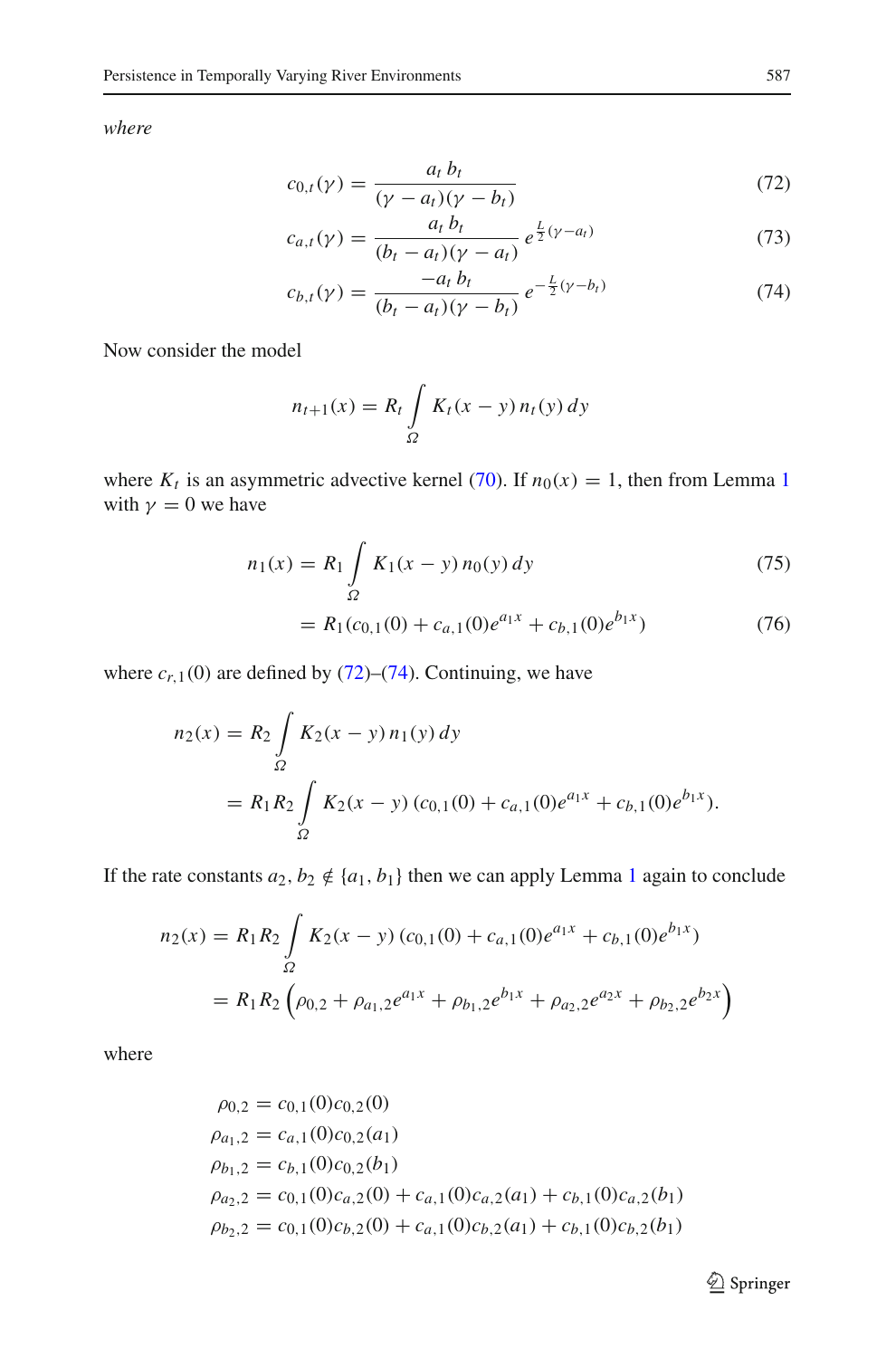and the constants  $c_{r,i}(\theta)$  are defined by [\(72\)](#page-38-0)–[\(74\)](#page-38-0). We can continue in this manner to obtain  $n_t(x)$  for all *t*, as long as Lemma [1](#page-37-1) applies, which will be true provided at each step the rate constants  $a_t$ ,  $b_t \notin \{a_1, b_1, a_2, b_2, \ldots, a_{t-1}, b_{t-1}\}$ . Assuming this, we can recursively define the coefficients  $\rho_{r,t}$  of  $e^{rx}$  in  $n_t(x)$  as follows. Let

$$
\rho_{0,1} = c_{0,1}(0) \qquad \rho_{a_1,1} = c_{a,1}(0) \qquad \rho_{b_1,1} = c_{b,1}(0).
$$

Then, by [\(76\)](#page-38-1), we have

$$
n_1(x) = R_1\left(\langle \rho_{0,1}, \rho_{a,1}, \rho_{b,1} \rangle \cdot \langle 1, e^{a_1x}, e^{b_1x} \rangle\right).
$$

Similarly, for  $t = 2$  we have

$$
n_2(x) = R_1 R_2 \left( \langle \rho_{0,2}, \rho_{a_1,2}, \rho_{b_1,2}, \rho_{a_2,2}, \rho_{b_2,2} \rangle \cdot \langle 1, e^{a_1 x}, e^{b_1 x}, e^{a_2 x}, e^{b_2 x} \rangle \right)
$$

where

$$
\begin{bmatrix}\n\rho_{0,2} \\
\rho_{a_1,2} \\
\rho_{b_1,2} \\
\rho_{a_2,2} \\
\rho_{b_2,2}\n\end{bmatrix} = \begin{bmatrix}\nc_{0,2}(0) & 0 & 0 \\
0 & c_{0,2}(a_1) & 0 \\
0 & 0 & c_{0,2}(b_1) \\
c_{a,2}(0) & c_{a,2}(a_1) & c_{a,2}(b_1) \\
c_{b,2}(0) & c_{b,2}(a_1) & c_{b,2}(b_1)\n\end{bmatrix} \begin{bmatrix}\n\rho_{0,1} \\
\rho_{a_1,1} \\
\rho_{b_1,1}\n\end{bmatrix}.
$$

Similarly,

$$
n_3(x) = R_1 R_2 R_3(\langle \rho_{0,3}, \rho_{a_1,3}, \rho_{b_1,3}, \rho_{a_2,3}, \rho_{b_2,3}, \rho_{a_3,3}, \rho_{b_3,3}\rangle
$$

$$
\cdot \langle 1, e^{a_1x}, e^{b_1x}, e^{a_2x}, e^{b_2x}, e^{a_3x}, e^{b_3x}\rangle)
$$

where

$$
\begin{bmatrix}\n\rho_{0,3} \\
\rho_{a_1,3} \\
\rho_{b_1,3} \\
\rho_{a_2,3} \\
\rho_{b_2,3} \\
\rho_{a_3,3} \\
\rho_{b_3,3}\n\end{bmatrix} = \begin{bmatrix}\nc_{0,3}(0) & 0 & 0 & 0 & 0 \\
0 & c_{0,3}(a_1) & 0 & 0 & 0 \\
0 & 0 & c_{0,3}(b_1) & 0 & 0 \\
0 & 0 & 0 & c_{0,3}(a_2) & 0 \\
0 & 0 & 0 & 0 & c_{0,3}(b_2) \\
c_{a,3}(0) & c_{a,3}(a_1) & c_{a,3}(b_1) & c_{a,3}(a_2) & c_{a,3}(b_2) \\
c_{b,3}(0) & c_{b,3}(a_1) & c_{b,3}(b_1) & c_{b,3}(a_2) & c_{b,3}(b_2)\n\end{bmatrix} \begin{bmatrix}\n\rho_{0,2} \\
\rho_{a_1,2} \\
\rho_{b_1,2} \\
\rho_{a_2,2} \\
\rho_{b_2,2} \\
\rho_{b_2,2}\n\end{bmatrix}
$$
\n(77)

<span id="page-39-0"></span>In general,  $n_t(x)$  has the form

$$
n_t(x) = \mathcal{R}_t \left( \rho_{0,t} + \sum_{j=1}^t \left( \rho_{a_j,t} \, e^{a_j x} + \rho_{b_j,t} \, e^{b_j x} \right) \right) \tag{78}
$$

<sup>2</sup> Springer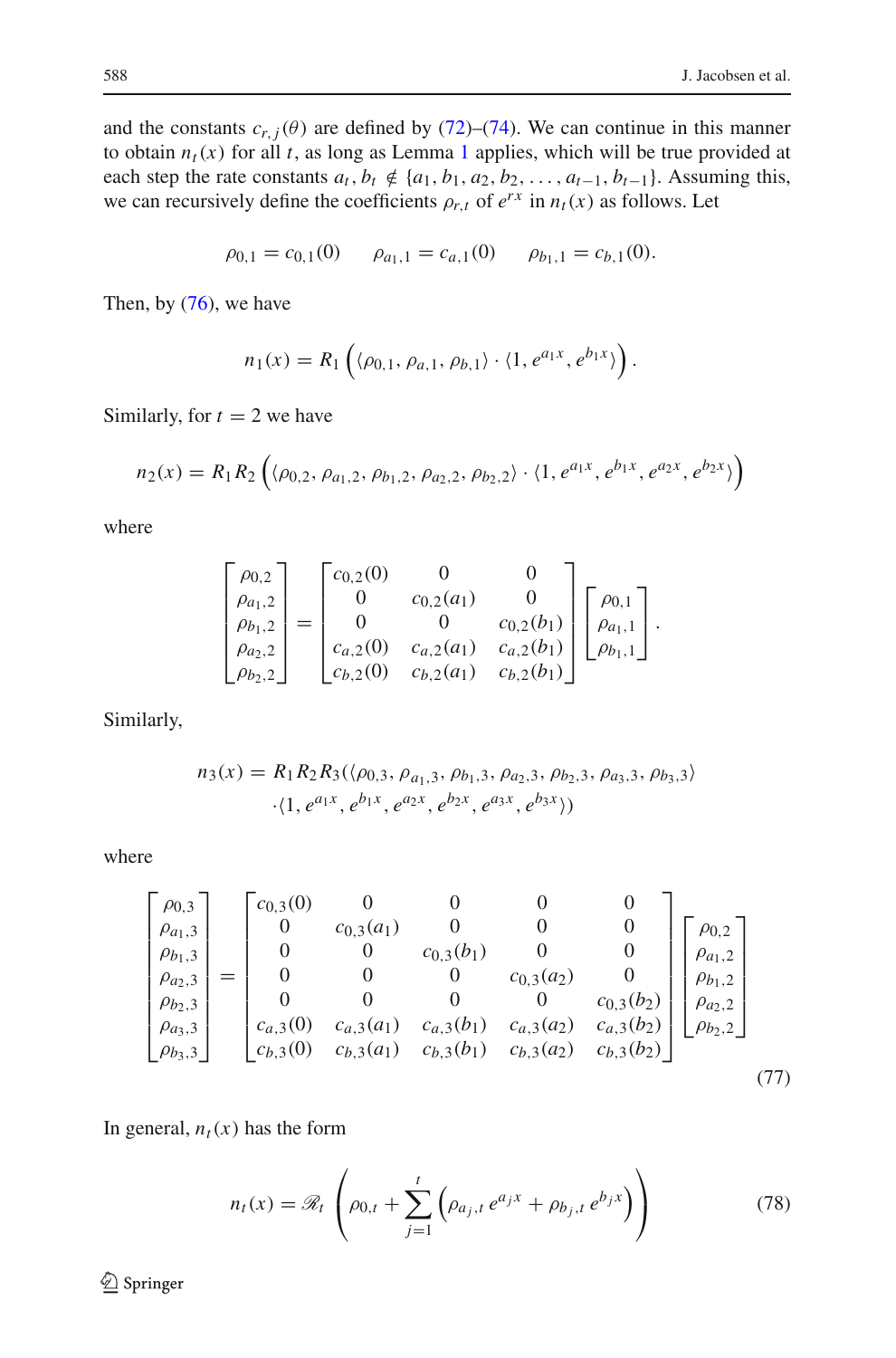where  $\mathcal{R}_t = R_1 R_2 \cdots R_t$  and  $P_t = \langle \rho_{0,t}, \rho_{a_1,t}, \rho_{b_1,t}, \ldots, \rho_{a_t,t}, \rho_{b_t,t} \rangle$  is defined recursively by

$$
\mathbf{P}_{t} = \begin{bmatrix} c_{0,t}(0) & 0 & \cdots & 0 \\ 0 & c_{0,t}(a_{1}) & & & \\ & \vdots & & \ddots & \\ 0 & & & c_{0,t}(b_{1}) & & \\ 0 & & \cdots & 0 & c_{0,t}(b_{2}) \\ c_{a,t}(0) & c_{a,t}(a_{1}) & c_{a,t}(b_{1}) & \cdots & c_{a,t}(a_{t-1}) & c_{a,t}(b_{t-1}) \\ c_{b,t}(0) & c_{b,t}(a_{1}) & c_{b,t}(b_{1}) & \cdots & c_{b,t}(a_{t-1}) & c_{b,t}(b_{t-1}) \end{bmatrix} \mathbf{P}_{t-1} \quad (79)
$$

By integrating [\(78\)](#page-39-0) from  $-L/2$  to  $L/2$  we obtain the exact form of  $\Lambda_t$ :

$$
\Lambda_t = \mathcal{R}_t^{1/t} \left( L \rho_{0,t} + 2 \sum_{j=1}^t \left( \frac{\rho_{a_j,t}}{a_j} \sinh \frac{a_j L}{2} + \frac{\rho_{b_j,t}}{b_j} \sinh \frac{b_j L}{2} \right) \right)^{1/t}.
$$
 (80)

#### **References**

- <span id="page-40-3"></span>Abrahamsson O, Hakanson L (1998) Modelling seasonal flow variability in european rivers. Ecol Model 114:49–58
- <span id="page-40-4"></span>Anderson K, Paul A, McCauley E, Jackson L, Post J, Nisbet R (2006) Instream flow needs in streams and rivers: the importance of understanding ecological dynamics. Front Ecol Environ 4:309–318
- <span id="page-40-0"></span>Aronson DG, Weinberger HF (1975) Nonlinear diffusion in population genetics, combustion, and nerve pulse propagation. In: Goldstein JA (ed) Partial differential equations and related topics. Springer-Verlag, New York, pp 5–49
- <span id="page-40-9"></span>Benaïm M, Schreiber SS (2009) Persistence of structured populations in random environments. Theor Popul Biol 76:19–34
- <span id="page-40-11"></span>Greiner G, Voight J, Wolff M (1981) On the spectral bound of the generator of semigroups of positive operators. J Oper Theory 5:245–256

<span id="page-40-14"></span>Halley J, Iwasa Y (1999) Extinction rate of a population under both demographic and environmental stochasticity. Theor Popul Biol 53:1–15

<span id="page-40-7"></span>Hardin DP, Takac P, Webb GF (1988a) Asymptotic properties of a continuous-space discrete-time population model in a random environment. J Math Biol 26:361–374

<span id="page-40-8"></span>Hardin DP, Takac P, Webb GF (1988b) A comparison of dispersal strategies for survival of spatially heterogeneous populations. SIAM J Appl Math 48:1396–1423

<span id="page-40-6"></span>Hardin DP, Takac P, Webb GF (1990) Dispersion population models discrete in time and continuous in space. J Math Biol 28:1–20

<span id="page-40-15"></span>Heino M, Ripa J, Kaitala V (2000) Extinction risk under coloured environmental noise. Ecography 23:177– 184

<span id="page-40-10"></span>Hille E, Phillips R (1957) Functional analysis and semi-groups. American Mathematical Society, Providence

<span id="page-40-13"></span>Jacobsen J, McAdam T (2014) A boundary value problem for integrodifference population models with cyclic kernels. Discrete Contin Dyn Syst Ser B (to appear)

<span id="page-40-1"></span>Jin Y, Lewis MA (2011) Seasonal influences on population spread and persistence in streams: critical domain size. SIAM J Appl Math 71(4):1241–1262

<span id="page-40-2"></span>Jin Y, Lewis MA (2012) Seasonal influences on population spread and persistence in streams: spreading speeds. J Math Biol 65:403–439

<span id="page-40-12"></span>Kato T (1982) Superconvexity of the spectral radius, and convexity of the spectral bound and the type. Math Zeitschr 180:265–273

<span id="page-40-5"></span>Kot M, Schaffer WM (1986) Discrete-time growth-dispersal models. Math Biosci 80:109–136